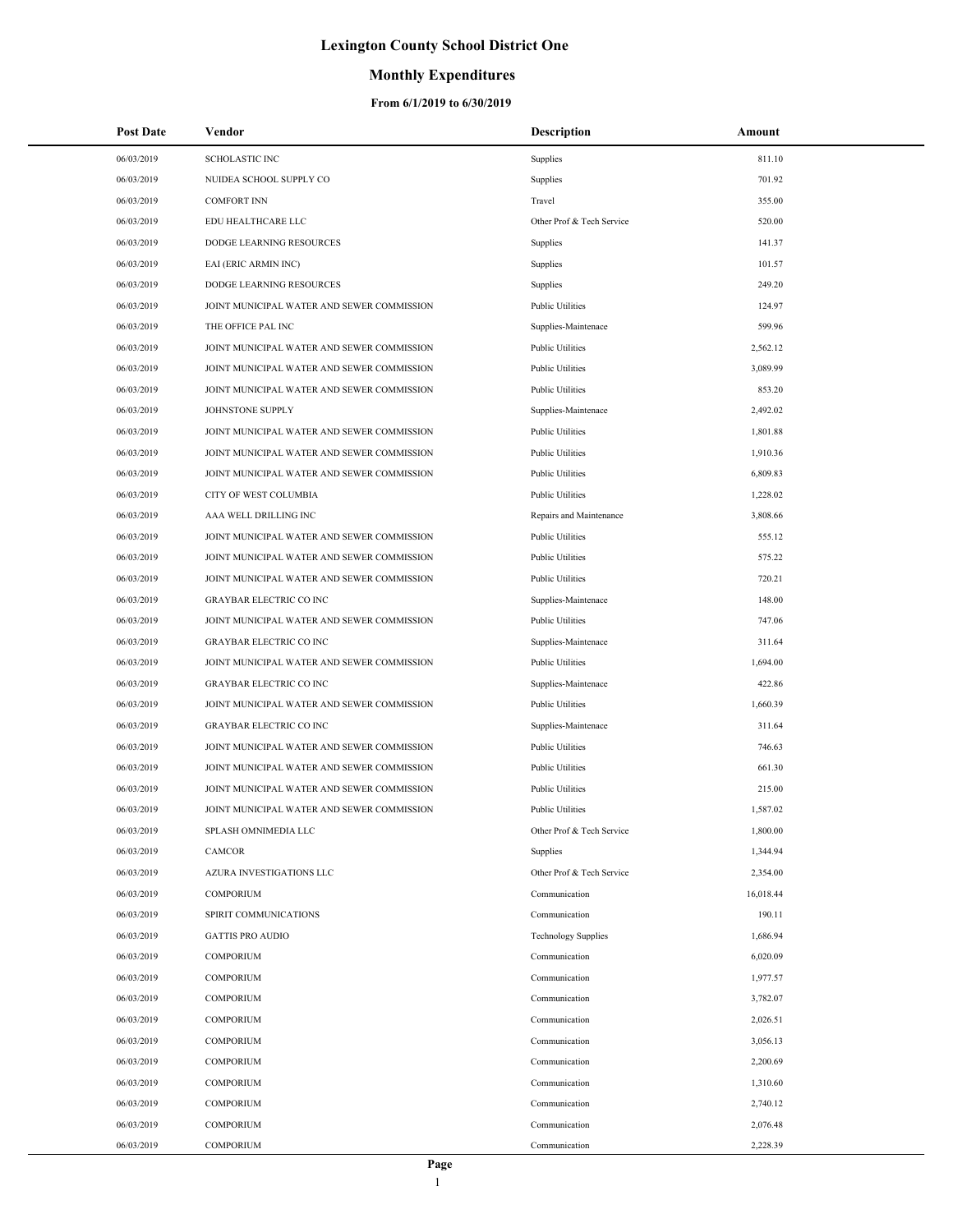### **Monthly Expenditures**

| <b>Post Date</b> | Vendor                                   | Description         | Amount    |
|------------------|------------------------------------------|---------------------|-----------|
| 06/03/2019       | COMPORIUM                                | Communication       | 2,085.40  |
| 06/03/2019       | <b>COMPORIUM</b>                         | Communication       | 2,195.01  |
| 06/03/2019       | <b>COMPORIUM</b>                         | Communication       | 2,203.01  |
| 06/03/2019       | <b>COMPORIUM</b>                         | Communication       | 2,877.11  |
| 06/03/2019       | <b>COMPORIUM</b>                         | Communication       | 5,327.78  |
| 06/03/2019       | <b>COMPORIUM</b>                         | Communication       | 2,375.64  |
| 06/03/2019       | <b>COMPORIUM</b>                         | Communication       | 2,612.99  |
| 06/03/2019       | <b>COMPORIUM</b>                         | Communication       | 2,429.44  |
| 06/03/2019       | <b>COMPORIUM</b>                         | Communication       | 2,123.77  |
| 06/03/2019       | <b>COMPORIUM</b>                         | Communication       | 2,446.88  |
| 06/03/2019       | <b>COMPORIUM</b>                         | Communication       | 3,062.85  |
| 06/03/2019       | <b>COMPORIUM</b>                         | Communication       | 2,446.78  |
| 06/03/2019       | <b>COMPORIUM</b>                         | Communication       | 2,535.79  |
| 06/03/2019       | <b>COMPORIUM</b>                         | Communication       | 2,267.10  |
| 06/03/2019       | <b>COMPORIUM</b>                         | Communication       | 1,891.45  |
| 06/03/2019       | <b>COMPORIUM</b>                         | Communication       | 1,861.65  |
| 06/03/2019       | <b>COMPORIUM</b>                         | Communication       | 2,227.60  |
| 06/03/2019       | <b>COMPORIUM</b>                         | Communication       | 2,395.58  |
| 06/03/2019       | <b>COMPORIUM</b>                         | Communication       | 2,977.20  |
| 06/03/2019       | <b>COMPORIUM</b>                         | Communication       | 7,024.95  |
| 06/03/2019       | <b>COMPORIUM</b>                         | Communication       | 2,825.09  |
| 06/03/2019       | <b>COMPORIUM</b>                         | Communication       | 244.65    |
| 06/03/2019       | <b>SCHOOL SPECIALTY</b>                  | Supplies            | 2,044.19  |
| 06/03/2019       | EAI (ERIC ARMIN INC)                     | Supplies            | 268.44    |
| 06/03/2019       | LAKESHORE LEARNING MATERIALS             | Supplies            | 6,936.99  |
| 06/03/2019       | <b>SCHOOL SPECIALTY</b>                  | Supplies            | 267.45    |
| 06/03/2019       | SC INTERPRETING SERVICE FOR THE DEAF     | Pupil Services      | 325.00    |
| 06/03/2019       | <b>REALLY GOOD STUFF</b>                 | Supplies            | 278.15    |
| 06/03/2019       | PRAXAIR DISTRIBUTION                     | Supplies            | 722.47    |
| 06/03/2019       | HENRY SCHEIN INC MEDICAL SPECIAL MARKETS | Supplies            | 269.38    |
| 06/03/2019       | NUIDEA SCHOOL SUPPLY CO                  | Supplies            | 354.40    |
| 06/03/2019       | GRAYBAR ELECTRIC CO INC                  | Supplies-Maintenace | 143.93    |
| 06/03/2019       | BORDEN DAIRY CO OF SC LLC                | Milk                | 1,295.44  |
| 06/03/2019       | BORDEN DAIRY CO OF SC LLC                | Milk                | 1,792.14  |
| 06/03/2019       | BORDEN DAIRY CO OF SC LLC                | Milk                | 1,286.73  |
| 06/03/2019       | BORDEN DAIRY CO OF SC LLC                | Milk                | 2,548.36  |
| 06/03/2019       | BORDEN DAIRY CO OF SC LLC                | Milk                | 1,327.37  |
| 06/03/2019       | HERSHEYS ICE CREAM                       | Food                | 105.60    |
| 06/03/2019       | BORDEN DAIRY CO OF SC LLC                | Milk                | 2,928.19  |
| 06/03/2019       | BORDEN DAIRY CO OF SC LLC                | Milk                | $-357.00$ |
| 06/03/2019       | BORDEN DAIRY CO OF SC LLC                | Milk                | 322.85    |
| 06/03/2019       | BORDEN DAIRY CO OF SC LLC                | Milk                | 2,026.65  |
| 06/03/2019       | BORDEN DAIRY CO OF SC LLC                | Milk                | 3,173.25  |
| 06/03/2019       | BORDEN DAIRY CO OF SC LLC                | Milk                | 1,231.76  |
| 06/03/2019       | BORDEN DAIRY CO OF SC LLC                | Milk                | 2,599.64  |
| 06/03/2019       | BORDEN DAIRY CO OF SC LLC                | Milk                | 1,846.05  |
| 06/03/2019       | BORDEN DAIRY CO OF SC LLC                | Milk                | 2,390.67  |
| 06/03/2019       | BORDEN DAIRY CO OF SC LLC                | Milk                | 1,665.86  |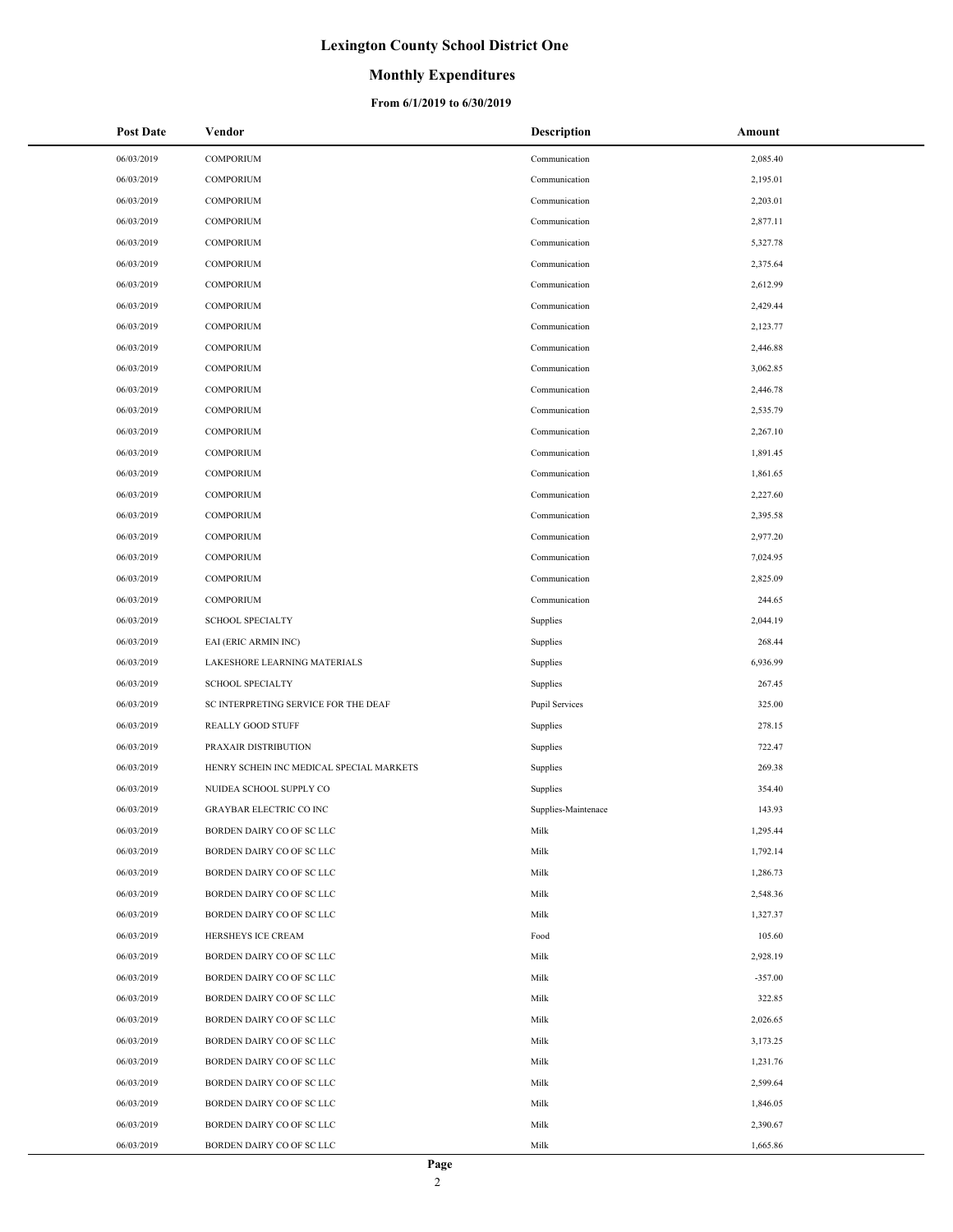### **Monthly Expenditures**

| <b>Post Date</b> | Vendor                                        | <b>Description</b>        | Amount   |
|------------------|-----------------------------------------------|---------------------------|----------|
| 06/03/2019       | BORDEN DAIRY CO OF SC LLC                     | Milk                      | 1,338.12 |
| 06/03/2019       | BORDEN DAIRY CO OF SC LLC                     | Milk                      | 1,164.66 |
| 06/03/2019       | BORDEN DAIRY CO OF SC LLC                     | Milk                      | 1,192.67 |
| 06/03/2019       | BORDEN DAIRY CO OF SC LLC                     | Milk                      | 2,631.38 |
| 06/03/2019       | BORDEN DAIRY CO OF SC LLC                     | Milk                      | 1,138.60 |
| 06/03/2019       | BORDEN DAIRY CO OF SC LLC                     | Milk                      | 1,876.72 |
| 06/03/2019       | BORDEN DAIRY CO OF SC LLC                     | Milk                      | 1,903.86 |
| 06/03/2019       | BORDEN DAIRY CO OF SC LLC                     | Milk                      | 2,368.99 |
| 06/03/2019       | HERSHEYS ICE CREAM                            | Food                      | 126.72   |
| 06/03/2019       | BORDEN DAIRY CO OF SC LLC                     | Milk                      | 2,436.00 |
| 06/03/2019       | BORDEN DAIRY CO OF SC LLC                     | Milk                      | 1,273.12 |
| 06/03/2019       | BORDEN DAIRY CO OF SC LLC                     | Milk                      | 1,255.34 |
| 06/03/2019       | BORDEN DAIRY CO OF SC LLC                     | Milk                      | 1,534.74 |
| 06/03/2019       | BORDEN DAIRY CO OF SC LLC                     | Milk                      | 1,429.80 |
| 06/03/2019       | HERSHEYS ICE CREAM                            | Food                      | 632.16   |
| 06/03/2019       | BORDEN DAIRY CO OF SC LLC                     | Milk                      | 1,912.65 |
| 06/03/2019       | BORDEN DAIRY CO OF SC LLC                     | Milk                      | 2,164.14 |
| 06/03/2019       | <b>GAMEDAY TURF LLC</b>                       | Pupil Activity            | 2,275.00 |
| 06/03/2019       | GED TESTING SERVICES LLC                      | Travel                    | 2,375.00 |
| 06/04/2019       | <b>BOOKSOURCE</b>                             | Supplies                  | 1,459.73 |
| 06/04/2019       | <b>FLUENCY MATTERS</b>                        | Supplies                  | 1,812.00 |
| 06/04/2019       | <b>REALLY GOOD STUFF</b>                      | Supplies                  | 393.99   |
| 06/04/2019       | FORMS AND SUPPLY INC (FSI)                    | Supplies                  | 118.77   |
| 06/04/2019       | DEMCO INC                                     | Supplies                  | 584.23   |
| 06/04/2019       | <b>SCHOOL SPECIALTY</b>                       | Supplies                  | 843.16   |
| 06/04/2019       | <b>SCHOOL SPECIALTY</b>                       | Supplies                  | 893.33   |
| 06/04/2019       | RESIDENCE INN CRABTREE                        | Travel                    | 843.71   |
| 06/04/2019       | CITY ELECTRIC SUPPLY CO                       | Supplies                  | 2,014.27 |
| 06/04/2019       | SOUTHEASTERN SPEECH AND LANGUAGE SERVICES LLC | Other Prof & Tech Service | 5,840.00 |
| 06/04/2019       | <b>SCHOOL SPECIALTY</b>                       | Supplies                  | 102.53   |
| 06/04/2019       | <b>SCHOOL SPECIALTY</b>                       | Supplies                  | 219.28   |
| 06/04/2019       | CHANNING BETE COMPANY                         | Supplies                  | 1,891.80 |
| 06/04/2019       | LITTLE JOHNNY LLC                             | Other Prof & Tech Service | 8,675.00 |
| 06/04/2019       | FOLLETT SCHOOL SOLUTIONS INC                  | Library Books             | 130.10   |
| 06/04/2019       | CERTIFIED TRANSLATION SERVICES                | Other Prof & Tech Service | 150.00   |
| 06/04/2019       | KJC DRYWALL LLC                               | Repairs and Maintenance   | 2,420.00 |
| 06/04/2019       | <b>EA SERVICES LLC</b>                        | Repairs and Maintenance   | 500.00   |
| 06/04/2019       | <b>CARTS PLUS</b>                             | Supplies-Maintenace       | 680.20   |
| 06/04/2019       | EA SERVICES LLC                               | Repairs and Maintenance   | 160.00   |
| 06/04/2019       | EA SERVICES LLC                               | Repairs and Maintenance   | 160.00   |
| 06/04/2019       | CITY ELECTRIC SUPPLY CO                       | Supplies-Maintenace       | 128.40   |
| 06/04/2019       | SHERWIN WILLIAMS CO                           | Supplies-Maintenace       | 193.59   |
| 06/04/2019       | ACE GLASS CO INC                              | Repairs and Maintenance   | 441.38   |
| 06/04/2019       | MASTERCRAFT RENOVATION SYSTEMS LLC            | Repairs and Maintenance   | 818.00   |
| 06/04/2019       | NUIDEA SCHOOL SUPPLY CO                       | Supplies                  | 201.16   |
| 06/04/2019       | EA SERVICES LLC                               | Repairs and Maintenance   | 160.00   |
| 06/04/2019       | EA SERVICES LLC                               | Repairs and Maintenance   | 2,430.00 |
| 06/04/2019       | EA SERVICES LLC                               | Repairs and Maintenance   | 200.00   |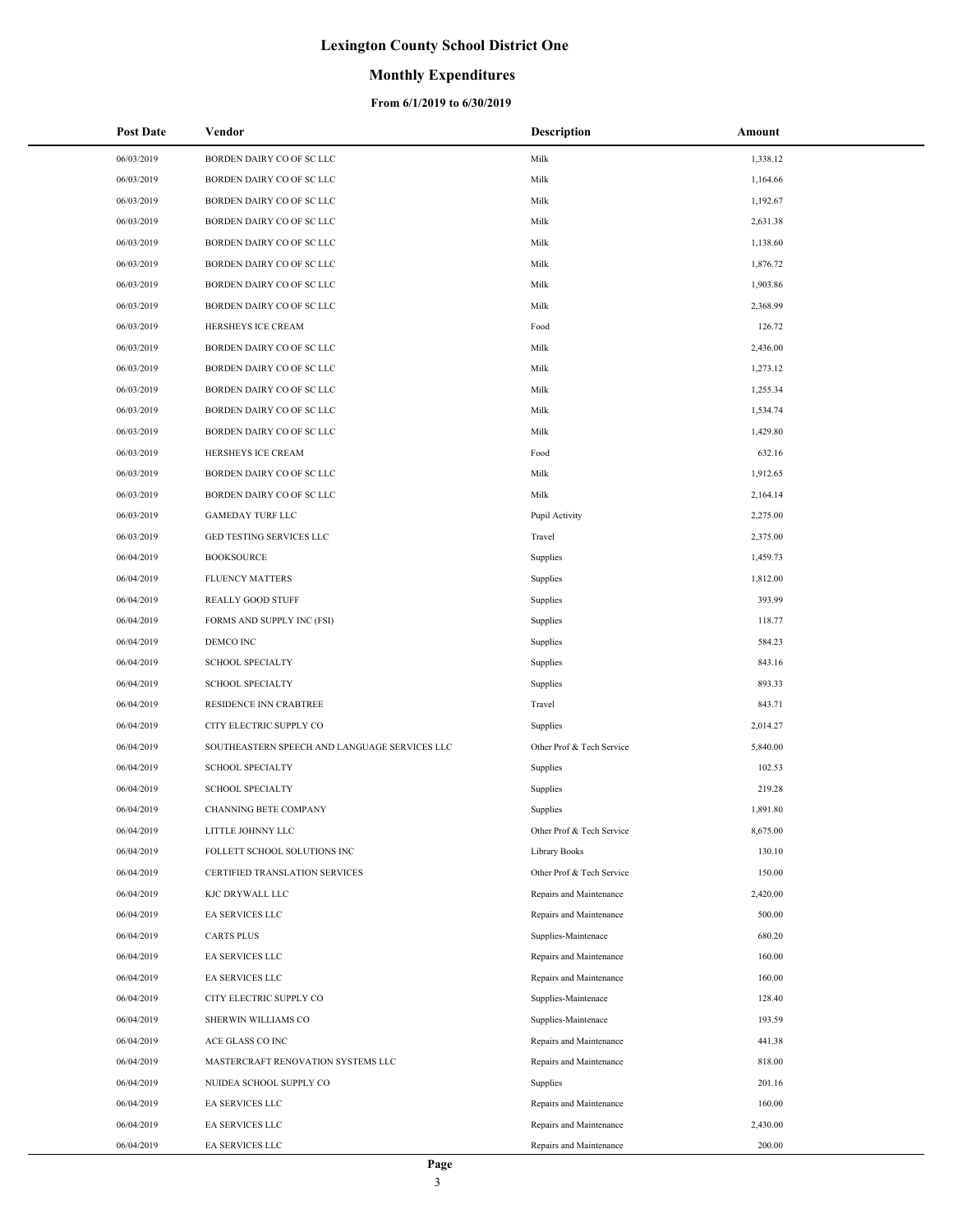### **Monthly Expenditures**

| <b>Post Date</b> | Vendor                                      | Description                 | Amount     |
|------------------|---------------------------------------------|-----------------------------|------------|
| 06/04/2019       | EA SERVICES LLC                             | Repairs and Maintenance     | 400.00     |
| 06/04/2019       | <b>CARTS PLUS</b>                           | Supplies-Maintenace         | 312.42     |
| 06/04/2019       | EA SERVICES LLC                             | Repairs and Maintenance     | 400.00     |
| 06/04/2019       | EA SERVICES LLC                             | Repairs and Maintenance     | 200.00     |
| 06/04/2019       | DEERE AND COMPANY                           | Equipment - Nonexpendable   | 10,928.21  |
| 06/04/2019       | EA SERVICES LLC                             | Repairs and Maintenance     | 325.00     |
| 06/04/2019       | EA SERVICES LLC                             | Repairs and Maintenance     | 200.00     |
| 06/04/2019       | ASMAR, HAYA A                               | Pupil Transportation        | 183.74     |
| 06/04/2019       | COLE, SUSAN                                 | Pupil Transportation        | 740.08     |
| 06/04/2019       | DUNN, EMILY                                 | <b>Pupil Transportation</b> | 1,081.58   |
| 06/04/2019       | FOGLE, PAM                                  | <b>Pupil Transportation</b> | 371.20     |
| 06/04/2019       | <b>EMPLOYEE</b>                             | Pupil Transportation        | 1,390.84   |
| 06/04/2019       | PEARCE, TIM                                 | Pupil Transportation        | 806.43     |
| 06/04/2019       | SABBAGHA, THERESA                           | Pupil Transportation        | 338.14     |
| 06/04/2019       | SIMUEL, DEATRU                              | Pupil Transportation        | 200.97     |
| 06/04/2019       | <b>EMPLOYEE</b>                             | Pupil Transportation        | 158.34     |
| 06/04/2019       | STROUD, ANDREA                              | Pupil Transportation        | 872.78     |
| 06/04/2019       | <b>EMPLOYEE</b>                             | Pupil Transportation        | 287.10     |
| 06/04/2019       | VAUGHN, DANA                                | <b>Pupil Transportation</b> | 918.72     |
| 06/04/2019       | AT&T                                        | Software Renewal/Agreemen   | 136,692.50 |
| 06/04/2019       | ENCORE TECHNOLOGY GROUP LLC                 | Software Renewal/Agreemen   | 45,970.00  |
| 06/04/2019       | SC DEPARTMENT OF REVENUE (SALES TAX RETURN) | Software Renewal/Agreemen   | 3,217.90   |
| 06/04/2019       | BRIDGEWAY SOLUTIONS INC                     | <b>Technology Supplies</b>  | 104.86     |
| 06/04/2019       | <b>SCHOOL SPECIALTY</b>                     | Supplies                    | 2,526.45   |
| 06/04/2019       | FOLLETT SCHOOL SOLUTIONS INC                | Supplies                    | 1,695.50   |
| 06/04/2019       | <b>SCHOLASTIC INC</b>                       | Supplies                    | 1,065.00   |
| 06/04/2019       | FORMS AND SUPPLY INC (FSI)                  | Supplies                    | 133.63     |
| 06/04/2019       | CAMBRIDGE UNIVERSITY PRESS                  | Supplies                    | 908.50     |
| 06/04/2019       | <b>APPLE INC</b>                            | <b>Technology Supplies</b>  | 231,591.87 |
| 06/04/2019       | <b>US FOODS</b>                             | Food                        | 14,044.11  |
| 06/04/2019       | EARTHGRAINS BAKING COMPANIES INC            | Bread                       | 526.25     |
| 06/04/2019       | SENN BROTHERS INC                           | Produce                     | 3,452.40   |
| 06/04/2019       | <b>US FOODS</b>                             | Food                        | 2,922.65   |
| 06/04/2019       | EARTHGRAINS BAKING COMPANIES INC            | Bread                       | 111.50     |
| 06/04/2019       | BORDEN DAIRY CO OF SC LLC                   | Milk                        | 302.78     |
| 06/04/2019       | SENN BROTHERS INC                           | Produce                     | 2,340.08   |
| 06/04/2019       | <b>US FOODS</b>                             | Food                        | 2,639.26   |
| 06/04/2019       | SENN BROTHERS INC                           | Produce                     | 3,141.79   |
| 06/04/2019       | <b>US FOODS</b>                             | Food                        | 5,054.56   |
| 06/04/2019       | SENN BROTHERS INC                           | Produce                     | 2,390.91   |
| 06/04/2019       | <b>W W GRAINGER</b>                         | Supplies                    | 131.82     |
| 06/04/2019       | <b>US FOODS</b>                             | Food                        | 2,744.26   |
| 06/04/2019       | SENN BROTHERS INC                           | Produce                     | 2,044.09   |
| 06/04/2019       | <b>US FOODS</b>                             | Food                        | 5,926.87   |
| 06/04/2019       | BORDEN DAIRY CO OF SC LLC                   | Milk                        | 202.32     |
| 06/04/2019       | SENN BROTHERS INC                           | Produce                     | 3,051.04   |
| 06/04/2019       | <b>US FOODS</b>                             | Food                        | 1,335.21   |
| 06/04/2019       | SENN BROTHERS INC                           | Produce                     | 617.80     |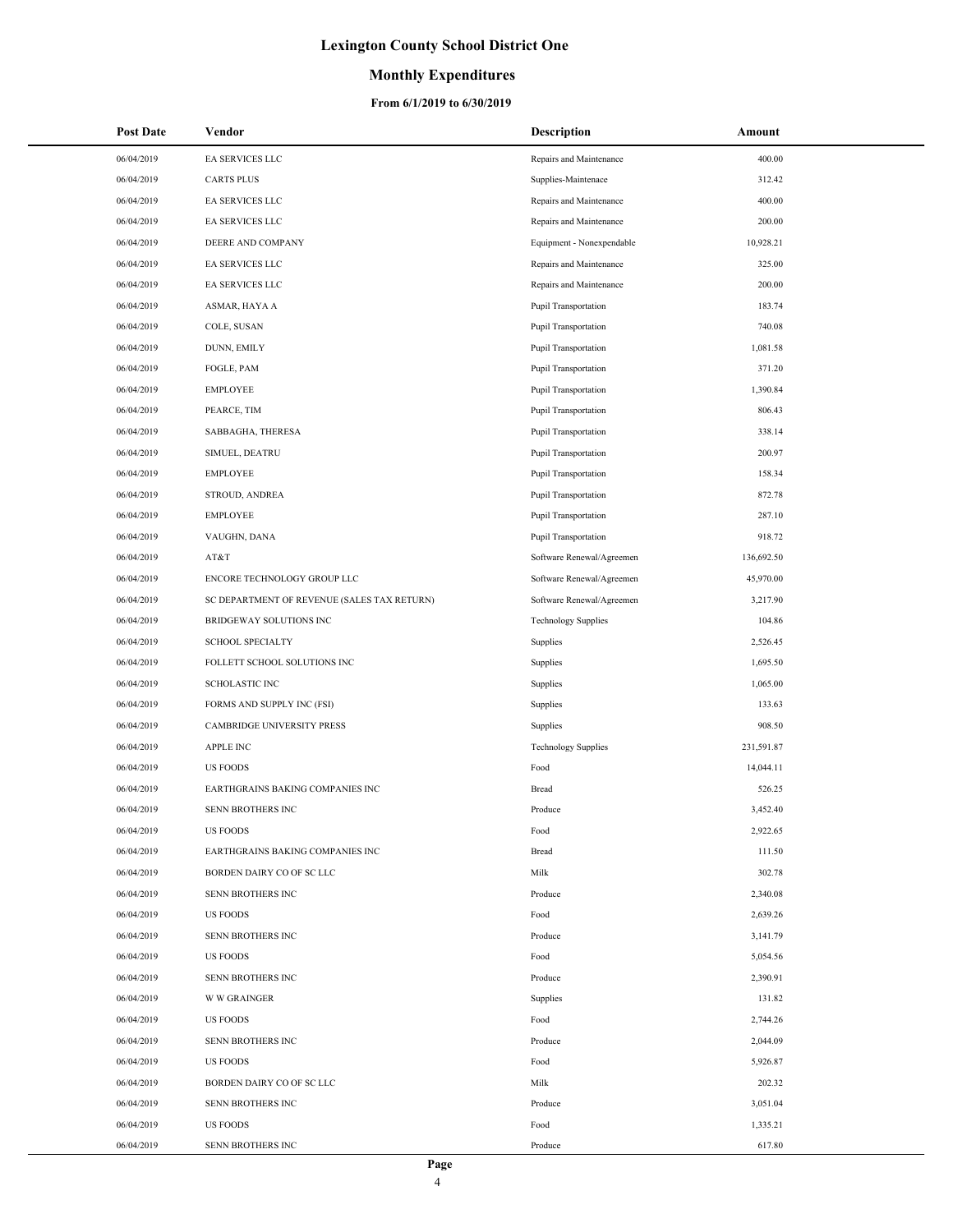### **Monthly Expenditures**

| <b>Post Date</b> | Vendor                           | <b>Description</b> | Amount    |
|------------------|----------------------------------|--------------------|-----------|
| 06/04/2019       | <b>US FOODS</b>                  | Food               | 8,407.96  |
| 06/04/2019       | SENN BROTHERS INC                | Produce            | 3,998.24  |
| 06/04/2019       | <b>US FOODS</b>                  | Food               | 6,313.40  |
| 06/04/2019       | BORDEN DAIRY CO OF SC LLC        | Milk               | 362.46    |
| 06/04/2019       | SENN BROTHERS INC                | Produce            | 1,644.55  |
| 06/04/2019       | <b>US FOODS</b>                  | Food               | 6,262.19  |
| 06/04/2019       | SENN BROTHERS INC                | Produce            | 4,695.53  |
| 06/04/2019       | US FOODS                         | Food               | 12,871.04 |
| 06/04/2019       | BORDEN DAIRY CO OF SC LLC        | Milk               | 483.65    |
| 06/04/2019       | SENN BROTHERS INC                | Produce            | 2,212.40  |
| 06/04/2019       | <b>US FOODS</b>                  | Food               | 2,820.35  |
| 06/04/2019       | SENN BROTHERS INC                | Produce            | 3,469.19  |
| 06/04/2019       | US FOODS                         | Food               | 5,930.74  |
| 06/04/2019       | SENN BROTHERS INC                | Produce            | 1,197.69  |
| 06/04/2019       | US FOODS                         | Food               | 9,993.06  |
| 06/04/2019       | EARTHGRAINS BAKING COMPANIES INC | Bread              | 324.25    |
| 06/04/2019       | SENN BROTHERS INC                | Produce            | 3,164.40  |
| 06/04/2019       | <b>US FOODS</b>                  | Food               | 6,028.34  |
| 06/04/2019       | BORDEN DAIRY CO OF SC LLC        | Milk               | 111.17    |
| 06/04/2019       | SENN BROTHERS INC                | Produce            | 2,101.42  |
| 06/04/2019       | US FOODS                         | Food               | 2,898.84  |
| 06/04/2019       | SENN BROTHERS INC                | Produce            | 1,432.99  |
| 06/04/2019       | US FOODS                         | Food               | 4,755.59  |
| 06/04/2019       | SENN BROTHERS INC                | Produce            | 1,795.95  |
| 06/04/2019       | HERSHEYS ICE CREAM               | Food               | 261.72    |
| 06/04/2019       | <b>US FOODS</b>                  | Food               | 1,467.55  |
| 06/04/2019       | EARTHGRAINS BAKING COMPANIES INC | Bread              | 109.64    |
| 06/04/2019       | SENN BROTHERS INC                | Produce            | 1,395.79  |
| 06/04/2019       | <b>US FOODS</b>                  | Food               | 3,649.57  |
| 06/04/2019       | SENN BROTHERS INC                | Produce            | 2,647.80  |
| 06/04/2019       | US FOODS                         | Food               | 6,135.60  |
| 06/04/2019       | SENN BROTHERS INC                | Produce            | 1,775.22  |
| 06/04/2019       | <b>US FOODS</b>                  | Food               | 3,338.65  |
| 06/04/2019       | SENN BROTHERS INC                | Produce            | 1,965.74  |
| 06/04/2019       | <b>US FOODS</b>                  | Food               | 4,897.17  |
| 06/04/2019       | EARTHGRAINS BAKING COMPANIES INC | Bread              | 551.85    |
| 06/04/2019       | SENN BROTHERS INC                | Produce            | 2,920.92  |
| 06/04/2019       | <b>US FOODS</b>                  | Food               | 6,369.09  |
| 06/04/2019       | SENN BROTHERS INC                | Produce            | 2,408.61  |
| 06/04/2019       | HERSHEYS ICE CREAM               | Food               | 168.96    |
| 06/04/2019       | US FOODS                         | Food               | 3,710.45  |
| 06/04/2019       | BORDEN DAIRY CO OF SC LLC        | Milk               | 120.60    |
| 06/04/2019       | SENN BROTHERS INC                | Produce            | 2,440.93  |
| 06/04/2019       | US FOODS                         | Food               | 2,151.45  |
| 06/04/2019       | SENN BROTHERS INC                | Produce            | 1,352.56  |
| 06/04/2019       | HERSHEYS ICE CREAM               | Food               | 105.60    |
| 06/04/2019       | <b>US FOODS</b>                  | Food               | 952.06    |
| 06/04/2019       | SENN BROTHERS INC                | Produce            | 1,518.66  |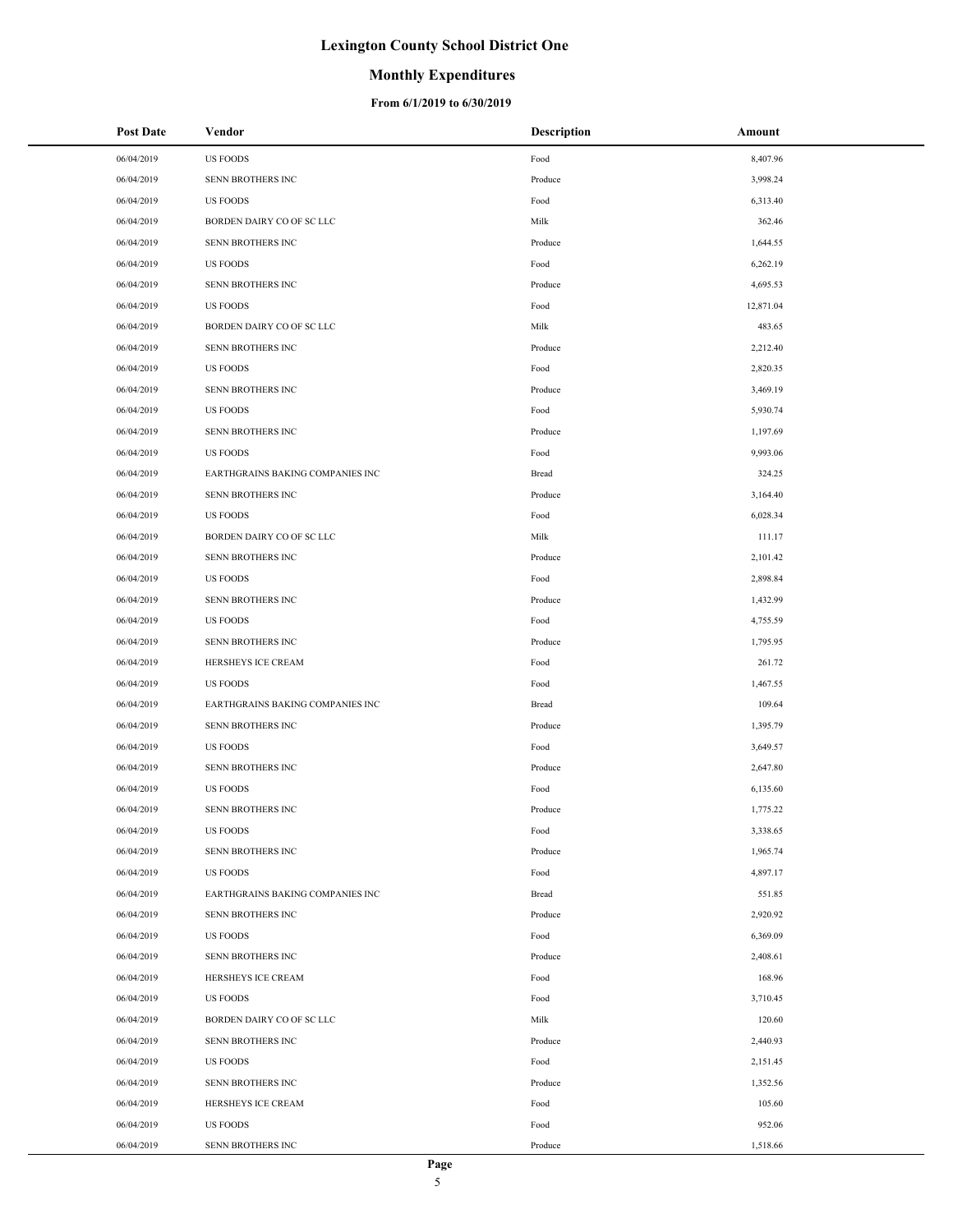### **Monthly Expenditures**

| <b>Post Date</b> | Vendor                                             | <b>Description</b>        | Amount    |
|------------------|----------------------------------------------------|---------------------------|-----------|
| 06/04/2019       | <b>US FOODS</b>                                    | Food                      | 6,197.95  |
| 06/04/2019       | SENN BROTHERS INC                                  | Produce                   | 1,705.76  |
| 06/04/2019       | <b>US FOODS</b>                                    | Food                      | 4,415.38  |
| 06/04/2019       | SENN BROTHERS INC                                  | Produce                   | 1,672.62  |
| 06/04/2019       | <b>US FOODS</b>                                    | Food                      | 8,985.75  |
| 06/04/2019       | EARTHGRAINS BAKING COMPANIES INC                   | Bread                     | 240.50    |
| 06/04/2019       | SENN BROTHERS INC                                  | Produce                   | 4,843.32  |
| 06/04/2019       | <b>US FOODS</b>                                    | Food                      | 4,206.36  |
| 06/04/2019       | EARTHGRAINS BAKING COMPANIES INC                   | Bread                     | 100.50    |
| 06/04/2019       | SENN BROTHERS INC                                  | Produce                   | 2,116.88  |
| 06/04/2019       | <b>SCHOLASTIC INC</b>                              | Pupil Activity            | 244.84    |
| 06/04/2019       | STENHOUSE PUBLISHERS                               | Pupil Activity            | 459.03    |
| 06/04/2019       | PRAXAIR DISTRIBUTION                               | Pupil Activity            | 114.01    |
| 06/04/2019       | <b>SCHOOL SPECIALTY</b>                            | Pupil Activity            | 2,134.47  |
| 06/04/2019       | FREY SCIENTIFIC                                    | Pupil Activity            | 136.76    |
| 06/04/2019       | NORTHWESTERN HIGH SCHOOL                           | Pupil Activity            | 500.00    |
| 06/04/2019       | THREADS EMBROIDERY LLC                             | Pupil Activity            | 632.91    |
| 06/04/2019       | <b>FULLY PROMOTED</b>                              | Pupil Activity            | 141.24    |
| 06/04/2019       | PLANET INHOUSE INC DBA UAS THERMALS                | Technology Equipment D F  | 7,880.00  |
| 06/04/2019       | SC DEPARTMENT OF REVENUE (SALES TAX RETURN)        | Technology Equipment D F  | 412.86    |
| 06/04/2019       | HUBER SUPPLY CO OF LEXINGTON INC                   | Supplies                  | 2,334.68  |
| 06/05/2019       | AED SUPERSTORE ALLIED MEDICAL PRODUCTS             | Supplies                  | 1,201.50  |
| 06/05/2019       | DEMCO INC                                          | Supplies                  | 3,590.92  |
| 06/05/2019       | DEAFINITELY TAKING REQUESTS                        | Other Prof & Tech Service | 170.00    |
| 06/05/2019       | PALMETTO PROPANE                                   | Energy                    | 171.97    |
| 06/05/2019       | CHARRON SPORTS SERVICES INC                        | Repairs and Maintenance   | 1,260.00  |
| 06/05/2019       | CHARRON SPORTS SERVICES INC                        | Repairs and Maintenance   | 950.00    |
| 06/05/2019       | CHARRON SPORTS SERVICES INC                        | Repairs and Maintenance   | 630.00    |
| 06/05/2019       | DEERE AND COMPANY                                  | Equipment - Nonexpendable | 10,928.21 |
| 06/05/2019       | CITY OF CAYCE                                      | <b>Public Utilities</b>   | 6,414.41  |
| 06/05/2019       | CITY OF CAYCE                                      | <b>Public Utilities</b>   | 5,990.46  |
| 06/05/2019       | CHARRON SPORTS SERVICES INC                        | Repairs and Maintenance   | 1,267.00  |
| 06/05/2019       | CHARRON SPORTS SERVICES INC                        | Repairs and Maintenance   | 950.00    |
| 06/05/2019       | CHARRON SPORTS SERVICES INC                        | Repairs and Maintenance   | 630.00    |
| 06/05/2019       | CHARRON SPORTS SERVICES INC                        | Repairs and Maintenance   | 630.00    |
| 06/05/2019       | CHARRON SPORTS SERVICES INC                        | Repairs and Maintenance   | 630.00    |
| 06/05/2019       | CHARRON SPORTS SERVICES INC                        | Repairs and Maintenance   | 630.00    |
| 06/05/2019       | CHARRON SPORTS SERVICES INC                        | Repairs and Maintenance   | 400.00    |
| 06/05/2019       | CHARRON SPORTS SERVICES INC                        | Repairs and Maintenance   | 840.00    |
| 06/05/2019       | SC DEPARTMENT OF EDUCATION OFFICE OF TRANSPORTATIO | Pupil Transportation      | 4,435.51  |
| 06/05/2019       | POWER SCHOOL GROUP LLC                             | Software Renewal/Agreemen | 1,966.38  |
| 06/05/2019       | FOLLETT SCHOOL SOLUTIONS INC                       | Supplies                  | 2,996.39  |
| 06/05/2019       | PEAR DECK INC                                      | Software Renewal/Agreemen | 2,499.00  |
| 06/05/2019       | JOINT MUNICIPAL WATER AND SEWER COMMISSION         | Building                  | 610.95    |
| 06/05/2019       | <b>COMPORIUM</b>                                   | Communication             | 395.74    |
| 06/05/2019       | <b>US FOODS</b>                                    | Supplies                  | 1,497.78  |
| 06/05/2019       | <b>US FOODS</b>                                    | Supplies                  | 144.89    |
| 06/05/2019       | <b>US FOODS</b>                                    | Supplies                  | 1,002.28  |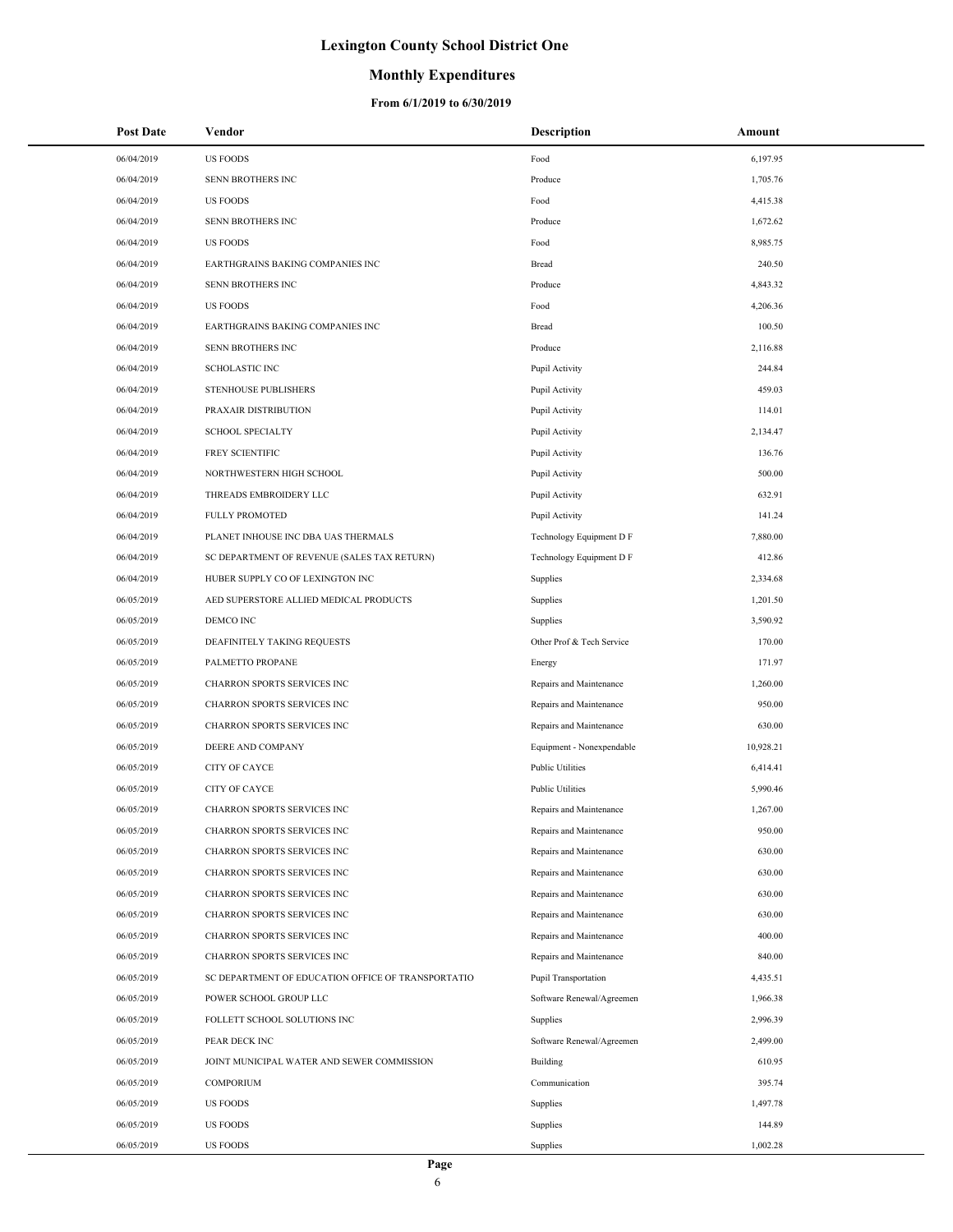### **Monthly Expenditures**

#### **From 6/1/2019 to 6/30/2019**

| <b>Post Date</b> | Vendor                                            | Description                   | Amount   |
|------------------|---------------------------------------------------|-------------------------------|----------|
| 06/05/2019       | <b>US FOODS</b>                                   | Supplies                      | 980.44   |
| 06/05/2019       | <b>US FOODS</b>                                   | Supplies                      | 191.11   |
| 06/05/2019       | <b>US FOODS</b>                                   | Supplies                      | 534.86   |
| 06/05/2019       | <b>US FOODS</b>                                   | Supplies                      | 1,035.76 |
| 06/05/2019       | <b>US FOODS</b>                                   | Supplies                      | 801.86   |
| 06/05/2019       | US FOODS                                          | Commodity Distribution Charge | $-18.90$ |
| 06/05/2019       | US FOODS                                          | Supplies                      | 1,496.07 |
| 06/05/2019       | <b>US FOODS</b>                                   | Commodity Distribution Charge | $-9.45$  |
| 06/05/2019       | US FOODS                                          | Supplies                      | 712.52   |
| 06/05/2019       | US FOODS                                          | Commodity Distribution Charge | $-3.15$  |
| 06/05/2019       | US FOODS                                          | Supplies                      | 889.16   |
| 06/05/2019       | <b>US FOODS</b>                                   | Supplies                      | 1,120.56 |
| 06/05/2019       | US FOODS                                          | Supplies                      | 647.54   |
| 06/05/2019       | US FOODS                                          | Supplies                      | 920.72   |
| 06/05/2019       | US FOODS                                          | Supplies                      | 880.32   |
| 06/05/2019       | US FOODS                                          | Supplies                      | 112.57   |
| 06/05/2019       | <b>US FOODS</b>                                   | Supplies                      | 672.09   |
| 06/05/2019       | US FOODS                                          | Supplies                      | 505.11   |
| 06/05/2019       | <b>US FOODS</b>                                   | Supplies                      | 1,250.96 |
| 06/05/2019       | US FOODS                                          | Supplies                      | 395.19   |
| 06/05/2019       | US FOODS                                          | Supplies                      | 700.61   |
| 06/05/2019       | US FOODS                                          | Supplies                      | 1,205.12 |
| 06/05/2019       | US FOODS                                          | Supplies                      | 311.53   |
| 06/05/2019       | US FOODS                                          | Supplies                      | 363.44   |
| 06/05/2019       | <b>US FOODS</b>                                   | Supplies                      | 722.19   |
| 06/05/2019       | <b>US FOODS</b>                                   | Supplies                      | 238.87   |
| 06/05/2019       | <b>US FOODS</b>                                   | Supplies                      | 1,633.35 |
| 06/05/2019       | <b>US FOODS</b>                                   | Supplies                      | 588.37   |
| 06/05/2019       | COOK, CHARLES CHRISTOPHER                         | Pupil Activity                | 200.00   |
| 06/05/2019       | <b>VANS VIOLIN</b>                                | Pupil Activity                | 278.20   |
| 06/05/2019       | T AND T SPORTS                                    | Pupil Activity                | 2,412.85 |
| 06/05/2019       | US SPECIALTY COATINGS INC                         | Pupil Activity                | 1,720.81 |
| 06/05/2019       | SC ATHLETIC TRAINERS ASSOCIATION                  | Pupil Activity                | 250.00   |
| 06/07/2019       | <b>BOOKSOURCE</b>                                 | Supplies                      | 228.30   |
| 06/07/2019       | EBSCO                                             | Periodicals                   | 132.22   |
| 06/07/2019       | FOLLETT SCHOOL SOLUTIONS INC                      | Library Books                 | 111.20   |
| 06/07/2019       | MACKIN LIBRARY MEDIA                              | Library Books                 | 2,589.59 |
| 06/07/2019       | CERTIFIED TRANSLATION SERVICES                    | Other Prof & Tech Service     | 410.00   |
| 06/07/2019       | ETA HAND2MIND                                     | Supplies                      | 427.38   |
| 06/07/2019       | GREATER LEXINGTON CHAMBER AND VISTITOR CENTER     | Dues and Fees                 | 425.00   |
| 06/07/2019       | MANSFIELD OIL CO OF GAINESVILLE INC               | Supplies-Maintenace           | 6,689.62 |
| 06/07/2019       | SMITH AND JONES JANITORIAL SUPPLIES AND EQUIP INC | Supplies-Maintenace           | 657.41   |
| 06/07/2019       | GATEWAY SUPPLY CO INC                             | Supplies-Maintenace           | 543.83   |
| 06/07/2019       | SMITH AND JONES JANITORIAL SUPPLIES AND EQUIP INC | Supplies-Maintenace           | 241.39   |
| 06/07/2019       | L AND W SUPPLY CORPORATION                        | Supplies-Maintenace           | 476.62   |
| 06/07/2019       | GATEWAY SUPPLY CO INC                             | Supplies-Maintenace           | 229.88   |
| 06/07/2019       | FOLLETT SCHOOL SOLUTIONS INC                      | Supplies                      | 2,410.27 |
| 06/07/2019       | FORMS AND SUPPLY INC (FSI)                        | Supplies                      | 5,989.22 |

 $\overline{\phantom{a}}$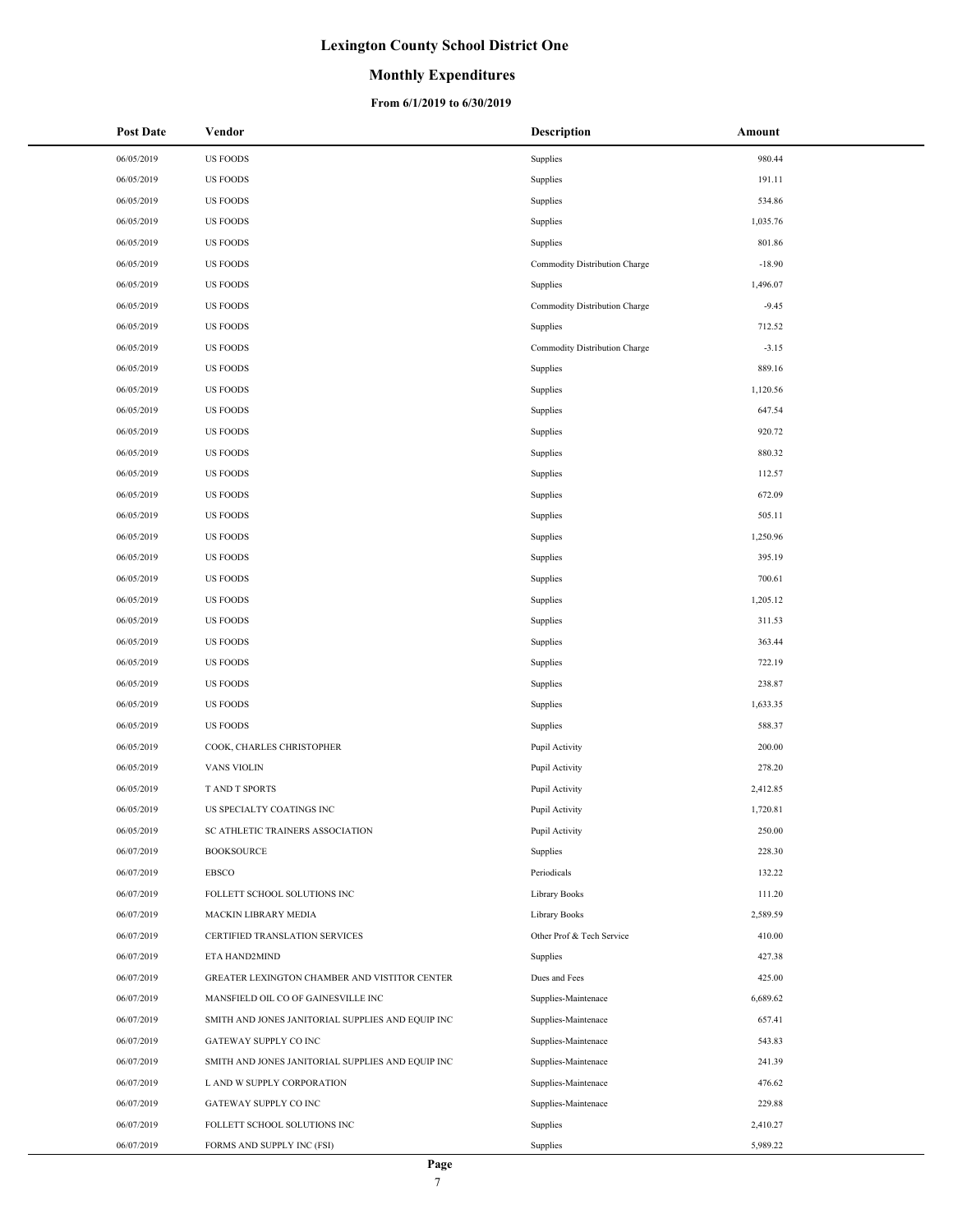## **Monthly Expenditures**

| <b>Post Date</b> | Vendor                                        | <b>Description</b>         | Amount    |
|------------------|-----------------------------------------------|----------------------------|-----------|
| 06/07/2019       | <b>SCHOLASTIC INC</b>                         | Supplies                   | 482.56    |
| 06/07/2019       | <b>BOOKSOURCE</b>                             | Supplies                   | 253.26    |
| 06/07/2019       | <b>SCHOLASTIC INC</b>                         | Supplies                   | 14,420.13 |
| 06/07/2019       | FOLLETT SCHOOL SOLUTIONS INC                  | Supplies                   | 392.86    |
| 06/07/2019       | BLACK SHEEP PROMOTIONS                        | Pupil Activity             | 1,951.68  |
| 06/07/2019       | SC ATHLETIC COACHES ASSOCIATION               | Pupil Activity             | 2,540.00  |
| 06/07/2019       | SC ATHLETIC COACHES ASSOCIATION               | Pupil Activity             | 1,456.00  |
| 06/07/2019       | BLYTHEWOOD HIGH SCHOOL                        | Pupil Activity             | 200.00    |
| 06/07/2019       | DIAMONDBACK GOLF COURSE LLC                   | Pupil Activity             | 275.00    |
| 06/07/2019       | THREADS EMBROIDERY LLC                        | Pupil Activity             | 1,364.25  |
| 06/07/2019       | HILLCREST HIGH SCHOOL                         | Pupil Activity             | 175.00    |
| 06/10/2019       | LANGUAGE TESTING INTERNATIONAL INC            | Software Renewal/Agreemen  | 370.00    |
| 06/10/2019       | <b>HEINEMANN</b>                              | Supplies                   | 410.00    |
| 06/10/2019       | HP INC                                        | <b>Technology Supplies</b> | 375.29    |
| 06/10/2019       | <b>SCHOOL SPECIALTY</b>                       | Supplies                   | 716.69    |
| 06/10/2019       | <b>SCHOOL SPECIALTY</b>                       | Supplies                   | 893.33    |
| 06/10/2019       | <b>EVERYWORD INC</b>                          | Rentals                    | 1,900.00  |
| 06/10/2019       | <b>BLACK SHEEP PROMOTIONS</b>                 | Supplies                   | 1,605.00  |
| 06/10/2019       | <b>EMPLOYEE</b>                               | Travel                     | 396.50    |
| 06/10/2019       | <b>GE APPLIANCES</b>                          | Supplies                   | 624.00    |
| 06/10/2019       | DELL COMPUTERS                                | <b>Technology Supplies</b> | 1,171.73  |
| 06/10/2019       | HP INC                                        | <b>Technology Supplies</b> | 785.55    |
| 06/10/2019       | <b>EMPLOYEE</b>                               | Travel                     | 172.50    |
| 06/10/2019       | <b>EMPLOYEE</b>                               | Travel                     | 172.50    |
| 06/10/2019       | <b>EMPLOYEE</b>                               | Travel                     | 172.50    |
| 06/10/2019       | <b>EMPLOYEE</b>                               | Travel                     | 172.50    |
| 06/10/2019       | <b>EMPLOYEE</b>                               | Travel                     | 172.50    |
| 06/10/2019       | DELL COMPUTERS                                | <b>Technology Supplies</b> | 2,143.12  |
| 06/10/2019       | SOUTHEASTERN SPEECH AND LANGUAGE SERVICES LLC | Other Prof & Tech Service  | 4,836.25  |
| 06/10/2019       | SUPPLEMENTAL HEALTH CARE SERVICES INC         | Other Prof & Tech Service  | 2,428.75  |
| 06/10/2019       | <b>SCHOOL SPECIALTY</b>                       | Supplies                   | 102.53    |
| 06/10/2019       | <b>EMPLOYEE</b>                               | Travel                     | 416.50    |
| 06/10/2019       | <b>EMPLOYEE</b>                               | Travel                     | 461.50    |
| 06/10/2019       | <b>EMPLOYEE</b>                               | Supplies                   | 549.95    |
| 06/10/2019       | <b>EMPLOYEE</b>                               | Supplies                   | 151.85    |
| 06/10/2019       | <b>EMPLOYEE</b>                               | Supplies                   | 182.09    |
| 06/10/2019       | EMPLOYEE                                      | Travel                     | 259.84    |
| 06/10/2019       | <b>SCHOOL SPECIALTY</b>                       | Supplies                   | 219.28    |
| 06/10/2019       | LITTLE JOHNNY LLC                             | Other Prof & Tech Service  | 700.00    |
| 06/10/2019       | FOLLETT SCHOOL SOLUTIONS INC                  | Library Books              | 1,493.22  |
| 06/10/2019       | <b>HAMPTON INN</b>                            | Travel                     | 2,591.61  |
| 06/10/2019       | <b>EMPLOYEE</b>                               | Travel                     | 124.41    |
| 06/10/2019       | <b>EMPLOYEE</b>                               | Travel                     | 121.22    |
| 06/10/2019       | <b>EMPLOYEE</b>                               | Travel                     | 315.23    |
| 06/10/2019       | <b>EMPLOYEE</b>                               | Travel                     | 229.97    |
| 06/10/2019       | TAMPA MARRIOTT WATERSIDE HOTEL AND MARINA     | Travel                     | 1,079.97  |
| 06/10/2019       | <b>EMPLOYEE</b>                               | Travel                     | 183.57    |
| 06/10/2019       | <b>HEINEMANN</b>                              | Supplies                   | 1,069.24  |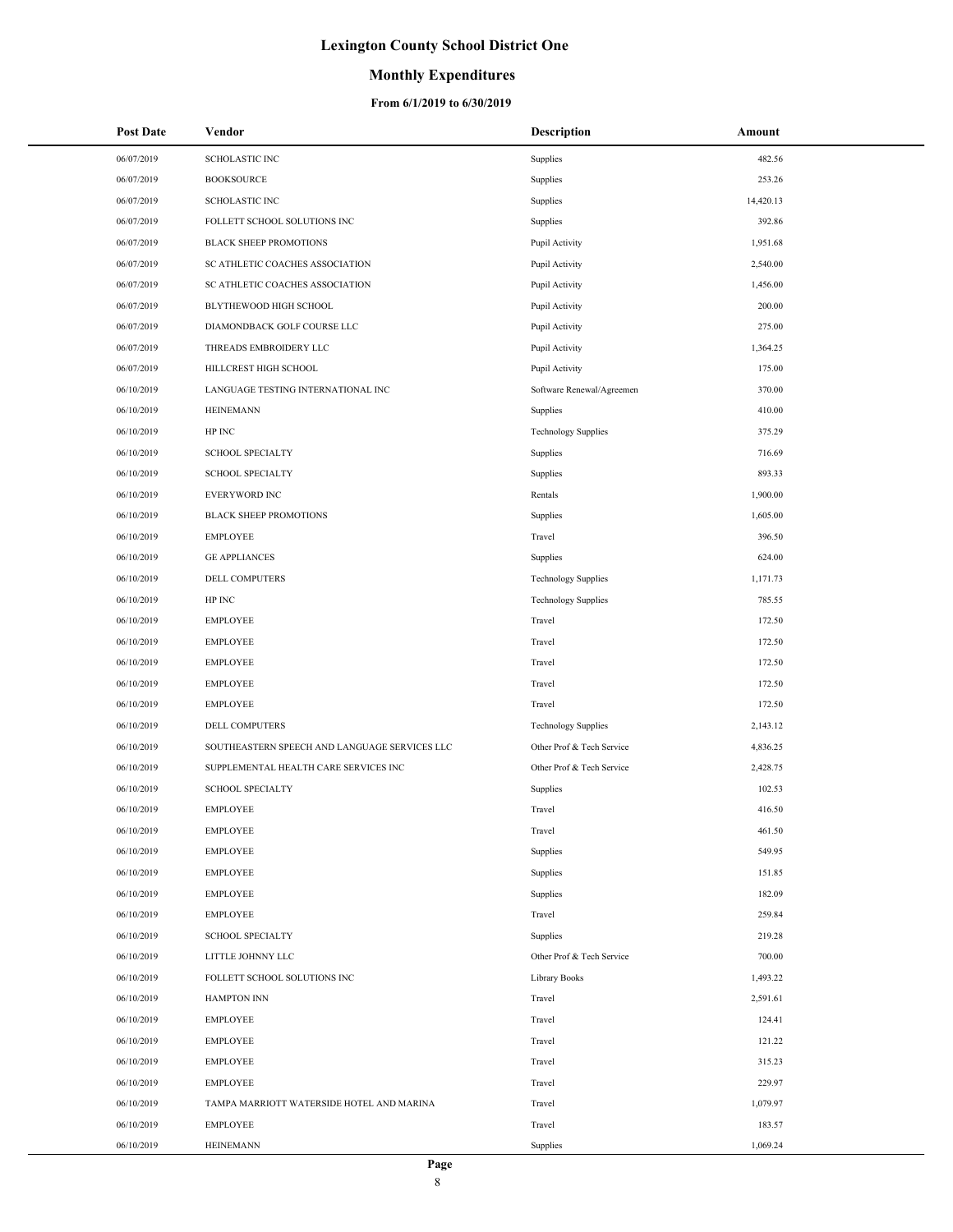### **Monthly Expenditures**

| <b>Post Date</b> | Vendor                   | <b>Description</b>        | Amount    |
|------------------|--------------------------|---------------------------|-----------|
| 06/10/2019       | <b>EMPLOYEE</b>          | Travel                    | 152.31    |
| 06/10/2019       | DODGE LEARNING RESOURCES | Supplies                  | 433.50    |
| 06/10/2019       | EMPLOYEE                 | Travel                    | 106.14    |
| 06/10/2019       | <b>EMPLOYEE</b>          | Travel-Teacher Staff Dev  | 545.24    |
| 06/10/2019       | <b>EMPLOYEE</b>          | Travel                    | 262.78    |
| 06/10/2019       | POWER SCHOOL GROUP LLC   | Other Prof & Tech Service | 750.00    |
| 06/10/2019       | TIME WARNER CABLE        | Communication             | 210.68    |
| 06/10/2019       | <b>DOMINION ENERGY</b>   | <b>Public Utilities</b>   | 11,656.52 |
| 06/10/2019       | TOWN OF LEXINGTON        | <b>Public Utilities</b>   | 374.56    |
| 06/10/2019       | COX TIRE LLC             | Repairs and Maintenance   | 159.28    |
| 06/10/2019       | REPUBLIC SERVICES INC    | Other Property Services   | 295.00    |
| 06/10/2019       | <b>GE APPLIANCES</b>     | Supplies-Maintenace       | 109.00    |
| 06/10/2019       | <b>DOMINION ENERGY</b>   | <b>Public Utilities</b>   | 49,389.56 |
| 06/10/2019       | TOWN OF LEXINGTON        | <b>Public Utilities</b>   | 3,742.41  |
| 06/10/2019       | REPUBLIC SERVICES INC    | Other Property Services   | 1,104.00  |
| 06/10/2019       | COOK & BOARDMAN LLC      | Supplies-Maintenace       | 194.74    |
| 06/10/2019       | <b>DOMINION ENERGY</b>   | <b>Public Utilities</b>   | 8,241.60  |
| 06/10/2019       | TOWN OF LEXINGTON        | <b>Public Utilities</b>   | 1,056.41  |
| 06/10/2019       | REPUBLIC SERVICES INC    | Other Property Services   | 588.80    |
| 06/10/2019       | ACE GLASS CO INC         | Repairs and Maintenance   | 254.67    |
| 06/10/2019       | REPUBLIC SERVICES INC    | Other Property Services   | 883.20    |
| 06/10/2019       | SUBURBAN PROPANE         | Energy                    | 1,368.54  |
| 06/10/2019       | ACE GLASS CO INC         | Repairs and Maintenance   | 227.72    |
| 06/10/2019       | REPUBLIC SERVICES INC    | Other Property Services   | 883.20    |
| 06/10/2019       | REPUBLIC SERVICES INC    | Other Property Services   | 883.20    |
| 06/10/2019       | REPUBLIC SERVICES INC    | Other Property Services   | 1,177.60  |
| 06/10/2019       | <b>DOMINION ENERGY</b>   | <b>Public Utilities</b>   | 5,572.29  |
| 06/10/2019       | TOWN OF LEXINGTON        | <b>Public Utilities</b>   | 332.63    |
| 06/10/2019       | REPUBLIC SERVICES INC    | Other Property Services   | 294.40    |
| 06/10/2019       | <b>DOMINION ENERGY</b>   | <b>Public Utilities</b>   | 14,331.49 |
| 06/10/2019       | TOWN OF LEXINGTON        | <b>Public Utilities</b>   | 976.09    |
| 06/10/2019       | REPUBLIC SERVICES INC    | Other Property Services   | 883.20    |
| 06/10/2019       | <b>DOMINION ENERGY</b>   | <b>Public Utilities</b>   | 14,136.89 |
| 06/10/2019       | REPUBLIC SERVICES INC    | Other Property Services   | 588.80    |
| 06/10/2019       | TOWN OF LEXINGTON        | <b>Public Utilities</b>   | 894.92    |
| 06/10/2019       | REPUBLIC SERVICES INC    | Other Property Services   | 588.80    |
| 06/10/2019       | REPUBLIC SERVICES INC    | Other Property Services   | 443.90    |
| 06/10/2019       | <b>DOMINION ENERGY</b>   | <b>Public Utilities</b>   | 8,131.55  |
| 06/10/2019       | REPUBLIC SERVICES INC    | Other Property Services   | 588.80    |
| 06/10/2019       | <b>DOMINION ENERGY</b>   | <b>Public Utilities</b>   | 8,428.80  |
| 06/10/2019       | REPUBLIC SERVICES INC    | Other Property Services   | 515.20    |
| 06/10/2019       | COOK & BOARDMAN LLC      | Supplies-Maintenace       | 194.74    |
| 06/10/2019       | <b>DOMINION ENERGY</b>   | <b>Public Utilities</b>   | 13,047.81 |
| 06/10/2019       | REPUBLIC SERVICES INC    | Other Property Services   | 883.20    |
| 06/10/2019       | COOK & BOARDMAN LLC      | Supplies-Maintenace       | 194.74    |
| 06/10/2019       | REPUBLIC SERVICES INC    | Other Property Services   | 883.20    |
| 06/10/2019       | TOWN OF LEXINGTON        | <b>Public Utilities</b>   | 975.34    |
| 06/10/2019       | REPUBLIC SERVICES INC    | Other Property Services   | 588.80    |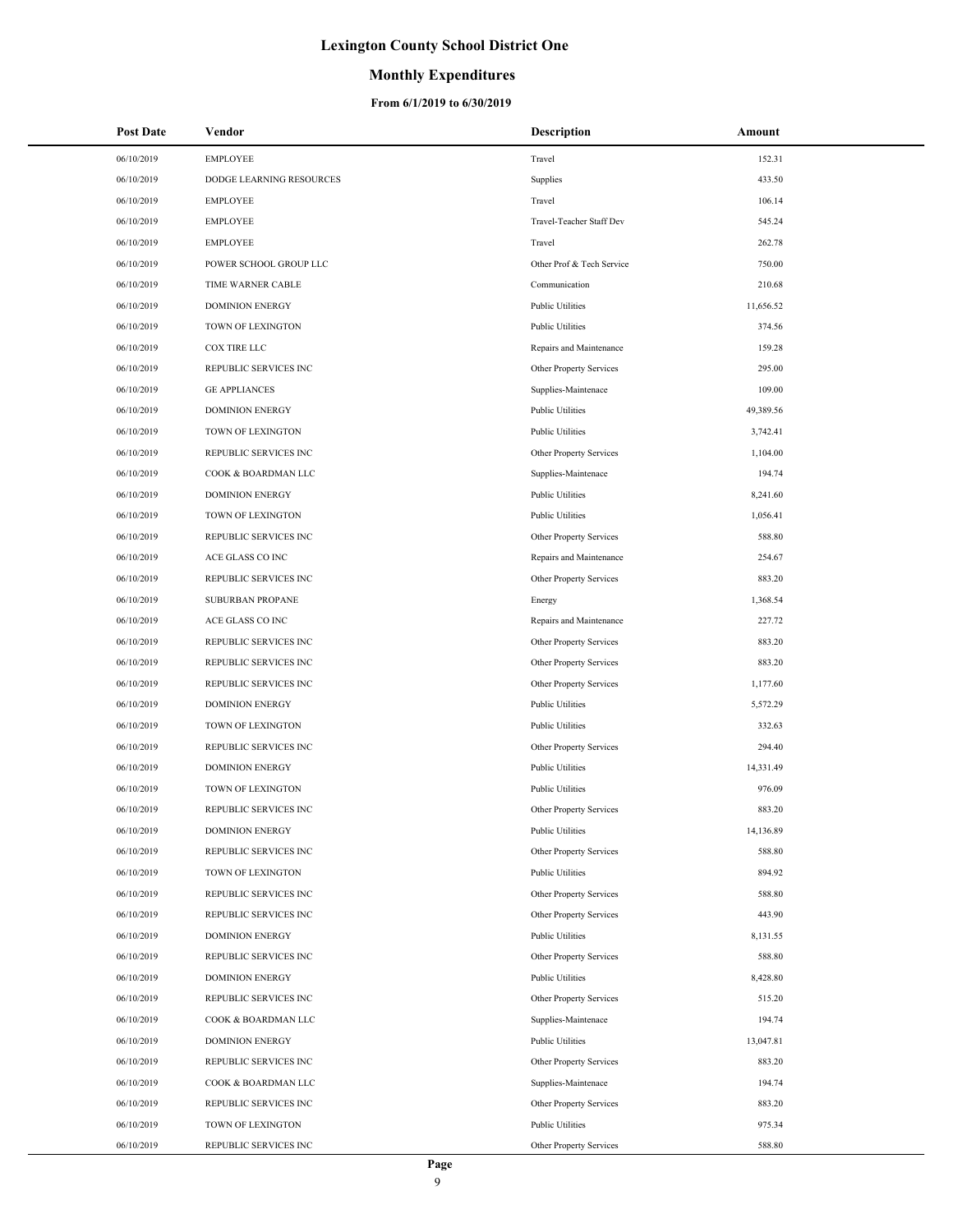### **Monthly Expenditures**

| <b>Post Date</b> | Vendor                                           | Description                | Amount   |
|------------------|--------------------------------------------------|----------------------------|----------|
| 06/10/2019       | REPUBLIC SERVICES INC                            | Other Property Services    | 588.80   |
| 06/10/2019       | REPUBLIC SERVICES INC                            | Other Property Services    | 588.80   |
| 06/10/2019       | TOWN OF LEXINGTON                                | <b>Public Utilities</b>    | 636.79   |
| 06/10/2019       | REPUBLIC SERVICES INC                            | Other Property Services    | 588.80   |
| 06/10/2019       | REPUBLIC SERVICES INC                            | Other Property Services    | 883.20   |
| 06/10/2019       | COOK & BOARDMAN LLC                              | Supplies-Maintenace        | 340.71   |
| 06/10/2019       | <b>DOMINION ENERGY</b>                           | <b>Public Utilities</b>    | 293.28   |
| 06/10/2019       | TOWN OF LEXINGTON                                | <b>Public Utilities</b>    | 655.29   |
| 06/10/2019       | REPUBLIC SERVICES INC                            | Other Property Services    | 588.80   |
| 06/10/2019       | <b>ANIXTER INC</b>                               | Supplies-Maintenace        | 210.25   |
| 06/10/2019       | <b>DOMINION ENERGY</b>                           | <b>Public Utilities</b>    | 106.15   |
| 06/10/2019       | TOWN OF LEXINGTON                                | <b>Public Utilities</b>    | 997.54   |
| 06/10/2019       | REPUBLIC SERVICES INC                            | Other Property Services    | 588.80   |
| 06/10/2019       | REPUBLIC SERVICES INC                            | Other Property Services    | 588.80   |
| 06/10/2019       | <b>ANIXTER INC</b>                               | Supplies-Maintenace        | 210.26   |
| 06/10/2019       | COOK & BOARDMAN LLC                              | Supplies-Maintenace        | 194.74   |
| 06/10/2019       | REPUBLIC SERVICES INC                            | Other Property Services    | 588.80   |
| 06/10/2019       | REPUBLIC SERVICES INC                            | Other Property Services    | 588.80   |
| 06/10/2019       | SOUTHEASTERN PAPER GROUP                         | Supplies-Maintenace        | 373.90   |
| 06/10/2019       | <b>DOMINION ENERGY</b>                           | <b>Public Utilities</b>    | 8,923.04 |
| 06/10/2019       | TOWN OF LEXINGTON                                | <b>Public Utilities</b>    | 317.92   |
| 06/10/2019       | REPUBLIC SERVICES INC                            | Other Property Services    | 588.80   |
| 06/10/2019       | <b>DOMINION ENERGY</b>                           | <b>Public Utilities</b>    | 103.14   |
| 06/10/2019       | TOWN OF LEXINGTON                                | <b>Public Utilities</b>    | 658.99   |
| 06/10/2019       | REPUBLIC SERVICES INC                            | Other Property Services    | 588.80   |
| 06/10/2019       | TOWN OF LEXINGTON                                | <b>Public Utilities</b>    | 1,902.49 |
| 06/10/2019       | REPUBLIC SERVICES INC                            | Other Property Services    | 588.80   |
| 06/10/2019       | SOUTHEASTERN PAPER GROUP                         | Supplies-Maintenace        | 109.53   |
| 06/10/2019       | TOWN OF LEXINGTON                                | <b>Public Utilities</b>    | 1,330.87 |
| 06/10/2019       | CARAWAY FIRE AND SAFETY CORPORATION              | Repairs and Maintenance    | 342.40   |
| 06/10/2019       | REPUBLIC SERVICES INC                            | Other Property Services    | 588.80   |
| 06/10/2019       | <b>TOWN OF LEXINGTON</b>                         | <b>Public Utilities</b>    | 2,543.31 |
| 06/10/2019       | REPUBLIC SERVICES INC                            | Other Property Services    | 588.80   |
| 06/10/2019       | <b>ANIXTER INC</b>                               | Supplies-Maintenace        | 1,027.20 |
| 06/10/2019       | REPUBLIC SERVICES INC                            | Other Property Services    | 588.80   |
| 06/10/2019       | COLE, SUSAN                                      | Pupil Transportation       | 100.92   |
| 06/10/2019       | DUNN, EMILY                                      | Pupil Transportation       | 154.51   |
| 06/10/2019       | <b>EMPLOYEE</b>                                  | Pupil Transportation       | 126.44   |
| 06/10/2019       | PEARCE, TIM                                      | Pupil Transportation       | 109.97   |
| 06/10/2019       | LEXINGTON COUNTY CHRONICLE AND THE DISPATCH NEWS | Advertising                | 1,000.00 |
| 06/10/2019       | PARTY REFLECTIONS INC                            | Other Objects              | 910.03   |
| 06/10/2019       | POWER SCHOOL GROUP LLC                           | Software Renewal/Agreemen  | 1,966.38 |
| 06/10/2019       | CLARK POWELL ASSOCIATES INC                      | <b>Technology Supplies</b> | 2,985.30 |
| 06/10/2019       | <b>SCHOOL SPECIALTY</b>                          | Supplies                   | 2,526.45 |
| 06/10/2019       | <b>BOOKSOURCE</b>                                | Supplies                   | 2,712.95 |
| 06/10/2019       | ETA HAND2MIND                                    | Supplies                   | 629.00   |
| 06/10/2019       | <b>SCHOOL SPECIALTY</b>                          | Supplies                   | 426.54   |
| 06/10/2019       | <b>SCHOOL SPECIALTY</b>                          | Supplies                   | 386.78   |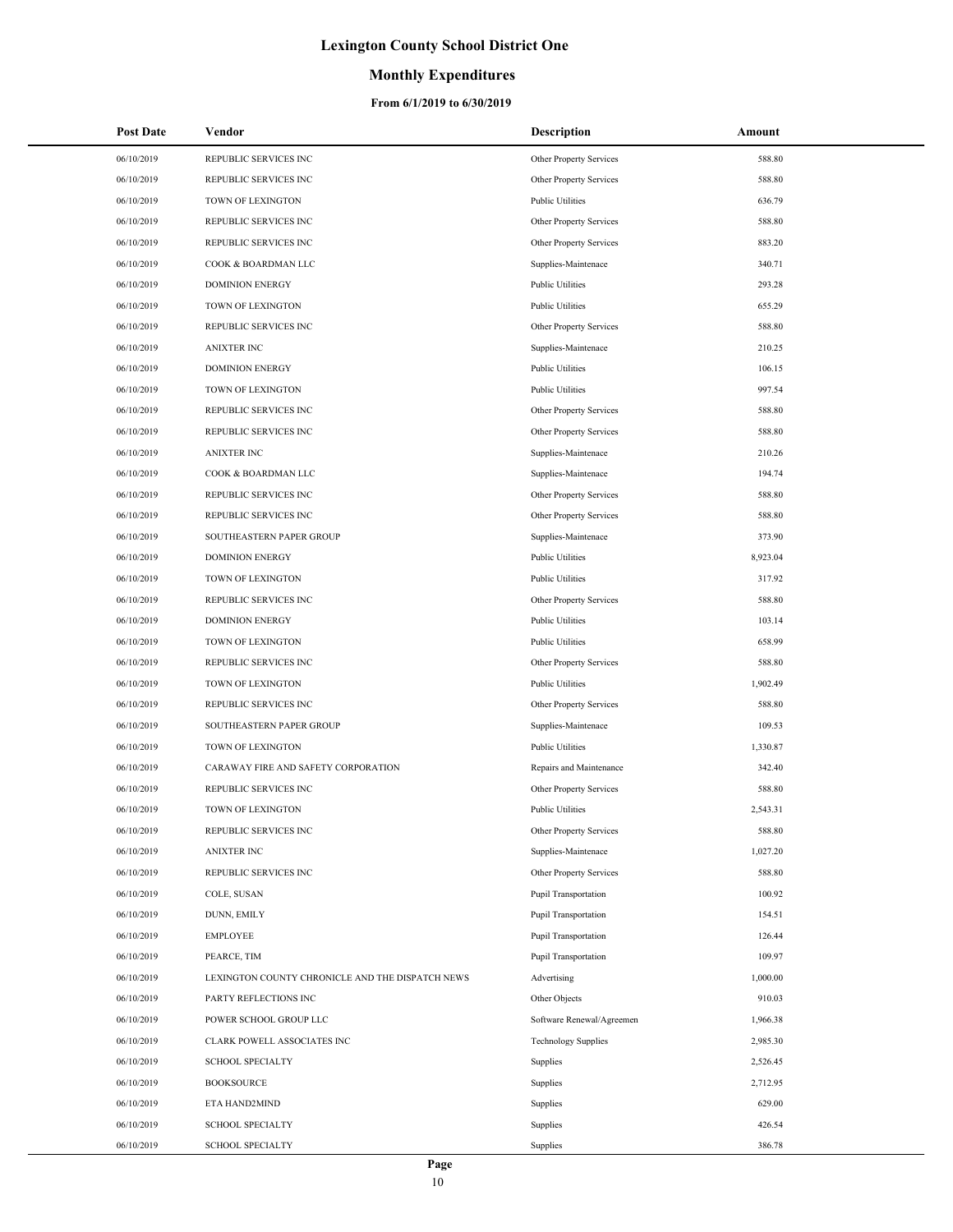### **Monthly Expenditures**

| <b>Post Date</b> | Vendor                                         | <b>Description</b>         | Amount   |
|------------------|------------------------------------------------|----------------------------|----------|
| 06/10/2019       | <b>BOOKSOURCE</b>                              | Supplies                   | 2,742.95 |
| 06/10/2019       | FOLLETT SCHOOL SOLUTIONS INC                   | Supplies                   | 524.25   |
| 06/10/2019       | EMPLOYEE                                       | Travel                     | 207.70   |
| 06/10/2019       | EMPLOYEE                                       | Travel                     | 165.01   |
| 06/10/2019       | EMPLOYEE                                       | Travel                     | 224.00   |
| 06/10/2019       | <b>EMPLOYEE</b>                                | Travel                     | 224.00   |
| 06/10/2019       | EMPLOYEE                                       | Travel                     | 224.00   |
| 06/10/2019       | <b>EMPLOYEE</b>                                | Travel                     | 224.00   |
| 06/10/2019       | <b>EMPLOYEE</b>                                | Travel                     | 224.00   |
| 06/10/2019       | WARDS NATURAL SCIENCE EST LLC                  | Supplies                   | 242.70   |
| 06/10/2019       | <b>EMPLOYEE</b>                                | Travel                     | 118.09   |
| 06/10/2019       | <b>HEINEMANN</b>                               | Supplies                   | 1,465.71 |
| 06/10/2019       | NUIDEA SCHOOL SUPPLY CO                        | Supplies                   | 5,533.70 |
| 06/10/2019       | <b>CAMCOR</b>                                  | <b>Technology Supplies</b> | 4,986.20 |
| 06/10/2019       | TRIDENT BEVERAGE INC                           | Food                       | 816.00   |
| 06/10/2019       | <b>US FOODS</b>                                | Repairs and Maintenance    | 321.00   |
| 06/10/2019       | TRIDENT BEVERAGE INC                           | Food                       | 306.00   |
| 06/10/2019       | TRIDENT BEVERAGE INC                           | Food                       | 204.00   |
| 06/10/2019       | <b>USA SUPPLY</b>                              | Supplies                   | 334.91   |
| 06/10/2019       | TRIDENT BEVERAGE INC                           | Food                       | 408.00   |
| 06/10/2019       | <b>USA SUPPLY</b>                              | Supplies                   | 352.57   |
| 06/10/2019       | HERSHEYS ICE CREAM                             | Food                       | 179.52   |
| 06/10/2019       | TRIDENT BEVERAGE INC                           | Food                       | 306.00   |
| 06/10/2019       | TRIDENT BEVERAGE INC                           | Food                       | 102.00   |
| 06/10/2019       | TRIDENT BEVERAGE INC                           | Food                       | 306.00   |
| 06/10/2019       | <b>USA SUPPLY</b>                              | Supplies                   | 274.99   |
| 06/10/2019       | TRIDENT BEVERAGE INC                           | Food                       | 510.00   |
| 06/10/2019       | <b>EMPLOYEE</b>                                | Pupil Activity             | 492.87   |
| 06/10/2019       | LEXINGTON PRINTING LLC                         | Pupil Activity             | 1,137.41 |
| 06/10/2019       | FORMS AND SUPPLY INC (FSI)                     | Pupil Activity             | 309.23   |
| 06/10/2019       | <b>BLACK SHEEP PROMOTIONS</b>                  | Pupil Activity             | 2,311.20 |
| 06/10/2019       | <b>SCHOOL SPECIALTY</b>                        | Pupil Activity             | 2,134.47 |
| 06/10/2019       | EMPLOYEE                                       | Pupil Activity             | 113.40   |
| 06/10/2019       | PERFORMANCE HEALTH SUPPLY INC DBA MEDCO SUPPLY | Pupil Activity             | 216.00   |
| 06/10/2019       | <b>BSN SPORTS</b>                              | Pupil Activity             | 842.08   |
| 06/10/2019       | JAWS LAUNDRY DETERGENT LLC                     | Pupil Activity             | 630.00   |
| 06/10/2019       | <b>BATSON, RICHENDA</b>                        | Supplies                   | 1,191.06 |
| 06/11/2019       | <b>SCHOOL SPECIALTY</b>                        | Supplies                   | 410.80   |
| 06/11/2019       | <b>SCHOOL SPECIALTY</b>                        | Supplies                   | 587.24   |
| 06/11/2019       | <b>BOOKSOURCE</b>                              | Supplies                   | 239.41   |
| 06/11/2019       | NUIDEA SCHOOL SUPPLY CO                        | Supplies-Immersion         | 345.08   |
| 06/11/2019       | LEXINGTON FLORIST AND FLOWER CENTER            | Rentals                    | 990.82   |
| 06/11/2019       | FORMS AND SUPPLY INC (FSI)                     | Supplies                   | 3,005.43 |
| 06/11/2019       | EMPLOYEE                                       | Travel                     | 167.91   |
| 06/11/2019       | EMPLOYEE                                       | Travel                     | 207.76   |
| 06/11/2019       | <b>EMPLOYEE</b>                                | Travel                     | 100.22   |
| 06/11/2019       | THE LIBRARY STORE                              | Supplies                   | 143.75   |
| 06/11/2019       | CONVERSE COLLEGE                               | Inst Prog Improvement      | 2,500.00 |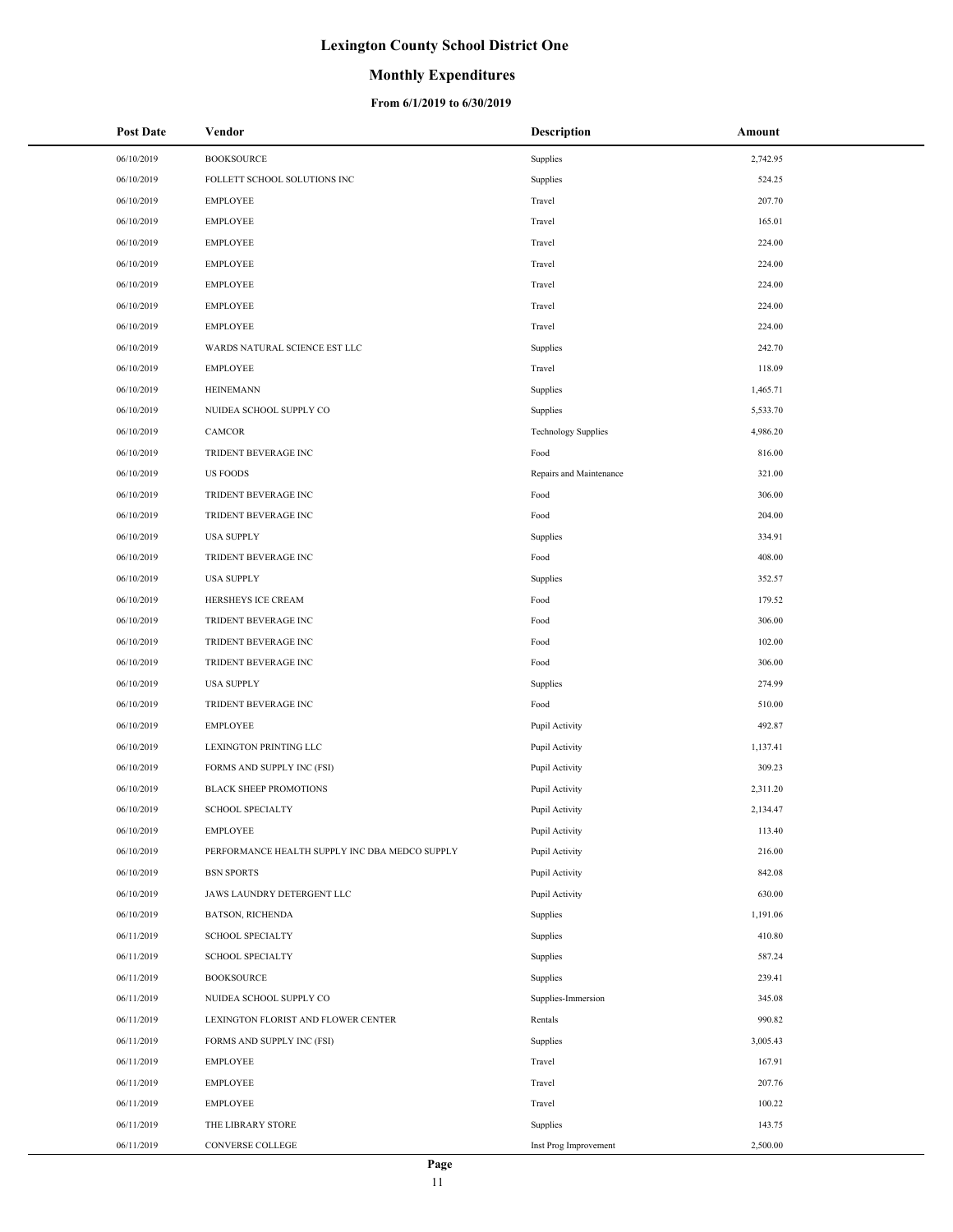### **Monthly Expenditures**

| <b>Post Date</b> | Vendor                                      | Description                    | Amount    |
|------------------|---------------------------------------------|--------------------------------|-----------|
| 06/11/2019       | <b>NASCO</b>                                | Supplies                       | 642.41    |
| 06/11/2019       | <b>HEINEMANN</b>                            | Travel-Teacher Staff Dev       | 388.31    |
| 06/11/2019       | BURKETT BURKETT AND BURKETT                 | <b>Bd of Ed Audit Services</b> | 2,500.00  |
| 06/11/2019       | HALLIGAN MAHONEY AND WILLIAMS               | Legal Services                 | 5,516.05  |
| 06/11/2019       | TRITEK FIRE AND SECURITY LLC                | Repairs and Maintenance        | 156.00    |
| 06/11/2019       | HOLSTEIN APPRAISALS                         | Other Prof & Tech Service      | 1,600.00  |
| 06/11/2019       | CITY ELECTRIC SUPPLY CO                     | Supplies-Maintenace            | 205.18    |
| 06/11/2019       | PALMETTO PLAYGROUNDS LLC                    | Supplies-Maintenace            | 160.50    |
| 06/11/2019       | PALMETTO PLAYGROUNDS LLC                    | Supplies-Maintenace            | 160.50    |
| 06/11/2019       | CITY ELECTRIC SUPPLY CO                     | Supplies-Maintenace            | 205.18    |
| 06/11/2019       | CITY ELECTRIC SUPPLY CO                     | Supplies-Maintenace            | 361.67    |
| 06/11/2019       | PALMETTO PLAYGROUNDS LLC                    | Supplies-Maintenace            | 160.50    |
| 06/11/2019       | CITY ELECTRIC SUPPLY CO                     | Supplies-Maintenace            | 410.38    |
| 06/11/2019       | LA BARRIER AND SON INC                      | Supplies-Maintenace            | 1,730.19  |
| 06/11/2019       | NUIDEA SCHOOL SUPPLY CO                     | Supplies                       | 201.16    |
| 06/11/2019       | CITY ELECTRIC SUPPLY CO                     | Supplies-Maintenace            | 363.59    |
| 06/11/2019       | <b>SUPPLYWORKS</b>                          | Supplies-Maintenace            | 418.01    |
| 06/11/2019       | NUIDEA SCHOOL SUPPLY CO                     | Supplies-Maintenace            | 1,195.24  |
| 06/11/2019       | <b>GRAYBAR ELECTRIC CO INC</b>              | Supplies-Maintenace            | 137.43    |
| 06/11/2019       | TERMINIX COMMERCIAL                         | Repairs and Maintenance        | 325.00    |
| 06/11/2019       | <b>GRAYBAR ELECTRIC CO INC</b>              | Supplies-Maintenace            | 137.43    |
| 06/11/2019       | COOK & BOARDMAN LLC                         | Supplies-Maintenace            | 1,020.49  |
| 06/11/2019       | MAYER ELECTRIC SUPPLY COMPANY INC           | Supplies-Maintenace            | 134.15    |
| 06/11/2019       | MAYER ELECTRIC SUPPLY COMPANY INC           | Supplies-Maintenace            | 1,579.32  |
| 06/11/2019       | <b>WPLAWINC</b>                             | Supplies-Maintenace            | 588.18    |
| 06/11/2019       | COMPORIUM                                   | Communication                  | 382.34    |
| 06/11/2019       | <b>HEINEMANN</b>                            | Supplies                       | 38,269.75 |
| 06/11/2019       | <b>BOOKSOURCE</b>                           | Supplies                       | 14,169.48 |
| 06/11/2019       | HOUGHTON MIFFLIN HARCOURT PUBLISHING CO     | Supplies                       | 1,422.22  |
| 06/11/2019       | READING AND WRITING PROJECT NETWORK LLC     | Inst Prog Improvement          | 5,753.85  |
| 06/11/2019       | <b>ASCD</b>                                 | Supplies                       | 924.65    |
| 06/11/2019       | <b>SCHOOL SPECIALTY</b>                     | Supplies                       | 507.59    |
| 06/11/2019       | DODGE LEARNING RESOURCES                    | Supplies                       | 2,437.56  |
| 06/11/2019       | SC DEPARTMENT OF REVENUE (SALES TAX RETURN) | Supplies                       | 170.63    |
| 06/11/2019       | <b>SCHOOL SPECIALTY</b>                     | Supplies                       | 176.18    |
| 06/11/2019       | DODGE LEARNING RESOURCES                    | Supplies                       | 166.01    |
| 06/11/2019       | <b>HEINEMANN</b>                            | Supplies                       | 142.52    |
| 06/11/2019       | <b>US FOODS</b>                             | Food                           | 1,114.85  |
| 06/11/2019       | <b>US FOODS</b>                             | Food                           | 3,781.45  |
| 06/11/2019       | <b>US FOODS</b>                             | Supplies                       | 116.19    |
| 06/11/2019       | <b>US FOODS</b>                             | Food                           | 701.35    |
| 06/11/2019       | BORDEN DAIRY CO OF SC LLC                   | Milk                           | 717.19    |
| 06/11/2019       | <b>US FOODS</b>                             | Food                           | 405.66    |
| 06/11/2019       | BORDEN DAIRY CO OF SC LLC                   | Milk                           | 221.76    |
| 06/11/2019       | BORDEN DAIRY CO OF SC LLC                   | Milk                           | 204.28    |
| 06/11/2019       | <b>US FOODS</b>                             | Supplies                       | 231.85    |
| 06/11/2019       | BORDEN DAIRY CO OF SC LLC                   | Milk                           | 100.83    |
| 06/11/2019       | <b>US FOODS</b>                             | Food                           | 3,181.03  |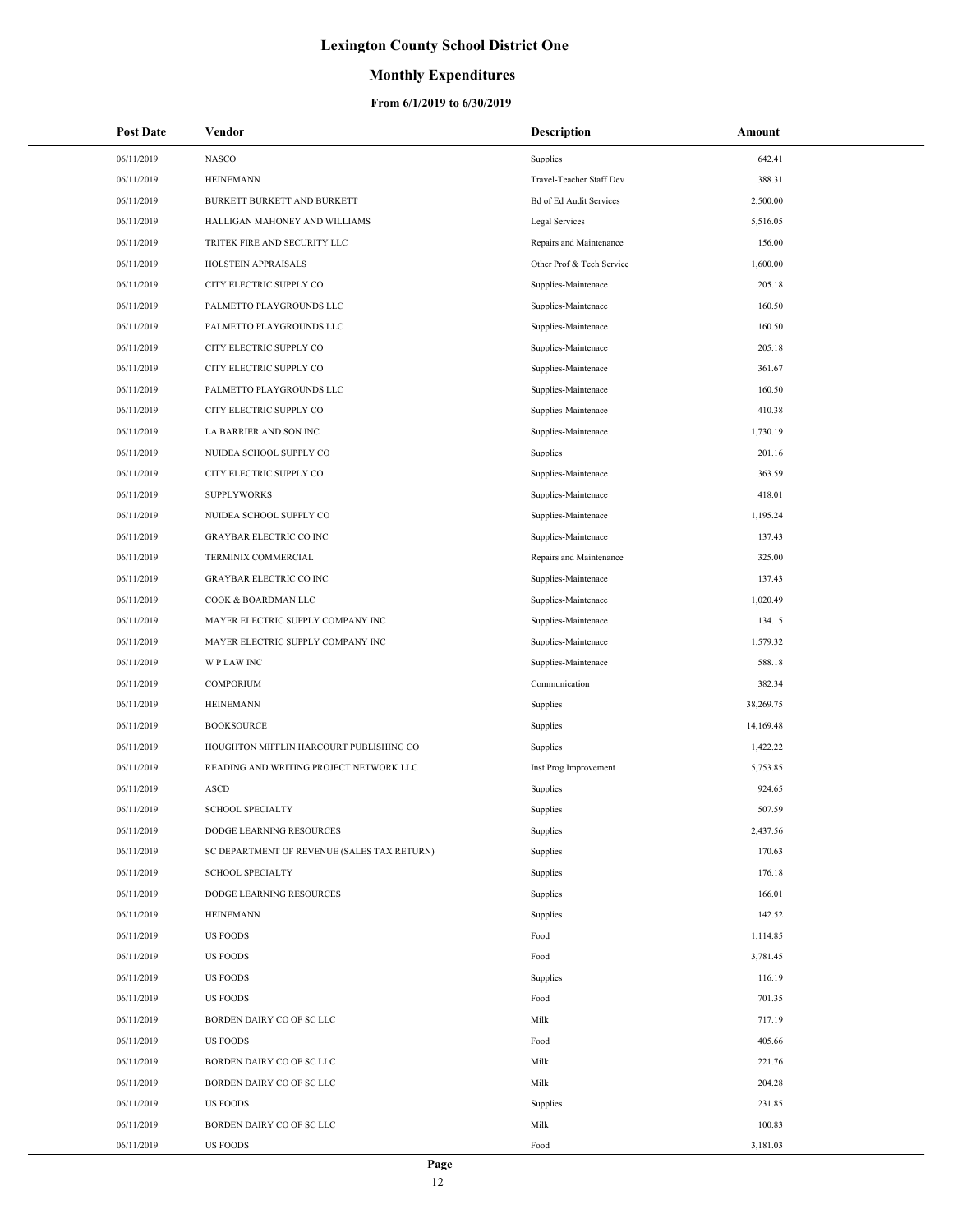### **Monthly Expenditures**

| <b>Post Date</b> | Vendor                            | <b>Description</b> | Amount   |
|------------------|-----------------------------------|--------------------|----------|
| 06/11/2019       | BORDEN DAIRY CO OF SC LLC         | Milk               | 1,011.78 |
| 06/11/2019       | <b>US FOODS</b>                   | Supplies           | 300.59   |
| 06/11/2019       | <b>US FOODS</b>                   | Food               | 1,848.00 |
| 06/11/2019       | EARTHGRAINS BAKING COMPANIES INC  | Bread              | 121.80   |
| 06/11/2019       | BORDEN DAIRY CO OF SC LLC         | Milk               | 768.60   |
| 06/11/2019       | <b>US FOODS</b>                   | Supplies           | 195.50   |
| 06/11/2019       | <b>US FOODS</b>                   | Food               | 4,728.77 |
| 06/11/2019       | EARTHGRAINS BAKING COMPANIES INC  | Bread              | 110.90   |
| 06/11/2019       | BORDEN DAIRY CO OF SC LLC         | Milk               | 628.20   |
| 06/11/2019       | BORDEN DAIRY CO OF SC LLC         | Milk               | 506.99   |
| 06/11/2019       | <b>US FOODS</b>                   | Supplies           | 148.34   |
| 06/11/2019       | <b>US FOODS</b>                   | Food               | 1,827.61 |
| 06/11/2019       | BORDEN DAIRY CO OF SC LLC         | Milk               | 221.43   |
| 06/11/2019       | <b>US FOODS</b>                   | Supplies           | 146.45   |
| 06/11/2019       | <b>US FOODS</b>                   | Food               | 194.84   |
| 06/11/2019       | BORDEN DAIRY CO OF SC LLC         | Milk               | 266.02   |
| 06/11/2019       | <b>US FOODS</b>                   | Supplies           | 168.62   |
| 06/11/2019       | <b>US FOODS</b>                   | Food               | 2,832.66 |
| 06/11/2019       | BORDEN DAIRY CO OF SC LLC         | Milk               | 262.30   |
| 06/11/2019       | BORDEN DAIRY CO OF SC LLC         | Milk               | 241.86   |
| 06/11/2019       | <b>US FOODS</b>                   | Food               | 314.12   |
| 06/11/2019       | BORDEN DAIRY CO OF SC LLC         | Milk               | 312.55   |
| 06/11/2019       | <b>US FOODS</b>                   | Food               | 896.40   |
| 06/11/2019       | BORDEN DAIRY CO OF SC LLC         | Milk               | 606.04   |
| 06/11/2019       | BORDEN DAIRY CO OF SC LLC         | Milk               | 251.91   |
| 06/11/2019       | BORDEN DAIRY CO OF SC LLC         | Milk               | 239.06   |
| 06/11/2019       | BORDEN DAIRY CO OF SC LLC         | Milk               | 364.02   |
| 06/11/2019       | EARTHGRAINS BAKING COMPANIES INC  | Bread              | 108.80   |
| 06/11/2019       | BORDEN DAIRY CO OF SC LLC         | Milk               | 635.00   |
| 06/11/2019       | <b>US FOODS</b>                   | Food               | 1,107.08 |
| 06/11/2019       | BORDEN DAIRY CO OF SC LLC         | Milk               | 194.41   |
| 06/11/2019       | <b>US FOODS</b>                   | Food               | 288.21   |
| 06/11/2019       | BORDEN DAIRY CO OF SC LLC         | Milk               | 141.20   |
| 06/11/2019       | <b>US FOODS</b>                   | Supplies           | 178.25   |
| 06/11/2019       | <b>US FOODS</b>                   | Food               | 166.21   |
| 06/11/2019       | BORDEN DAIRY CO OF SC LLC         | Milk               | 148.30   |
| 06/11/2019       | <b>US FOODS</b>                   | Supplies           | 131.36   |
| 06/11/2019       | <b>US FOODS</b>                   | Food               | 920.48   |
| 06/11/2019       | BORDEN DAIRY CO OF SC LLC         | Milk               | 612.86   |
| 06/11/2019       | <b>US FOODS</b>                   | Food               | 4,999.66 |
| 06/11/2019       | BORDEN DAIRY CO OF SC LLC         | Milk               | 423.42   |
| 06/11/2019       | FISHER SCIENTIFIC COMPANY LLC     | Pupil Activity     | 453.25   |
| 06/11/2019       | SC ATHLETIC TRAINERS ASSOCIATION  | Pupil Activity     | 200.00   |
| 06/11/2019       | NUIDEA SCHOOL SUPPLY CO           | Supplies           | 2,617.92 |
| 06/11/2019       | PONY HILL NURSERY AND LANDSCAPING | Supplies           | 386.48   |
| 06/12/2019       | <b>EMPLOYEE</b>                   | Travel             | 121.80   |
| 06/12/2019       | <b>SCHOOL SPECIALTY</b>           | Supplies           | 670.81   |
| 06/12/2019       | FORMS AND SUPPLY INC (FSI)        | Supplies           | 120.05   |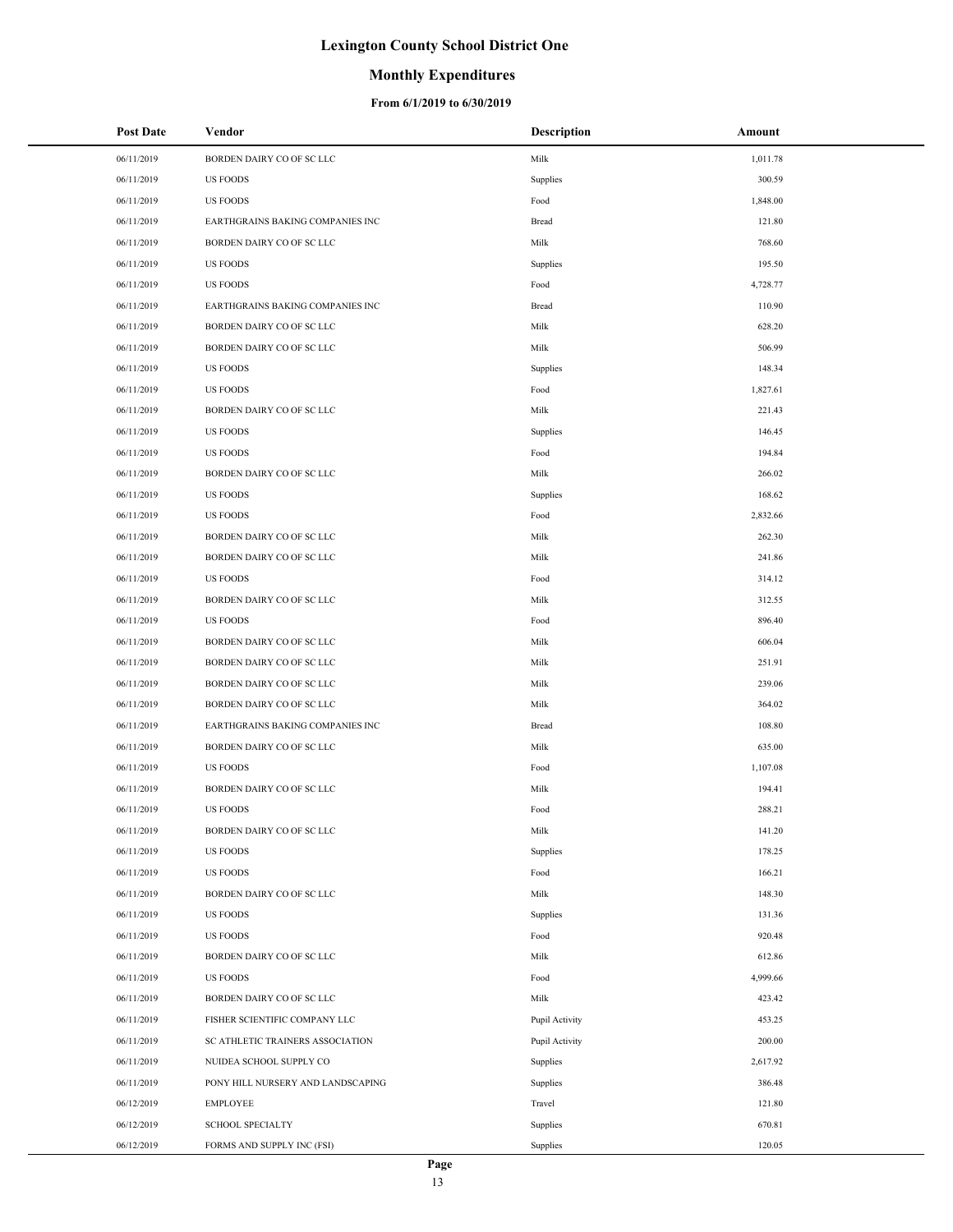## **Monthly Expenditures**

| <b>Post Date</b> | Vendor                                     | <b>Description</b>        | Amount    |
|------------------|--------------------------------------------|---------------------------|-----------|
| 06/12/2019       | SUPPLEMENTAL HEALTH CARE SERVICES INC      | Other Prof & Tech Service | 737.00    |
| 06/12/2019       | LEXINGTON COUNTY SCHOOL DIST 1             | Pupil Transportation      | 682.00    |
| 06/12/2019       | <b>EMPLOYEE</b>                            | Travel                    | 172.49    |
| 06/12/2019       | <b>EMPLOYEE</b>                            | Travel                    | 350.44    |
| 06/12/2019       | POLLOCK, KATHERINE                         | Other Prof & Tech Service | 600.00    |
| 06/12/2019       | STENSTROM, ROY RICHARD                     | Other Prof & Tech Service | 400.00    |
| 06/12/2019       | <b>EMPLOYEE</b>                            | Supplies                  | 345.98    |
| 06/12/2019       | <b>EMPLOYEE</b>                            | Travel                    | 230.96    |
| 06/12/2019       | EMPLOYEE                                   | Travel                    | 315.98    |
| 06/12/2019       | <b>EMPLOYEE</b>                            | Travel                    | 298.99    |
| 06/12/2019       | <b>EMPLOYEE</b>                            | Travel                    | 115.94    |
| 06/12/2019       | <b>EMPLOYEE</b>                            | Travel                    | 890.01    |
| 06/12/2019       | BURR AND FORMAN LLP                        | Legal Services            | 13,399.00 |
| 06/12/2019       | EMPLOYEE                                   | Travel                    | 262.24    |
| 06/12/2019       | <b>EMPLOYEE</b>                            | Travel                    | 345.08    |
| 06/12/2019       | <b>EMPLOYEE</b>                            | Travel                    | 148.48    |
| 06/12/2019       | COMPASS GROUP DBA CANTEEN REFRESHMENT SERV | Supplies-Maintenace       | 200.94    |
| 06/12/2019       | DOUBLE E TRUCKING LLC                      | Supplies-Maintenace       | 1,564.88  |
| 06/12/2019       | A Z LAWN MOWER PARTS                       | Supplies-Maintenace       | 246.05    |
| 06/12/2019       | ARRINGTON, LAKISHA                         | Pupil Transportation      | 145.60    |
| 06/12/2019       | <b>BORGER, ASHLEY</b>                      | Pupil Transportation      | 151.40    |
| 06/12/2019       | LEWIS, STACEY                              | Pupil Transportation      | 102.00    |
| 06/12/2019       | SMALLS, TERESA                             | Pupil Transportation      | 112.80    |
| 06/12/2019       | WILLIAMSON, TOBIE                          | Pupil Transportation      | 282.48    |
| 06/12/2019       | EMPLOYEE                                   | Travel                    | 748.20    |
| 06/12/2019       | EMPLOYEE                                   | Travel                    | 237.22    |
| 06/12/2019       | <b>EMPLOYEE</b>                            | Travel                    | 541.72    |
| 06/12/2019       | <b>EMPLOYEE</b>                            | Travel                    | 531.86    |
| 06/12/2019       | <b>EMPLOYEE</b>                            | Travel                    | 392.66    |
| 06/12/2019       | MIDLANDS EXAMS AND DRUG SCREENING          | Other Prof & Tech Service | 2,000.00  |
| 06/12/2019       | <b>EMPLOYEE</b>                            | Travel                    | 132.53    |
| 06/12/2019       | <b>EMPLOYEE</b>                            | Travel                    | 110.78    |
| 06/12/2019       | DEMCO INC                                  | Supplies                  | 750.85    |
| 06/12/2019       | <b>SCHOOL SPECIALTY</b>                    | Supplies                  | 668.79    |
| 06/12/2019       | EMPLOYEE                                   | Travel                    | 340.75    |
| 06/12/2019       | EMPLOYEE                                   | Travel                    | 437.61    |
| 06/12/2019       | <b>EMPLOYEE</b>                            | Travel                    | 263.61    |
| 06/12/2019       | EMPLOYEE                                   | Travel                    | 184.32    |
| 06/12/2019       | <b>EMPLOYEE</b>                            | Travel                    | 354.38    |
| 06/12/2019       | <b>EMPLOYEE</b>                            | Travel                    | 111.07    |
| 06/12/2019       | <b>EMPLOYEE</b>                            | Travel                    | 202.19    |
| 06/12/2019       | EMPLOYEE                                   | Travel                    | 110.20    |
| 06/12/2019       | EMPLOYEE                                   | Travel                    | 248.53    |
| 06/12/2019       | EMPLOYEE                                   | Travel                    | 110.78    |
| 06/12/2019       | EMPLOYEE                                   | Travel                    | 166.75    |
| 06/12/2019       | EMPLOYEE                                   | Travel                    | 217.21    |
| 06/12/2019       | <b>EMPLOYEE</b>                            | Travel                    | 105.56    |
| 06/12/2019       | <b>EMPLOYEE</b>                            | Travel                    | 100.34    |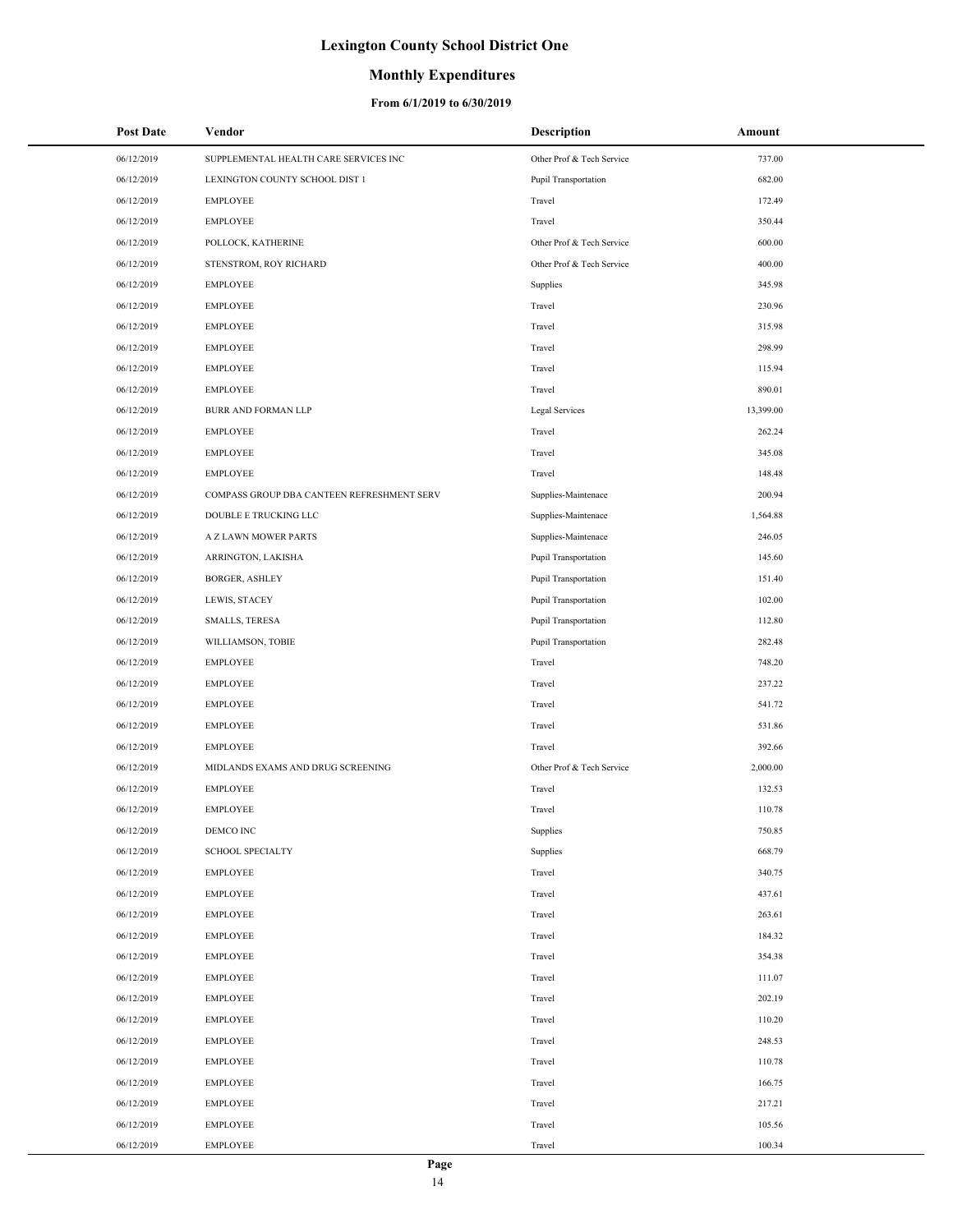### **Monthly Expenditures**

#### **From 6/1/2019 to 6/30/2019**

| <b>Post Date</b>         | Vendor                                      | Description              | Amount           |
|--------------------------|---------------------------------------------|--------------------------|------------------|
| 06/12/2019               | <b>EMPLOYEE</b>                             | Travel                   | 305.37           |
| 06/12/2019               | <b>EMPLOYEE</b>                             | Travel                   | 241.28           |
| 06/12/2019               | <b>EMPLOYEE</b>                             | Travel                   | 133.11           |
| 06/12/2019               | <b>EMPLOYEE</b>                             | Travel                   | 390.34           |
| 06/12/2019               | <b>EMPLOYEE</b>                             | Travel                   | 161.53           |
| 06/12/2019               | <b>EMPLOYEE</b>                             | Travel                   | 203.00           |
| 06/12/2019               | <b>BOOKSOURCE</b>                           | Supplies                 | 3,451.81         |
| 06/12/2019               | <b>EMPLOYEE</b>                             | Other Objects            | 104.33           |
| 06/12/2019               | ED SMITH LUMBER MILL INC                    | Supplies                 | 592.38           |
| 06/12/2019               | PINE PRESS OF LEXINGTON INC                 | Supplies                 | 2,254.32         |
| 06/12/2019               | <b>EMPLOYEE</b>                             | Travel                   | 150.41           |
| 06/12/2019               | TRIUNE MARKETING CO                         | Supplies                 | 722.25           |
| 06/12/2019               | <b>NEW READERS PRESS</b>                    | Supplies                 | 218.64           |
| 06/12/2019               | READING AND WRITING PROJECT NETWORK LLC     | Travel                   | 1,700.00         |
| 06/12/2019               | NYSTROM EDUCATION                           | Library Books            | 2,524.87         |
| 06/12/2019               | SC DEPARTMENT OF REVENUE (SALES TAX RETURN) | Sales Tax on Adult Meals | 2,968.23         |
| 06/12/2019               | SENN BROTHERS INC                           | Produce                  | 267.30           |
| 06/12/2019               | SENN BROTHERS INC                           | Produce                  | 392.34           |
| 06/12/2019               | SENN BROTHERS INC                           | Produce                  | 750.74           |
| 06/12/2019               | SENN BROTHERS INC                           | Produce                  | 481.01           |
| 06/12/2019               | SENN BROTHERS INC                           | Produce                  | 703.25           |
| 06/12/2019               | SENN BROTHERS INC                           | Produce                  | 316.58           |
| 06/12/2019               | SENN BROTHERS INC                           | Produce                  | 318.67           |
| 06/12/2019               | SENN BROTHERS INC                           | Produce                  | 286.66           |
| 06/12/2019               | SENN BROTHERS INC                           | Produce                  | 207.23           |
| 06/12/2019               | SENN BROTHERS INC                           | Produce                  | 321.85           |
| 06/12/2019               | SENN BROTHERS INC                           | Produce                  | 726.47           |
| 06/12/2019               | SENN BROTHERS INC                           | Produce                  | 220.43           |
| 06/12/2019               | <b>SENN BROTHERS INC</b>                    | Produce                  | 210.00           |
| 06/12/2019               | SENN BROTHERS INC                           | Produce                  | 643.28           |
| 06/12/2019               | SENN BROTHERS INC                           | Produce                  | 664.45           |
| 06/12/2019               | LEXINGTON PRINTING LLC                      | Pupil Activity           | 2,492.03         |
| 06/12/2019               | <b>BLACK SHEEP PROMOTIONS</b>               | Pupil Activity           | 1,280.79         |
| 06/12/2019               | <b>JOSTENS</b>                              | Pupil Activity           | 348.54           |
| 06/12/2019               | COASTAL ENTERPRISES                         | Pupil Activity           | 4,587.00         |
| 06/12/2019               | SC DEPARTMENT OF REVENUE (SALES TAX RETURN) | Pupil Activity           | 321.10           |
| 06/12/2019               | <b>SC HOSA</b>                              | Pupil Activity           | 215.00           |
| 06/12/2019               | MODERN TURF INC                             | Pupil Activity           | 4,976.66         |
| 06/12/2019               | <b>TAND T SPORTS</b>                        | Pupil Activity           | 431.10           |
| 06/12/2019               | <b>SC HIGH SCHOOL LEAGUE</b>                | Pupil Activity           | 175.00           |
| 06/12/2019               | <b>BSN SPORTS</b>                           | Pupil Activity           | 599.16           |
| 06/12/2019               | <b>BSN SPORTS</b>                           | Pupil Activity           | 235.36           |
| 06/12/2019               | 323 SPORTS                                  | Pupil Activity           | 539.28           |
| 06/12/2019               | <b>BSN SPORTS</b>                           | Pupil Activity           | 534.99           |
| 06/12/2019               | GUARDIAN INNOVATIONS LLC                    | Pupil Activity           | 2,000.00         |
| 06/12/2019               | SC DEPARTMENT OF REVENUE (SALES TAX RETURN) | Pupil Activity           | 140.00           |
| 06/12/2019<br>06/12/2019 | 323 SPORTS<br>323 SPORTS                    | Pupil Activity           | 596.09<br>294.25 |
|                          |                                             | Pupil Activity           |                  |

 $\overline{\phantom{a}}$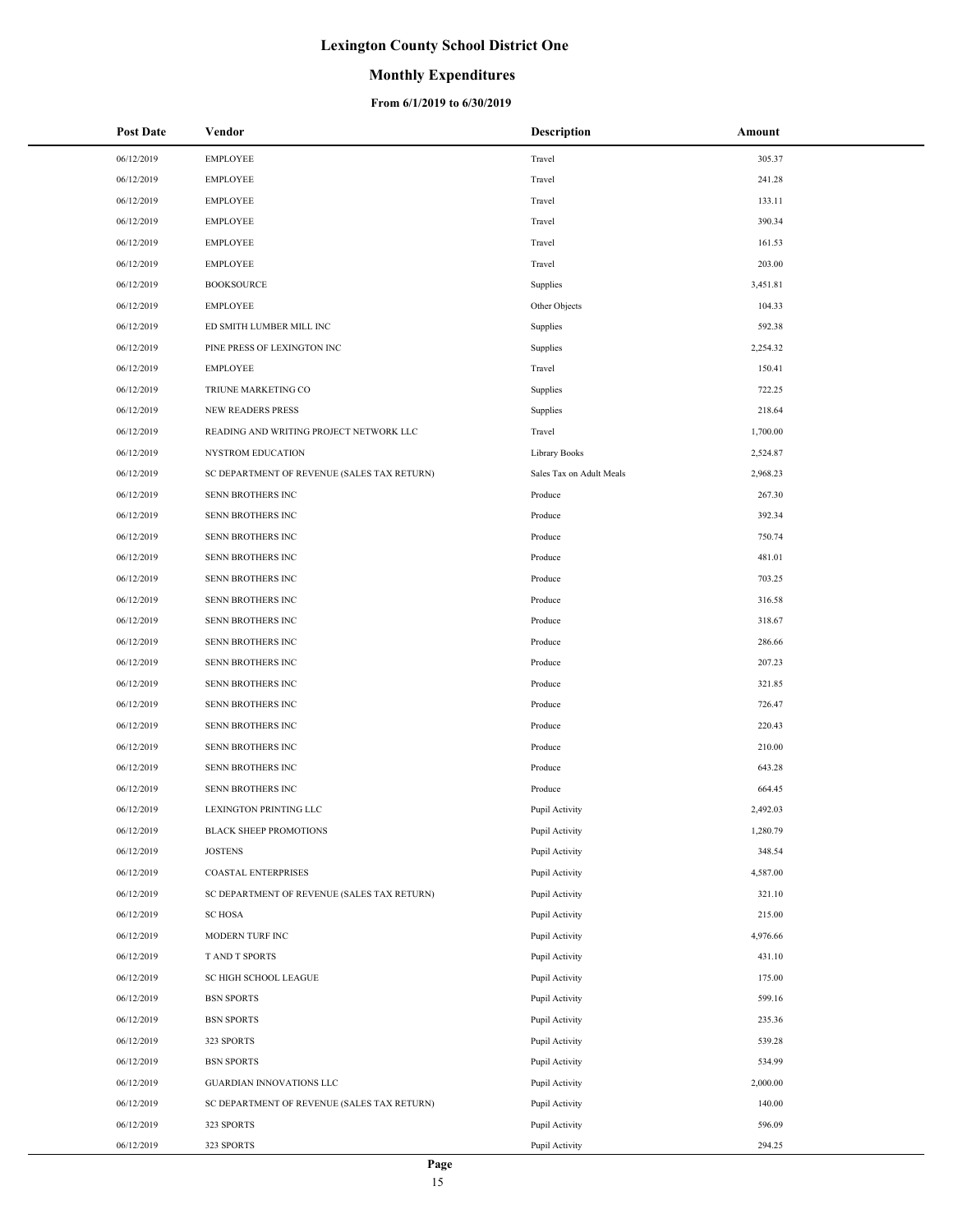## **Monthly Expenditures**

| <b>Post Date</b> | Vendor                              | <b>Description</b>         | Amount       |
|------------------|-------------------------------------|----------------------------|--------------|
| 06/12/2019       | NEWBERRY COLLEGE                    | Pupil Activity             | 210.00       |
| 06/12/2019       | MODERN TURF INC                     | Pupil Activity             | 650.00       |
| 06/12/2019       | <b>BSN SPORTS</b>                   | Pupil Activity             | 855.65       |
| 06/12/2019       | MODERN TURF INC                     | Pupil Activity             | 300.00       |
| 06/12/2019       | <b>BSN SPORTS</b>                   | Pupil Activity             | 951.14       |
| 06/12/2019       | UNIVERSAL CHEER/DANCE ASSOCIATION   | Pupil Activity             | 924.00       |
| 06/12/2019       | 323 SPORTS                          | Pupil Activity             | 320.37       |
| 06/13/2019       | <b>BOOKSOURCE</b>                   | Supplies                   | 610.32       |
| 06/13/2019       | <b>HEINEMANN</b>                    | Supplies                   | 245.00       |
| 06/13/2019       | WORLD OF READING LTD                | Supplies                   | 148.73       |
| 06/13/2019       | PECKNEL MUSIC CO INC                | Repairs and Maintenance    | 2,480.00     |
| 06/13/2019       | THE TROPHY & AWARDS CENTER          | Supplies                   | 117.70       |
| 06/13/2019       | MUSICAL INNOVATIONS                 | Supplies                   | 2,354.00     |
| 06/13/2019       | PECKNEL MUSIC CO INC                | Repairs and Maintenance    | 980.00       |
| 06/13/2019       | <b>EMPLOYEE</b>                     | Travel                     | 342.00       |
| 06/13/2019       | <b>EMPLOYEE</b>                     | Travel                     | 402.46       |
| 06/13/2019       | <b>EMPLOYEE</b>                     | Travel                     | 172.50       |
| 06/13/2019       | <b>JW PEPPER</b>                    | Supplies                   | 244.00       |
| 06/13/2019       | FOLLETT SCHOOL SOLUTIONS INC        | Library Books              | 645.40       |
| 06/13/2019       | CONVERSE COLLEGE                    | Inst Prog Improvement      | 560.00       |
| 06/13/2019       | <b>EMPLOYEE</b>                     | Travel-Teacher Staff Dev   | 135.72       |
| 06/13/2019       | <b>EMPLOYEE</b>                     | Travel-MMGW/HSTW Staff Dev | 272.60       |
| 06/13/2019       | <b>EMPLOYEE</b>                     | Travel-MMGW/HSTW Staff Dev | 369.30       |
| 06/13/2019       | <b>EMPLOYEE</b>                     | Travel-MMGW/HSTW Staff Dev | 365.82       |
| 06/13/2019       | <b>EMPLOYEE</b>                     | Travel-MMGW/HSTW Staff Dev | 309.66       |
| 06/13/2019       | <b>EMPLOYEE</b>                     | Travel                     | 390.50       |
| 06/13/2019       | CULLUM SERVICES INC                 | Repairs and Maintenance    | 562.35       |
| 06/13/2019       | CAROLINA POWER EQUIPMENT INC        | Supplies-Maintenace        | 1,990.32     |
| 06/13/2019       | CULLUM SERVICES INC                 | Repairs and Maintenance    | 642.71       |
| 06/13/2019       | JOHNSON CONTROLS FIRE PROTECTION LP | Repairs and Maintenance    | 509.28       |
| 06/13/2019       | BLUE GRANITE WATER COMPANY          | <b>Public Utilities</b>    | 1,002.51     |
| 06/13/2019       | CULLUM SERVICES INC                 | Repairs and Maintenance    | 482.38       |
| 06/13/2019       | <b>GRAYBAR ELECTRIC CO INC</b>      | Supplies-Maintenace        | 820.38       |
| 06/13/2019       | CRESCENT CONSTRUCTION LLC           | Repairs and Maintenance    | 3,780.00     |
| 06/13/2019       | MIDLANDS EXAMS AND DRUG SCREENING   | Other Prof & Tech Service  | 1,050.00     |
| 06/13/2019       | TROXELL COMMUNICATIONS INC          | <b>Technology Supplies</b> | 307.09       |
| 06/13/2019       | ETA HAND2MIND                       | Supplies                   | 192.33       |
| 06/13/2019       | <b>HEINEMANN</b>                    | Supplies                   | 2,792.79     |
| 06/13/2019       | <b>BOOKSOURCE</b>                   | Supplies                   | 800.11       |
| 06/13/2019       | <b>EMPLOYEE</b>                     | Travel                     | 224.00       |
| 06/13/2019       | FORMS AND SUPPLY INC (FSI)          | Supplies                   | 352.30       |
| 06/13/2019       | MATTER HACKERS INC                  | Supplies                   | 2,184.77     |
| 06/13/2019       | H G REYNOLDS COMPANY INC            | Building                   | 2,458,347.15 |
| 06/13/2019       | CAROLINA STORM WATER SERVICES       | Improv Other Than Bldg     | 450.00       |
| 06/13/2019       | <b>EMPLOYEE</b>                     | Travel                     | 156.14       |
| 06/13/2019       | KATHYS ENTERPRISES                  | Pupil Activity             | 1,567.45     |
| 06/13/2019       | <b>JOSTENS</b>                      | Pupil Activity             | 101.64       |
| 06/13/2019       | <b>BSN SPORTS</b>                   | Pupil Activity             | 176.64       |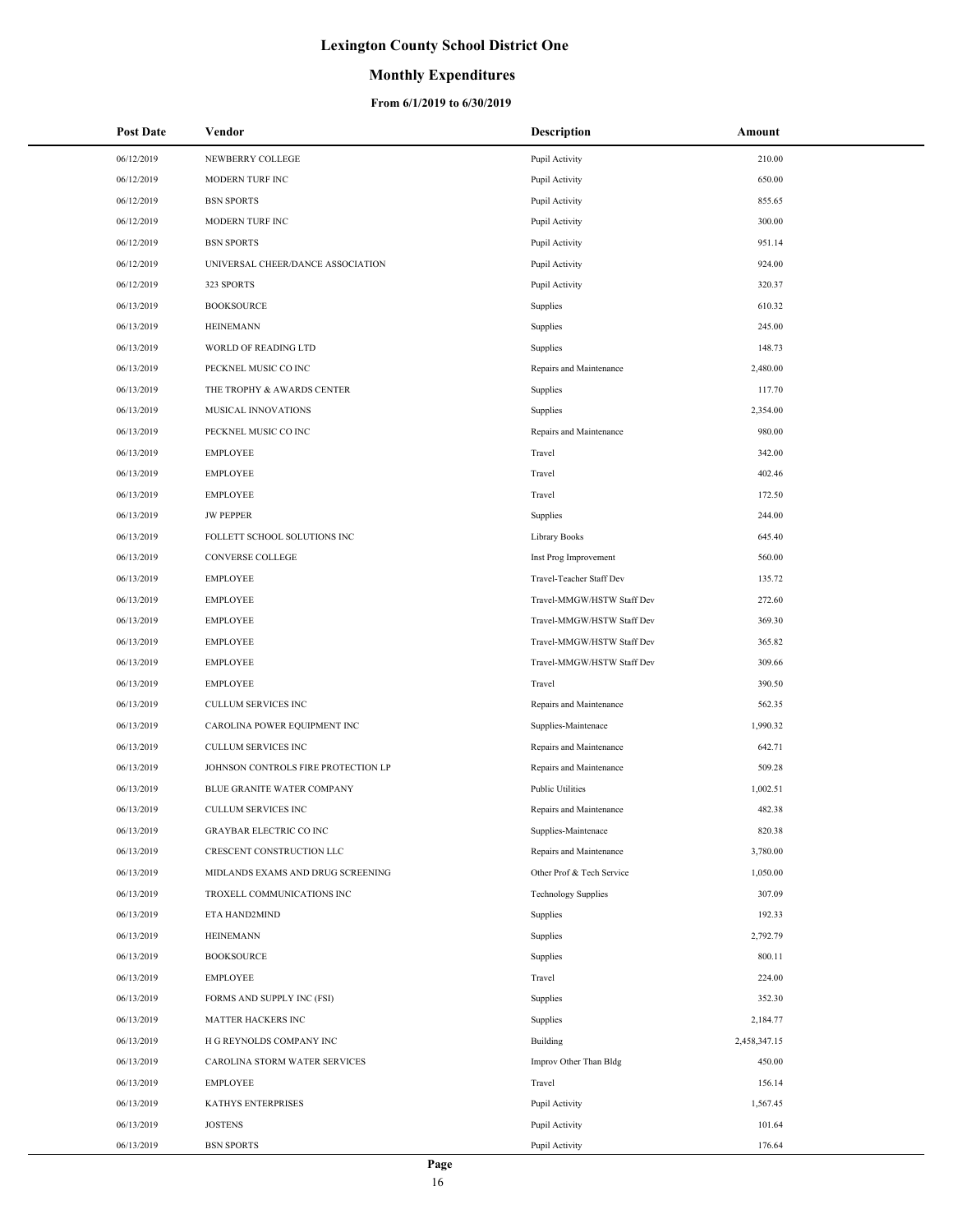## **Monthly Expenditures**

| <b>Post Date</b> | Vendor                                      | <b>Description</b>         | Amount    |
|------------------|---------------------------------------------|----------------------------|-----------|
| 06/13/2019       | <b>BSN SPORTS</b>                           | Pupil Activity             | 992.96    |
| 06/13/2019       | 323 SPORTS                                  | Pupil Activity             | 224.70    |
| 06/13/2019       | <b>BSN SPORTS</b>                           | Pupil Activity             | 564.96    |
| 06/13/2019       | <b>CAROLINA IDEAS</b>                       | Pupil Activity             | 2,643.44  |
| 06/13/2019       | CAROLINA SIGNS AND DESIGNS                  | Pupil Activity             | 944.05    |
| 06/13/2019       | UNIVERSAL CHEER/DANCE ASSOCIATION           | Pupil Activity             | 9,858.00  |
| 06/13/2019       | <b>SCHOLASTIC INC</b>                       | Supplies                   | 1,695.12  |
| 06/17/2019       | <b>HEINEMANN</b>                            | Supplies                   | 549.00    |
| 06/17/2019       | <b>VIRTUAL MEDIA</b>                        | Rentals                    | 2,225.00  |
| 06/17/2019       | FORMS AND SUPPLY INC (FSI)                  | Supplies                   | 289.67    |
| 06/17/2019       | <b>LONE STAR PERCUSSION</b>                 | Supplies                   | 119.99    |
| 06/17/2019       | POLLOCK COMPANY                             | Supplies                   | 865.58    |
| 06/17/2019       | SC DEPARTMENT OF REVENUE (SALES TAX RETURN) | Supplies                   | $-1.05$   |
| 06/17/2019       | SCHOOL NURSE SUPPLY INC                     | Supplies                   | 240.60    |
| 06/17/2019       | WOODWIND AND BRASSWIND                      | Supplies                   | 1,605.00  |
| 06/17/2019       | DELL COMPUTERS                              | <b>Technology Supplies</b> | 622.73    |
| 06/17/2019       | FORMS AND SUPPLY INC (FSI)                  | <b>Technology Supplies</b> | 396.61    |
| 06/17/2019       | TOTAL STRENGTH AND SPEED                    | Supplies                   | 1,117.08  |
| 06/17/2019       | <b>DELL COMPUTERS</b>                       | <b>Technology Supplies</b> | 4,434.09  |
| 06/17/2019       | <b>GATTIS PRO AUDIO</b>                     | Repairs and Maintenance    | 1,000.00  |
| 06/17/2019       | WENTWORTH CORPORATION                       | Printing and Binding       | 2,062.96  |
| 06/17/2019       | FISHER SCIENTIFIC COMPANY LLC               | Supplies                   | 228.09    |
| 06/17/2019       | <b>GATTIS PRO AUDIO</b>                     | Supplies                   | 203.30    |
| 06/17/2019       | SUPPLEMENTAL HEALTH CARE SERVICES INC       | Other Prof & Tech Service  | 2,278.00  |
| 06/17/2019       | FORMS AND SUPPLY INC (FSI)                  | Supplies                   | 1,951.46  |
| 06/17/2019       | <b>SCHOOL HEALTH CORP</b>                   | Supplies                   | 644.67    |
| 06/17/2019       | NEW YORK CITY LEADERSHIP ACADEMY            | Inst Prog Improvement      | 32,150.00 |
| 06/17/2019       | <b>SHRED WITH US</b>                        | Other Prof & Tech Service  | 214.00    |
| 06/17/2019       | SC DEPARTMENT OF REVENUE (SALES TAX RETURN) | Dues and Fees              | $-291.16$ |
| 06/17/2019       | <b>CULLUM SERVICES INC</b>                  | Repairs and Maintenance    | 1,950.00  |
| 06/17/2019       | TRITEK FIRE AND SECURITY LLC                | Repairs and Maintenance    | 450.00    |
| 06/17/2019       | NUIDEA SCHOOL SUPPLY CO                     | Supplies                   | 1,017.89  |
| 06/17/2019       | CULLUM SERVICES INC                         | Repairs and Maintenance    | 4,792.50  |
| 06/17/2019       | HOME DEPOT USA INC DBA THE HOME DEPOT PRO   | Supplies-Maintenace        | 394.76    |
| 06/17/2019       | CULLUM SERVICES INC                         | Repairs and Maintenance    | 3,937.50  |
| 06/17/2019       | <b>ANIXTER INC</b>                          | Supplies-Maintenace        | 814.81    |
| 06/17/2019       | CULLUM SERVICES INC                         | Repairs and Maintenance    | 360.00    |
| 06/17/2019       | CULLUM SERVICES INC                         | Repairs and Maintenance    | 1,379.17  |
| 06/17/2019       | CULLUM SERVICES INC                         | Repairs and Maintenance    | 440.63    |
| 06/17/2019       | <b>CULLUM SERVICES INC</b>                  | Repairs and Maintenance    | 2,730.00  |
| 06/17/2019       | CULLUM SERVICES INC                         | Repairs and Maintenance    | 757.50    |
| 06/17/2019       | GATEWAY SUPPLY CO INC                       | Supplies-Maintenace        | 1,902.23  |
| 06/17/2019       | CULLUM SERVICES INC                         | Repairs and Maintenance    | 1,372.50  |
| 06/17/2019       | CATOE'S MOPED SHED INC                      | Supplies-Maintenace        | 855.89    |
| 06/17/2019       | CULLUM SERVICES INC                         | Repairs and Maintenance    | 1,355.63  |
| 06/17/2019       | CULLUM SERVICES INC                         | Repairs and Maintenance    | 1,059.38  |
| 06/17/2019       | CULLUM SERVICES INC                         | Repairs and Maintenance    | 1,331.25  |
| 06/17/2019       | CULLUM SERVICES INC                         | Repairs and Maintenance    | 1,792.50  |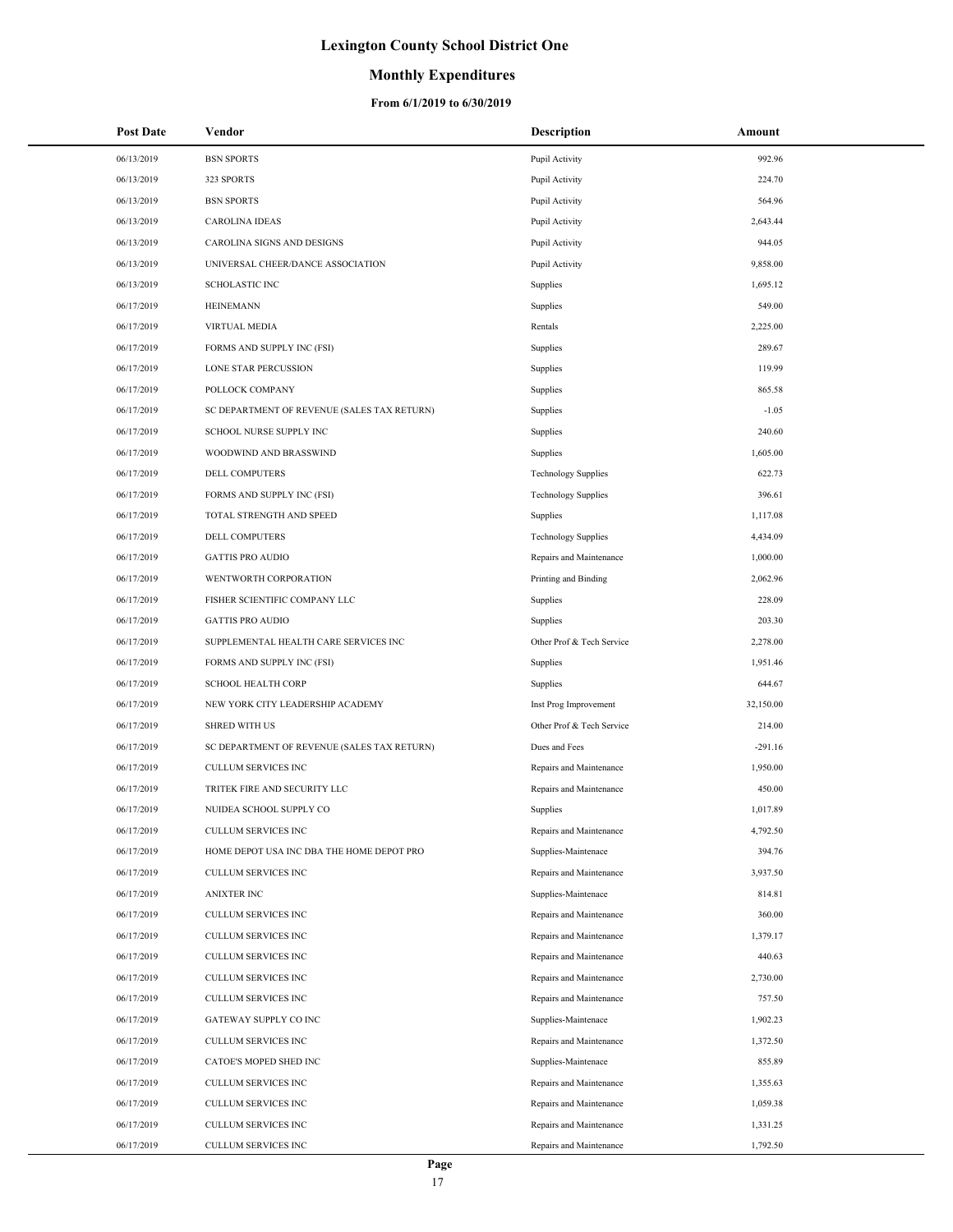## **Monthly Expenditures**

#### **From 6/1/2019 to 6/30/2019**

÷,

| <b>Post Date</b> | Vendor                                         | <b>Description</b>         | Amount    |
|------------------|------------------------------------------------|----------------------------|-----------|
| 06/17/2019       | <b>CULLUM SERVICES INC</b>                     | Repairs and Maintenance    | 3,788.54  |
| 06/17/2019       | CULLUM SERVICES INC                            | Repairs and Maintenance    | 1,691.25  |
| 06/17/2019       | <b>CULLUM SERVICES INC</b>                     | Repairs and Maintenance    | 1,537.50  |
| 06/17/2019       | PALMETTO PROPANE                               | Energy                     | 239.87    |
| 06/17/2019       | CULLUM SERVICES INC                            | Repairs and Maintenance    | 1,149.38  |
| 06/17/2019       | CULLUM SERVICES INC                            | Repairs and Maintenance    | 3,759.33  |
| 06/17/2019       | <b>CULLUM SERVICES INC</b>                     | Repairs and Maintenance    | 2,148.76  |
| 06/17/2019       | MIDCAROLINA ELEC COOP INC                      | <b>Public Utilities</b>    | 30,758.00 |
| 06/17/2019       | CULLUM SERVICES INC                            | Repairs and Maintenance    | 1,515.00  |
| 06/17/2019       | CULLUM SERVICES INC                            | Repairs and Maintenance    | 1,376.25  |
| 06/17/2019       | <b>CULLUM SERVICES INC</b>                     | Repairs and Maintenance    | 1,530.00  |
| 06/17/2019       | <b>CULLUM SERVICES INC</b>                     | Repairs and Maintenance    | 1,205.60  |
| 06/17/2019       | CULLUM SERVICES INC                            | Repairs and Maintenance    | 1,276.88  |
| 06/17/2019       | GATEWAY SUPPLY CO INC                          | Supplies-Maintenace        | 539.93    |
| 06/17/2019       | <b>CULLUM SERVICES INC</b>                     | Repairs and Maintenance    | 620.62    |
| 06/17/2019       | <b>CULLUM SERVICES INC</b>                     | Repairs and Maintenance    | 2,371.88  |
| 06/17/2019       | SPARROW AND KENNEDY TRACTOR CO INC             | Supplies-Maintenace        | 372.23    |
| 06/17/2019       | ASBESTOS AND DEMOLITION INC                    | Repairs and Maintenance    | 7,200.00  |
| 06/17/2019       | <b>CULLUM SERVICES INC</b>                     | Repairs and Maintenance    | 1,453.12  |
| 06/17/2019       | <b>CULLUM SERVICES INC</b>                     | Repairs and Maintenance    | 2,437.50  |
| 06/17/2019       | <b>GRAYBAR ELECTRIC CO INC</b>                 | Supplies-Maintenace        | 279.27    |
| 06/17/2019       | CULLUM SERVICES INC                            | Repairs and Maintenance    | 5,887.50  |
| 06/17/2019       | <b>CARTS PLUS</b>                              | Supplies-Maintenace        | 616.00    |
| 06/17/2019       | <b>CULLUM SERVICES INC</b>                     | Repairs and Maintenance    | 1,453.13  |
| 06/17/2019       | TRITEK FIRE AND SECURITY LLC                   | Repairs and Maintenance    | 700.00    |
| 06/17/2019       | PROFESSIONAL PRINTERS LTD                      | Printing and Binding       | 644.14    |
| 06/17/2019       | <b>EMPLOYEE</b>                                | Travel                     | 167.04    |
| 06/17/2019       | <b>SCHOOL SPECIALTY</b>                        | Supplies                   | 561.03    |
| 06/17/2019       | SC DEPARTMENT OF REVENUE (SALES TAX RETURN)    | Supplies                   | 405.99    |
| 06/17/2019       | <b>STEMFINITY</b>                              | Supplies                   | 6,263.89  |
| 06/17/2019       | READING AND WRITING PROJECT NETWORK LLC        | Inst Prog Improvement      | 8,100.00  |
| 06/17/2019       | <b>RIVERBANKS ZOO</b>                          | Other Prof & Tech Service  | 255.00    |
| 06/17/2019       | <b>SCHOOL SPECIALTY</b>                        | Supplies                   | 265.08    |
| 06/17/2019       | FORMS AND SUPPLY INC (FSI)                     | Supplies                   | 184.85    |
| 06/17/2019       | PERFORMANCE HEALTH SUPPLY INC DBA MEDCO SUPPLY | Supplies                   | 1,624.41  |
| 06/17/2019       | HENRY SCHEIN INC MEDICAL SPECIAL MARKETS       | Supplies                   | 101.91    |
| 06/17/2019       | MANN TOOL AND SUPPLY                           | Supplies                   | 817.38    |
| 06/17/2019       | MONOPRICE.COM                                  | <b>Technology Supplies</b> | 423.72    |
| 06/17/2019       | TROXELL COMMUNICATIONS INC                     | <b>Technology Supplies</b> | 3,847.72  |
| 06/17/2019       | <b>BLACK SHEEP PROMOTIONS</b>                  | Pupil Activity             | 3,852.00  |
| 06/17/2019       | WENTWORTH CORPORATION                          | Pupil Activity             | 281.68    |
| 06/17/2019       | <b>SCHOOL SPECIALTY</b>                        | Pupil Activity             | 555.71    |
| 06/17/2019       | TOTAL STRENGTH AND SPEED                       | Pupil Activity             | 1,528.93  |
| 06/17/2019       | HENRY SCHEIN INC MEDICAL SPECIAL MARKETS       | Pupil Activity             | 128.74    |
| 06/17/2019       | PERFORMANCE HEALTH SUPPLY INC DBA MEDCO SUPPLY | Pupil Activity             | 438.70    |
| 06/17/2019       | 323 SPORTS                                     | Pupil Activity             | 288.90    |
| 06/17/2019       | PERFORMANCE HEALTH SUPPLY INC DBA MEDCO SUPPLY | Pupil Activity             | 253.37    |
| 06/17/2019       | <b>BSN SPORTS</b>                              | Pupil Activity             | 1,572.90  |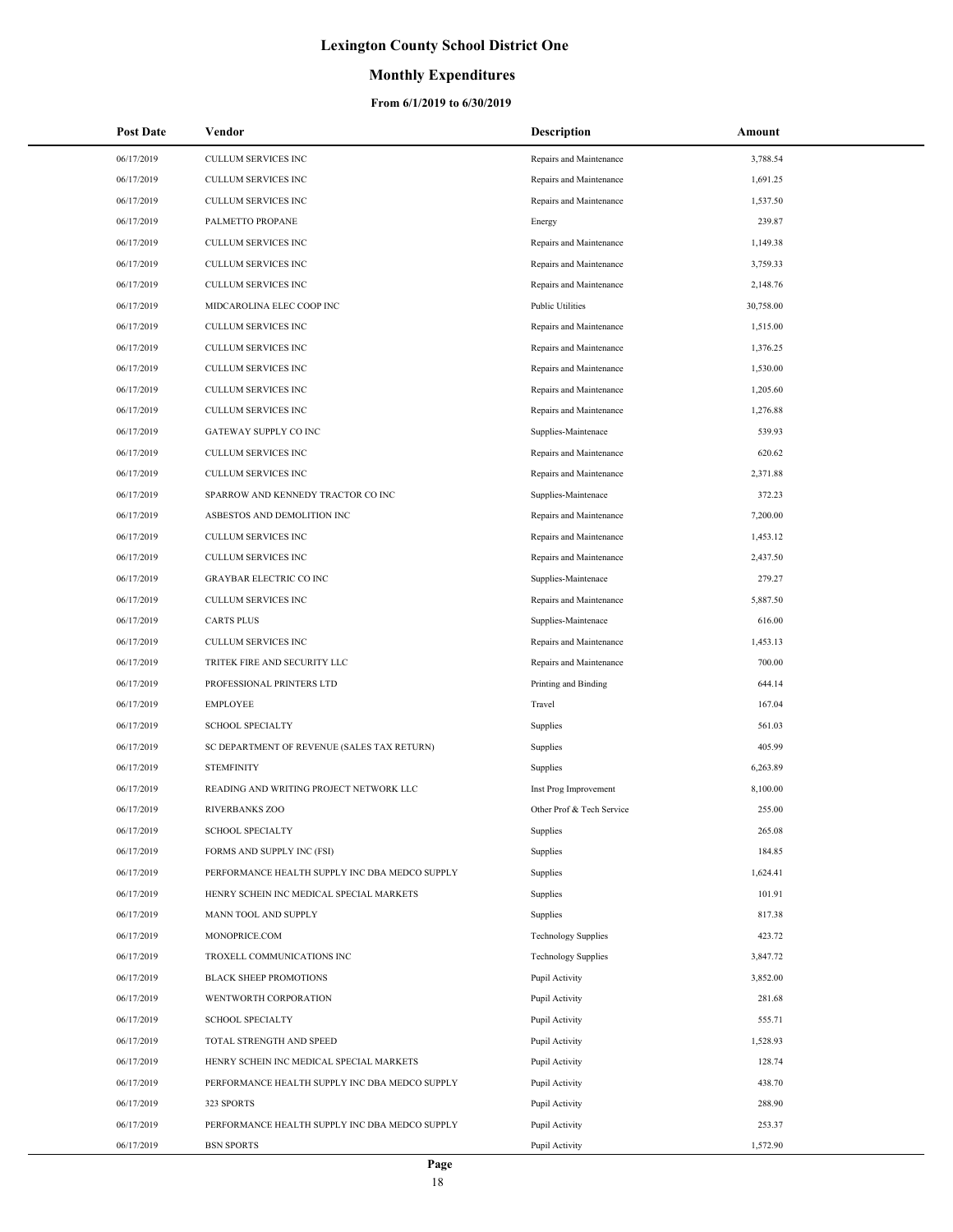### **Monthly Expenditures**

| <b>Post Date</b> | Vendor                                            | <b>Description</b>         | Amount    |
|------------------|---------------------------------------------------|----------------------------|-----------|
| 06/17/2019       | T AND T SPORTS                                    | Pupil Activity             | 320.89    |
| 06/17/2019       | THE TROPHY & AWARDS CENTER                        | Pupil Activity             | 974.77    |
| 06/17/2019       | <b>BADEN SPORTS</b>                               | Pupil Activity             | 795.00    |
| 06/17/2019       | TOWNSEND PRESS BOOK CENTER                        | Supplies                   | 1,800.00  |
| 06/18/2019       | THE TROPHY & AWARDS CENTER                        | Supplies                   | 134.82    |
| 06/18/2019       | HP INC                                            | <b>Technology Supplies</b> | 784.61    |
| 06/18/2019       | ADAIR PIANO LLC                                   | Repairs and Maintenance    | 199.00    |
| 06/18/2019       | <b>SCHOOL SPECIALTY</b>                           | Supplies                   | 1,403.52  |
| 06/18/2019       | HP INC                                            | <b>Technology Supplies</b> | 373.43    |
| 06/18/2019       | CASTRO LAWICKI, ALISSA                            | Other Prof & Tech Service  | 300.00    |
| 06/18/2019       | <b>LOWCOUNTRY AHEC</b>                            | Travel                     | 1,520.00  |
| 06/18/2019       | EDU HEALTHCARE LLC                                | Other Prof & Tech Service  | 2,600.00  |
| 06/18/2019       | LEXINGTON PRINTING LLC                            | Printing and Binding       | 2,498.45  |
| 06/18/2019       | ON TRACK PRESS                                    | Inst Prog Improvement      | 9,600.00  |
| 06/18/2019       | DODGE LEARNING RESOURCES                          | Supplies                   | 7,128.00  |
| 06/18/2019       | SC DEPARTMENT OF REVENUE (SALES TAX RETURN)       | Supplies                   | 498.96    |
| 06/18/2019       | <b>EMPLOYEE</b>                                   | Travel                     | 143.50    |
| 06/18/2019       | DUFF AND CHILDS LLC                               | Legal Services             | 10,338.95 |
| 06/18/2019       | BONITZ FLOORING GROUP INC                         | Repairs and Maintenance    | 6,782.00  |
| 06/18/2019       | BONITZ FLOORING GROUP INC                         | Supplies-Maintenace        | 929.84    |
| 06/18/2019       | TRITEK FIRE AND SECURITY LLC                      | Repairs and Maintenance    | 132.00    |
| 06/18/2019       | <b>GRAYBAR ELECTRIC CO INC</b>                    | Supplies-Maintenace        | 2,664.30  |
| 06/18/2019       | A-1 FENCE CO INC                                  | Repairs and Maintenance    | 19,121.16 |
| 06/18/2019       | SMITH AND JONES JANITORIAL SUPPLIES AND EQUIP INC | Supplies                   | 749.00    |
| 06/18/2019       | W P LAW INC                                       | Supplies-Maintenace        | 352.87    |
| 06/18/2019       | W P LAW INC                                       | Supplies-Maintenace        | 352.88    |
| 06/18/2019       | PRECISION FIRE SOLUTIONS                          | Repairs and Maintenance    | 463.50    |
| 06/18/2019       | L AND W SUPPLY CORPORATION                        | Supplies-Maintenace        | 284.41    |
| 06/18/2019       | AAA WELL DRILLING INC                             | Repairs and Maintenance    | 2,407.55  |
| 06/18/2019       | KMB ELECTRIC CO INC                               | Repairs and Maintenance    | 2,450.00  |
| 06/18/2019       | TERMINIX COMMERCIAL                               | Repairs and Maintenance    | 830.00    |
| 06/18/2019       | SMITH AND JONES JANITORIAL SUPPLIES AND EQUIP INC | Supplies                   | 444.05    |
| 06/18/2019       | W P LAW INC                                       | Supplies-Maintenace        | 117.63    |
| 06/18/2019       | APPLYA OCCUPATIONAL STRATEGIES                    | Other Prof & Tech Service  | 962.96    |
| 06/18/2019       | ACADEMIC SUPPLIER DBA RASIX COMPUTER CENTER INC   | Supplies                   | 268.38    |
| 06/18/2019       | POWER SCHOOL GROUP LLC                            | Other Prof & Tech Service  | 8,250.00  |
| 06/18/2019       | <b>APPLE INC</b>                                  | <b>Technology Supplies</b> | 4,167.65  |
| 06/18/2019       | CLARK POWELL ASSOCIATES INC                       | <b>Technology Supplies</b> | 1,353.55  |
| 06/18/2019       | <b>GATTIS PRO AUDIO</b>                           | <b>Technology Supplies</b> | 2,519.87  |
| 06/18/2019       | TELCOM OF SOUTH CAROLINA INC                      | <b>Technology Supplies</b> | 550.00    |
| 06/18/2019       | TELCOM OF SOUTH CAROLINA INC                      | <b>Technology Supplies</b> | 110.00    |
| 06/18/2019       | <b>HEINEMANN</b>                                  | Supplies                   | 6,572.70  |
| 06/18/2019       | LAKESHORE LEARNING MATERIALS                      | Supplies                   | 1,646.26  |
| 06/18/2019       | <b>SCHOOL SPECIALTY</b>                           | Supplies                   | 15,356.10 |
| 06/18/2019       | FOLLETT SCHOOL SOLUTIONS INC                      | Supplies                   | 5,997.70  |
| 06/18/2019       | REALLY GOOD STUFF                                 | Supplies                   | 958.40    |
| 06/18/2019       | <b>SCHOOL SPECIALTY</b>                           | Supplies                   | 268.36    |
| 06/18/2019       | RESOURCES FOR EDUCATORS                           | Supplies                   | 375.24    |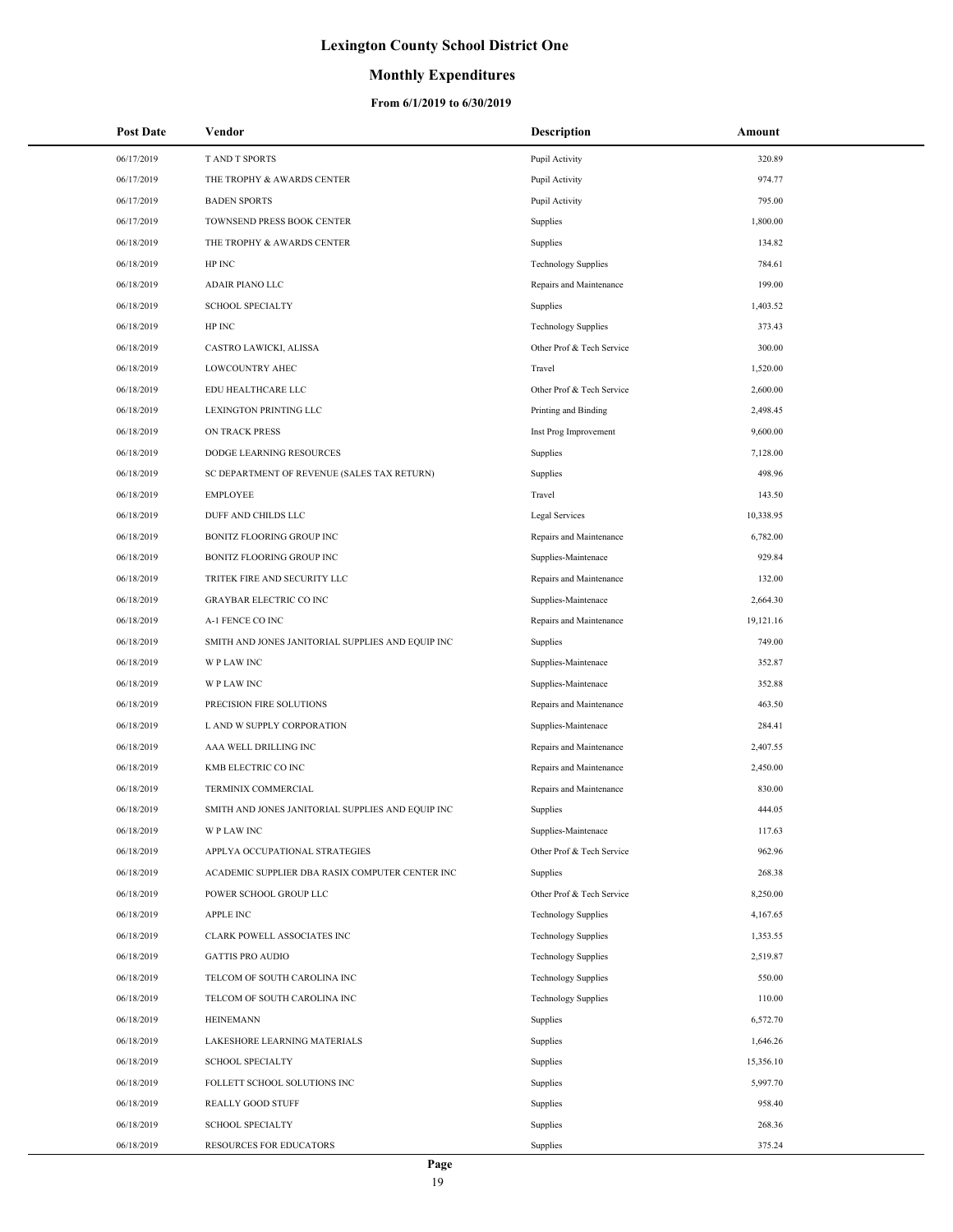### **Monthly Expenditures**

| <b>Post Date</b> | Vendor                                      | <b>Description</b>         | Amount    |
|------------------|---------------------------------------------|----------------------------|-----------|
| 06/18/2019       | <b>FIRST BOOK</b>                           | Supplies                   | 4,670.00  |
| 06/18/2019       | READING AND WRITING PROJECT NETWORK LLC     | Inst Prog Improvement      | 8,982.21  |
| 06/18/2019       | <b>EMPLOYEE</b>                             | Travel                     | 192.00    |
| 06/18/2019       | NSTA NATIONAL SCIENCE TEACHERS ASSOCIATION  | Supplies                   | 2,068.53  |
| 06/18/2019       | SC DEPARTMENT OF REVENUE (SALES TAX RETURN) | Supplies                   | 131.63    |
| 06/18/2019       | HENRY SCHEIN INC MEDICAL SPECIAL MARKETS    | Supplies                   | 680.52    |
| 06/18/2019       | SCHOOL SPECIALTY                            | Pupil Activity             | 197.20    |
| 06/18/2019       | SC HIGH SCHOOL LEAGUE                       | Pupil Activity             | 200.00    |
| 06/18/2019       | RIDDELL / ALL AMERICAN                      | Pupil Activity             | 1,884.24  |
| 06/18/2019       | SC HIGH SCHOOL LEAGUE                       | Pupil Activity             | 183.60    |
| 06/18/2019       | APPALACHIAN STATE UNIVERSITY                | Pupil Activity             | 3,360.00  |
| 06/18/2019       | NEWBERRY COLLEGE                            | Pupil Activity             | 1,600.00  |
| 06/19/2019       | <b>EMPLOYEE</b>                             | Travel                     | 104.40    |
| 06/19/2019       | <b>EMPLOYEE</b>                             | Travel                     | 117.16    |
| 06/19/2019       | <b>EMPLOYEE</b>                             | Travel                     | 205.44    |
| 06/19/2019       | ETA HAND2MIND                               | Supplies                   | 145.43    |
| 06/19/2019       | FOLLETT SCHOOL SOLUTIONS INC                | Supplies                   | 30,870.04 |
| 06/19/2019       | <b>HEINEMANN</b>                            | Supplies                   | 918.00    |
| 06/19/2019       | <b>EMPLOYEE</b>                             | Travel                     | 213.50    |
| 06/19/2019       | <b>EMPLOYEE</b>                             | Travel                     | 213.50    |
| 06/19/2019       | <b>EMPLOYEE</b>                             | Travel                     | 213.50    |
| 06/19/2019       | <b>EMPLOYEE</b>                             | Travel                     | 120.64    |
| 06/19/2019       | PARTY REFLECTIONS INC                       | Rentals                    | 899.00    |
| 06/19/2019       | <b>EMPLOYEE</b>                             | Travel                     | 419.98    |
| 06/19/2019       | <b>EMPLOYEE</b>                             | Travel                     | 316.62    |
| 06/19/2019       | <b>EMPLOYEE</b>                             | Travel                     | 363.00    |
| 06/19/2019       | <b>EMPLOYEE</b>                             | Travel                     | 363.00    |
| 06/19/2019       | <b>EMPLOYEE</b>                             | Travel                     | 118.32    |
| 06/19/2019       | <b>LRADAC</b>                               | Other Prof & Tech Service  | 4,468.70  |
| 06/19/2019       | <b>EMPLOYEE</b>                             | Travel                     | 359.63    |
| 06/19/2019       | NASN (NATIONAL ASSN OF SCHOOL NURSES)       | Dues and Fees              | 348.00    |
| 06/19/2019       | FOLLETT SCHOOL SOLUTIONS INC                | Library Books              | 911.55    |
| 06/19/2019       | MACKIN LIBRARY MEDIA                        | Library Books              | 244.61    |
| 06/19/2019       | CONVERSE COLLEGE                            | Inst Prog Improvement      | 3,000.00  |
| 06/19/2019       | <b>EMPLOYEE</b>                             | Travel                     | 129.92    |
| 06/19/2019       | <b>EMPLOYEE</b>                             | Travel                     | 129.34    |
| 06/19/2019       | <b>EMPLOYEE</b>                             | Travel                     | 182.00    |
| 06/19/2019       | <b>EMPLOYEE</b>                             | Travel                     | 154.28    |
| 06/19/2019       | <b>EMPLOYEE</b>                             | Travel                     | 182.00    |
| 06/19/2019       | DEAFINITELY TAKING REQUESTS                 | Other Prof & Tech Service  | 130.00    |
| 06/19/2019       | ETA HAND2MIND                               | Supplies                   | 318.28    |
| 06/19/2019       | <b>EMPLOYEE</b>                             | Travel                     | 408.60    |
| 06/19/2019       | <b>EMPLOYEE</b>                             | Travel                     | 165.00    |
| 06/19/2019       | <b>EMPLOYEE</b>                             | Travel-Teacher Staff Dev   | 562.04    |
| 06/19/2019       | <b>EMPLOYEE</b>                             | Travel                     | 363.00    |
| 06/19/2019       | <b>EMPLOYEE</b>                             | Travel-MMGW/HSTW Staff Dev | 565.68    |
| 06/19/2019       | <b>EMPLOYEE</b>                             | Travel                     | 116.00    |
| 06/19/2019       | <b>EMPLOYEE</b>                             | Travel                     | 101.50    |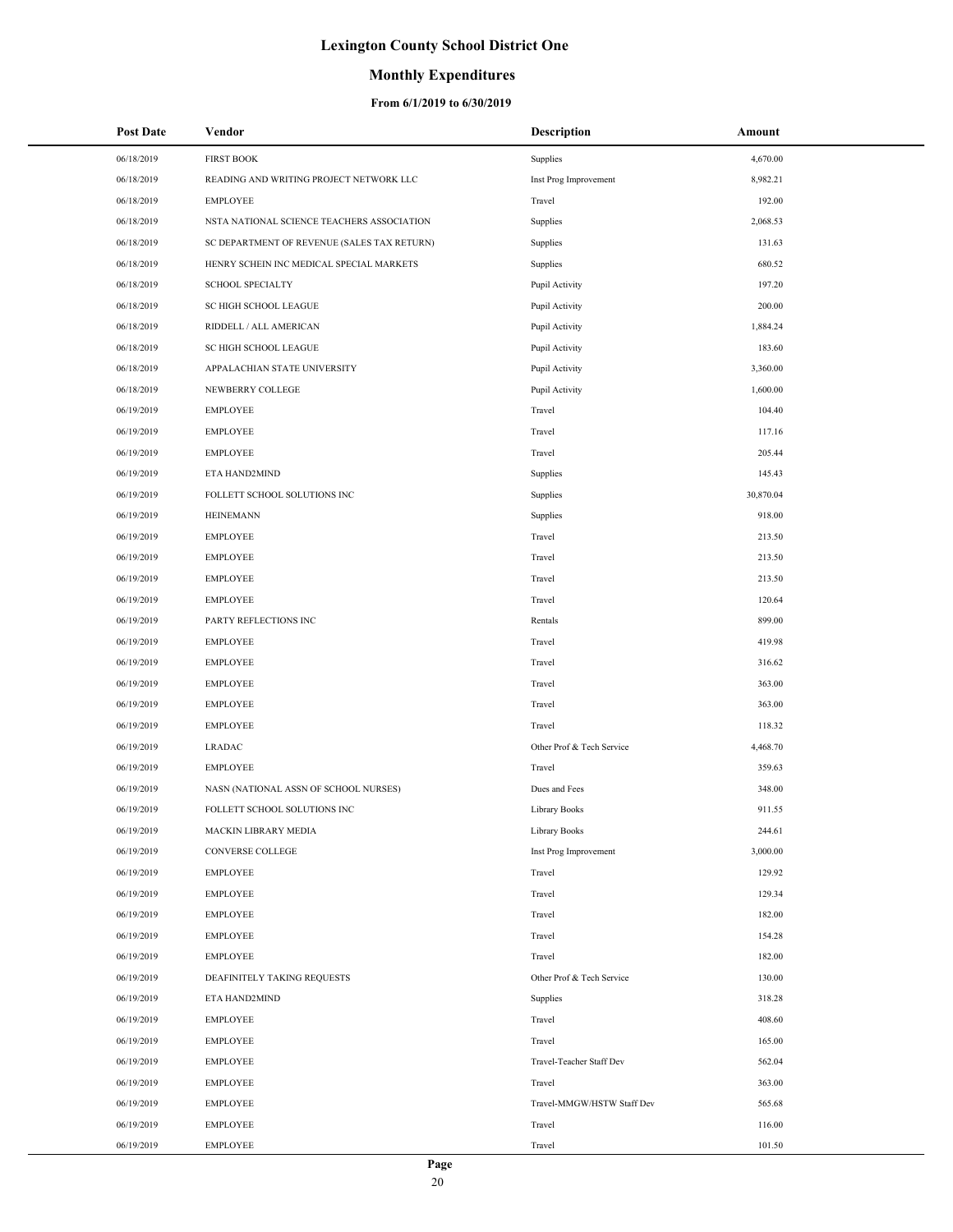### **Monthly Expenditures**

| <b>Post Date</b> | Vendor                                    | <b>Description</b>          | Amount       |
|------------------|-------------------------------------------|-----------------------------|--------------|
| 06/19/2019       | <b>EMPLOYEE</b>                           | Travel                      | 155.44       |
| 06/19/2019       | <b>EMPLOYEE</b>                           | Travel                      | 396.78       |
| 06/19/2019       | JOHNSON CONTROLS FIRE PROTECTION LP       | Repairs and Maintenance     | 132.00       |
| 06/19/2019       | TRITEK FIRE AND SECURITY LLC              | Repairs and Maintenance     | 850.00       |
| 06/19/2019       | HOME DEPOT USA INC DBA THE HOME DEPOT PRO | Supplies-Maintenace         | 132.04       |
| 06/19/2019       | TRITEK FIRE AND SECURITY LLC              | Repairs and Maintenance     | 400.00       |
| 06/19/2019       | TRITEK FIRE AND SECURITY LLC              | Repairs and Maintenance     | 700.00       |
| 06/19/2019       | TRITEK FIRE AND SECURITY LLC              | Repairs and Maintenance     | 400.00       |
| 06/19/2019       | JOHNSON CONTROLS FIRE PROTECTION LP       | Repairs and Maintenance     | 648.00       |
| 06/19/2019       | SHERWIN WILLIAMS CO                       | Supplies-Maintenace         | 193.58       |
| 06/19/2019       | TERMINIX COMMERCIAL                       | Repairs and Maintenance     | 770.00       |
| 06/19/2019       | HOME DEPOT USA INC DBA THE HOME DEPOT PRO | Supplies-Maintenace         | 428.75       |
| 06/19/2019       | JOHNSON CONTROLS FIRE PROTECTION LP       | Repairs and Maintenance     | 648.00       |
| 06/19/2019       | HOME DEPOT USA INC DBA THE HOME DEPOT PRO | Supplies-Maintenace         | 366.17       |
| 06/19/2019       | HOME DEPOT USA INC DBA THE HOME DEPOT PRO | Supplies-Maintenace         | 148.52       |
| 06/19/2019       | HOME DEPOT USA INC DBA THE HOME DEPOT PRO | Supplies-Maintenace         | 102.66       |
| 06/19/2019       | SPICER ON CALL SERVICES                   | Repairs and Maintenance     | 562.50       |
| 06/19/2019       | SPICER ON CALL SERVICES                   | Repairs and Maintenance     | 337.50       |
| 06/19/2019       | TRITEK FIRE AND SECURITY LLC              | Repairs and Maintenance     | 550.00       |
| 06/19/2019       | HOME DEPOT USA INC DBA THE HOME DEPOT PRO | Supplies-Maintenace         | 566.21       |
| 06/19/2019       | TRITEK FIRE AND SECURITY LLC              | Repairs and Maintenance     | 550.00       |
| 06/19/2019       | TRITEK FIRE AND SECURITY LLC              | Repairs and Maintenance     | 700.00       |
| 06/19/2019       | SHERWIN WILLIAMS CO                       | Supplies-Maintenace         | 290.38       |
| 06/19/2019       | JOHNSON CONTROLS FIRE PROTECTION LP       | Repairs and Maintenance     | 888.00       |
| 06/19/2019       | HOME DEPOT USA INC DBA THE HOME DEPOT PRO | Supplies-Maintenace         | 210.79       |
| 06/19/2019       | <b>ZINGERS FENCING LLC</b>                | Repairs and Maintenance     | 675.00       |
| 06/19/2019       | MANSFIELD OIL CO OF GAINESVILLE INC       | <b>Pupil Transportation</b> | 3,868.60     |
| 06/19/2019       | HAMMOND PHOTOGRAPHY                       | Other Prof & Tech Service   | 1,400.00     |
| 06/19/2019       | SPLASH OMNIMEDIA LLC                      | Advertising                 | 15,250.00    |
| 06/19/2019       | SPLASH OMNIMEDIA LLC                      | Printing and Binding        | 925.00       |
| 06/19/2019       | OEM OPTIC                                 | <b>Technology Supplies</b>  | 738.30       |
| 06/19/2019       | <b>BOOKSOURCE</b>                         | Supplies                    | 14,231.49    |
| 06/19/2019       | EAI (ERIC ARMIN INC)                      | Supplies                    | 234.34       |
| 06/19/2019       | <b>HEINEMANN</b>                          | Supplies                    | 31,526.44    |
| 06/19/2019       | PERMA BOUND BOOKS                         | Supplies                    | 1,101.04     |
| 06/19/2019       | <b>BOOKSOURCE</b>                         | Supplies                    | 674.00       |
| 06/19/2019       | <b>EMPLOYEE</b>                           | Travel                      | 160.00       |
| 06/19/2019       | <b>EMPLOYEE</b>                           | Travel                      | 160.00       |
| 06/19/2019       | THE COLLEGE BOARD                         | Software Renewal/Agreemen   | 34,392.00    |
| 06/19/2019       | DELL COMPUTERS                            | <b>Technology Supplies</b>  | 1,934,553.97 |
| 06/19/2019       | SEON SYSTEM SALES INC                     | <b>Technology Supplies</b>  | 3,543.84     |
| 06/19/2019       | DELL COMPUTERS                            | <b>Technology Supplies</b>  | 59,706.02    |
| 06/19/2019       | <b>EMPLOYEE</b>                           | Travel                      | 208.80       |
| 06/19/2019       | WHEELIN WATER LLC                         | Pupil Activity              | 192.00       |
| 06/19/2019       | RICHLAND NORTHEAST HIGH SCHOOL            | Pupil Activity              | 130.00       |
| 06/20/2019       | PRINTSOUTH PRINTING INC                   | Printing and Binding        | 4,290.70     |
| 06/20/2019       | NUIDEA SCHOOL SUPPLY CO                   | Supplies                    | 1,707.72     |
| 06/20/2019       | FORMS AND SUPPLY INC (FSI)                | Supplies                    | 388.80       |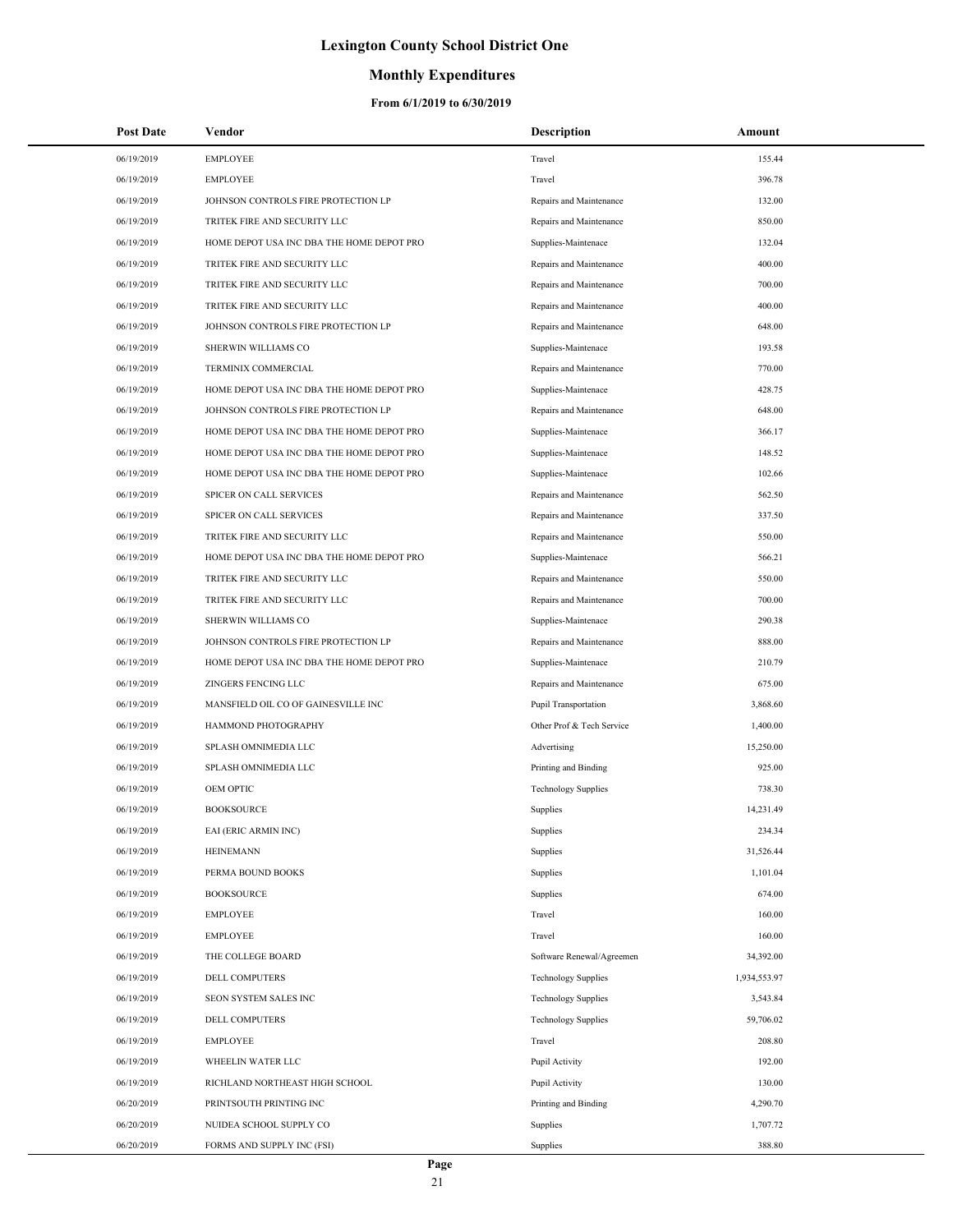### **Monthly Expenditures**

| <b>Post Date</b> | Vendor                               | <b>Description</b>         | Amount    |
|------------------|--------------------------------------|----------------------------|-----------|
| 06/20/2019       | TURNER, LORRIE MILLER                | Other Prof & Tech Service  | 600.00    |
| 06/20/2019       | ETA HAND2MIND                        | Supplies                   | 687.45    |
| 06/20/2019       | DODGE LEARNING RESOURCES             | Supplies                   | 2,267.10  |
| 06/20/2019       | PLANETHS LLC                         | Software Renewal/Agreemen  | 15,950.00 |
| 06/20/2019       | <b>TRANE COMPANY</b>                 | Supplies-Maintenace        | 841.13    |
| 06/20/2019       | JOHNSON CONTROLS FIRE PROTECTION LP  | Repairs and Maintenance    | 684.00    |
| 06/20/2019       | LEHIGH ELECTRICAL PRODUCTS           | Supplies-Maintenace        | 750.00    |
| 06/20/2019       | SC DEPARTMENT OF SOCIAL SERVICES     | Other Prof & Tech Service  | 672.00    |
| 06/20/2019       | <b>GATTIS PRO AUDIO</b>              | Rentals                    | 107.00    |
| 06/20/2019       | <b>FASTSPRING</b>                    | Software Renewal/Agreemen  | 250.00    |
| 06/20/2019       | TELCOM OF SOUTH CAROLINA INC         | <b>Technology Supplies</b> | 275.00    |
| 06/20/2019       | <b>GATTIS PRO AUDIO</b>              | <b>Technology Supplies</b> | 102.72    |
| 06/20/2019       | <b>BOOKSOURCE</b>                    | Supplies                   | 6,337.25  |
| 06/20/2019       | FOLLETT SCHOOL SOLUTIONS INC         | Supplies                   | 976.67    |
| 06/20/2019       | MACKIN LIBRARY MEDIA                 | Supplies                   | 11,709.42 |
| 06/20/2019       | THE COLLEGE BOARD                    | Software Renewal/Agreemen  | 159.00    |
| 06/20/2019       | PITSCO EDUCATION HEARILY AND COMPANY | Supplies                   | 132.68    |
| 06/20/2019       | NEW SOUTH SPECIALITIES LLC           | Supplies-Maintenace        | 331.70    |
| 06/20/2019       | M2 APPAREL INC                       | Pupil Activity             | 1,149.18  |
| 06/20/2019       | COLUMBIA SPECIALTY ADVERTISING INC   | Pupil Activity             | 155.35    |
| 06/20/2019       | FORMS AND SUPPLY INC (FSI)           | Supplies                   | 12,852.81 |
| 06/24/2019       | <b>HEINEMANN</b>                     | Supplies                   | 451.00    |
| 06/24/2019       | <b>INTERIOR ELEMENTS LLC</b>         | Supplies                   | 8,634.90  |
| 06/24/2019       | DELL COMPUTERS                       | <b>Technology Supplies</b> | 11,209.32 |
| 06/24/2019       | <b>SCHOOL HEALTH CORP</b>            | Supplies                   | 100.49    |
| 06/24/2019       | FOLLETT SCHOOL SOLUTIONS INC         | <b>Library Books</b>       | 1,905.83  |
| 06/24/2019       | <b>HEINEMANN</b>                     | Supplies                   | 1,189.48  |
| 06/24/2019       | DODGE LEARNING RESOURCES             | Supplies                   | 857.02    |
| 06/24/2019       | THE OFFICE PAL INC                   | Supplies                   | 500.89    |
| 06/24/2019       | JOHNSON CONTROLS FIRE PROTECTION LP  | Repairs and Maintenance    | 132.00    |
| 06/24/2019       | <b>W W GRAINGER</b>                  | Supplies-Maintenace        | 1,358.92  |
| 06/24/2019       | <b>GRAYBAR ELECTRIC CO INC</b>       | Supplies-Maintenace        | 449.40    |
| 06/24/2019       | JOHNSON CONTROLS FIRE PROTECTION LP  | Repairs and Maintenance    | 636.00    |
| 06/24/2019       | <b>GRAYBAR ELECTRIC CO INC</b>       | Supplies-Maintenace        | 446.19    |
| 06/24/2019       | <b>GRAYBAR ELECTRIC CO INC</b>       | Supplies-Maintenace        | 1,087.23  |
| 06/24/2019       | <b>W W GRAINGER</b>                  | Supplies-Maintenace        | 1,533.45  |
| 06/24/2019       | <b>GRAYBAR ELECTRIC CO INC</b>       | Supplies-Maintenace        | 131.61    |
| 06/24/2019       | <b>GRAYBAR ELECTRIC CO INC</b>       | Supplies-Maintenace        | 131.61    |
| 06/24/2019       | <b>GRAYBAR ELECTRIC CO INC</b>       | Supplies-Maintenace        | 577.80    |
| 06/24/2019       | <b>GRAYBAR ELECTRIC CO INC</b>       | Supplies-Maintenace        | 288.90    |
| 06/24/2019       | JOHNSON CONTROLS FIRE PROTECTION LP  | Repairs and Maintenance    | 2,304.00  |
| 06/24/2019       | <b>GRAYBAR ELECTRIC CO INC</b>       | Supplies-Maintenace        | 197.42    |
| 06/24/2019       | MIDCAROLINA ELEC COOP INC            | <b>Public Utilities</b>    | 36,906.00 |
| 06/24/2019       | <b>GRAYBAR ELECTRIC CO INC</b>       | Supplies-Maintenace        | 1,717.35  |
| 06/24/2019       | <b>GRAYBAR ELECTRIC CO INC</b>       | Supplies-Maintenace        | 1,091.40  |
| 06/24/2019       | JOHNSON CONTROLS FIRE PROTECTION LP  | Repairs and Maintenance    | 552.00    |
| 06/24/2019       | <b>GRAYBAR ELECTRIC CO INC</b>       | Supplies-Maintenace        | 353.10    |
| 06/24/2019       | <b>GRAYBAR ELECTRIC CO INC</b>       | Supplies-Maintenace        | 211.86    |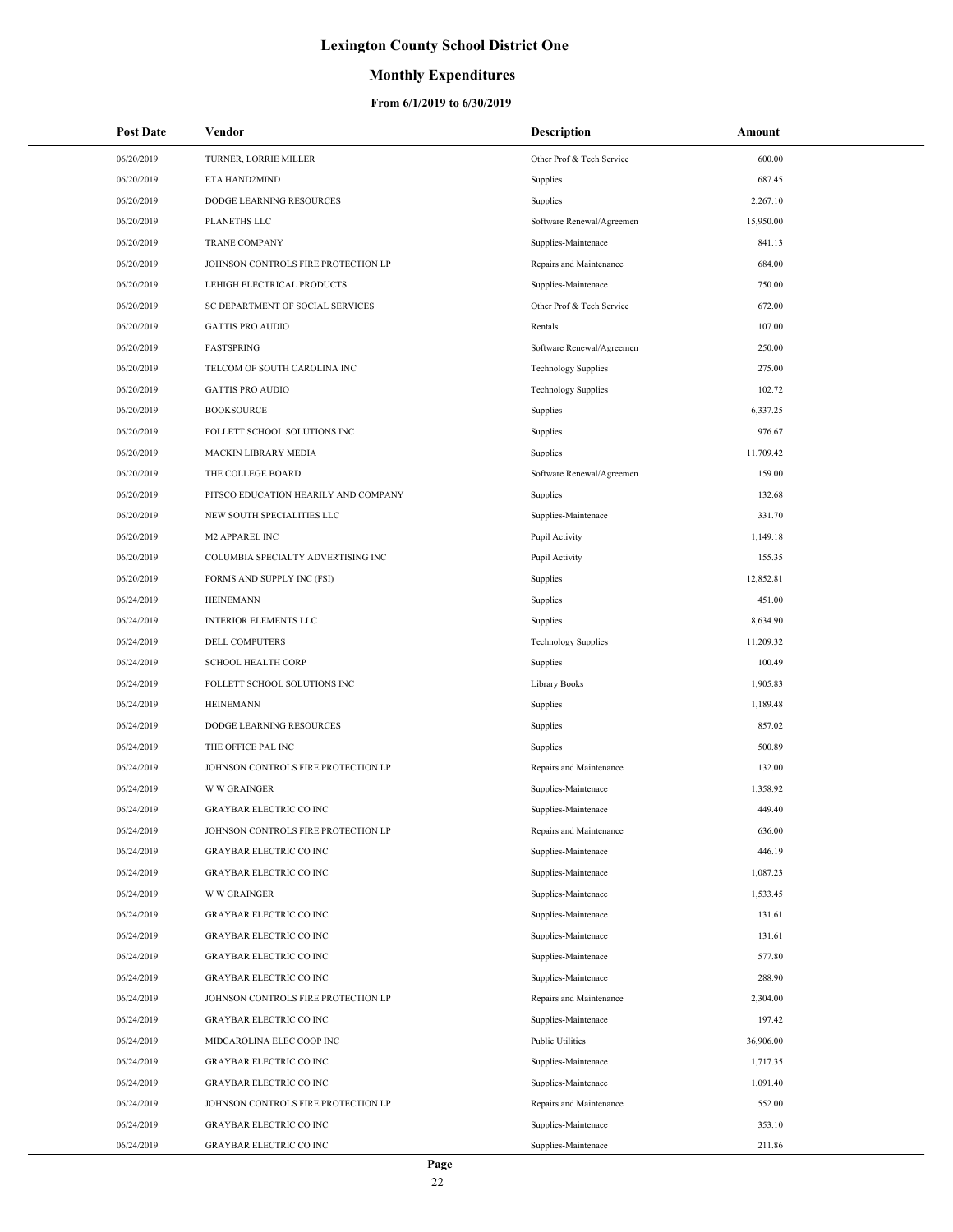### **Monthly Expenditures**

| <b>Post Date</b> | Vendor                                          | <b>Description</b>         | Amount     |
|------------------|-------------------------------------------------|----------------------------|------------|
| 06/24/2019       | <b>GRAYBAR ELECTRIC CO INC</b>                  | Supplies-Maintenace        | 374.50     |
| 06/24/2019       | <b>GRAYBAR ELECTRIC CO INC</b>                  | Supplies-Maintenace        | 789.66     |
| 06/24/2019       | <b>BLACKBOARD INC</b>                           | Other Prof & Tech Service  | 26,400.00  |
| 06/24/2019       | <b>4IMPRINT INC</b>                             | Printing and Binding       | 1,524.35   |
| 06/24/2019       | SC DEPARTMENT OF ADMINISTRATION                 | Communication              | 305.58     |
| 06/24/2019       | <b>BOOKSOURCE</b>                               | Supplies                   | 341.61     |
| 06/24/2019       | <b>HEINEMANN</b>                                | Supplies                   | 3,433.50   |
| 06/24/2019       | <b>SCHOOL SPECIALTY</b>                         | Supplies                   | 1,336.60   |
| 06/24/2019       | PINE PRESS OF LEXINGTON INC                     | Supplies                   | 312.55     |
| 06/24/2019       | HUDSON'S SMOKEHOUSE OF LEXINGTON LLC            | Other Objects              | 2,541.25   |
| 06/24/2019       | <b>HEINEMANN</b>                                | Supplies                   | 32,658.50  |
| 06/24/2019       | THE COLLEGE BOARD                               | Software Renewal/Agreemen  | 387.00     |
| 06/24/2019       | ACADEMIC SUPPLIER DBA RASIX COMPUTER CENTER INC | Supplies                   | 124.02     |
| 06/24/2019       | <b>HEINEMANN</b>                                | Supplies                   | 1,465.71   |
| 06/24/2019       | FORMS AND SUPPLY INC (FSI)                      | Supplies                   | 593.22     |
| 06/24/2019       | <b>INTERNETWORK ENGINEERING</b>                 | <b>Technology Supplies</b> | 35,303.32  |
| 06/24/2019       | INTERNETWORK ENGINEERING                        | Technology Equipment D F   | 5,885.00   |
| 06/24/2019       | <b>INTERNETWORK ENGINEERING</b>                 | <b>Technology Supplies</b> | 44,441.65  |
| 06/24/2019       | <b>INTERNETWORK ENGINEERING</b>                 | Technology Equipment D F   | 5,885.00   |
| 06/24/2019       | <b>W W GRAINGER</b>                             | Supplies-Maintenace        | 359.20     |
| 06/24/2019       | TROXELL COMMUNICATIONS INC                      | <b>Technology Supplies</b> | 111,583.88 |
| 06/24/2019       | SYSCO FOOD SERV OF COLUMBIA                     | Food-summer Feeding        | 347.40     |
| 06/24/2019       | <b>US FOODS</b>                                 | Food-summer Feeding        | 2,615.17   |
| 06/24/2019       | BORDEN DAIRY CO OF SC LLC                       | Food-summer Feeding        | 574.38     |
| 06/24/2019       | SYSCO FOOD SERV OF COLUMBIA                     | Food-summer Feeding        | 953.20     |
| 06/24/2019       | <b>US FOODS</b>                                 | Food-summer Feeding        | 8,885.39   |
| 06/24/2019       | BORDEN DAIRY CO OF SC LLC                       | Food-summer Feeding        | 113.11     |
| 06/24/2019       | SYSCO FOOD SERV OF COLUMBIA                     | Food-summer Feeding        | 362.40     |
| 06/24/2019       | <b>US FOODS</b>                                 | Food-summer Feeding        | 2,049.04   |
| 06/24/2019       | BORDEN DAIRY CO OF SC LLC                       | Food-summer Feeding        | 267.03     |
| 06/24/2019       | SYSCO FOOD SERV OF COLUMBIA                     | Food-summer Feeding        | 351.10     |
| 06/24/2019       | <b>US FOODS</b>                                 | Food-summer Feeding        | 2,042.22   |
| 06/24/2019       | BORDEN DAIRY CO OF SC LLC                       | Food-summer Feeding        | 153.42     |
| 06/24/2019       | SYSCO FOOD SERV OF COLUMBIA                     | Food-summer Feeding        | 214.40     |
| 06/24/2019       | <b>US FOODS</b>                                 | Food-summer Feeding        | 2,168.55   |
| 06/24/2019       | <b>ANOTHER PRINTER</b>                          | Pupil Activity             | 191.43     |
| 06/24/2019       | ROCHESTER 100 INC                               | Pupil Activity             | 1,140.75   |
| 06/24/2019       | <b>GAMEDAY TURF LLC</b>                         | Pupil Activity             | 3,980.40   |
| 06/24/2019       | <b>GREENVILLE EMBASSY SUITES</b>                | Travel                     | 467.55     |
| 06/25/2019       | <b>EMPLOYEE</b>                                 | Supplies-Immersion         | 244.00     |
| 06/25/2019       | FRENCH BOOKS ONLINE                             | Supplies                   | 297.72     |
| 06/25/2019       | <b>STAR MUSIC CO</b>                            | Repairs and Maintenance    | 2,926.00   |
| 06/25/2019       | CAMCOR                                          | <b>Technology Supplies</b> | 125.17     |
| 06/25/2019       | <b>EMPLOYEE</b>                                 | Pupil Transportation       | 119.80     |
| 06/25/2019       | <b>EMPLOYEE</b>                                 | Pupil Transportation       | 122.72     |
| 06/25/2019       | SUPPLEMENTAL HEALTH CARE SERVICES INC           | Other Prof & Tech Service  | 2,010.00   |
| 06/25/2019       | MBH OF ELGIN LLC DBA PINE GROVE YOUTH ACADEMY   | Tuition                    | 2,158.40   |
| 06/25/2019       | <b>NCS PEARSON</b>                              | Supplies                   | 460.00     |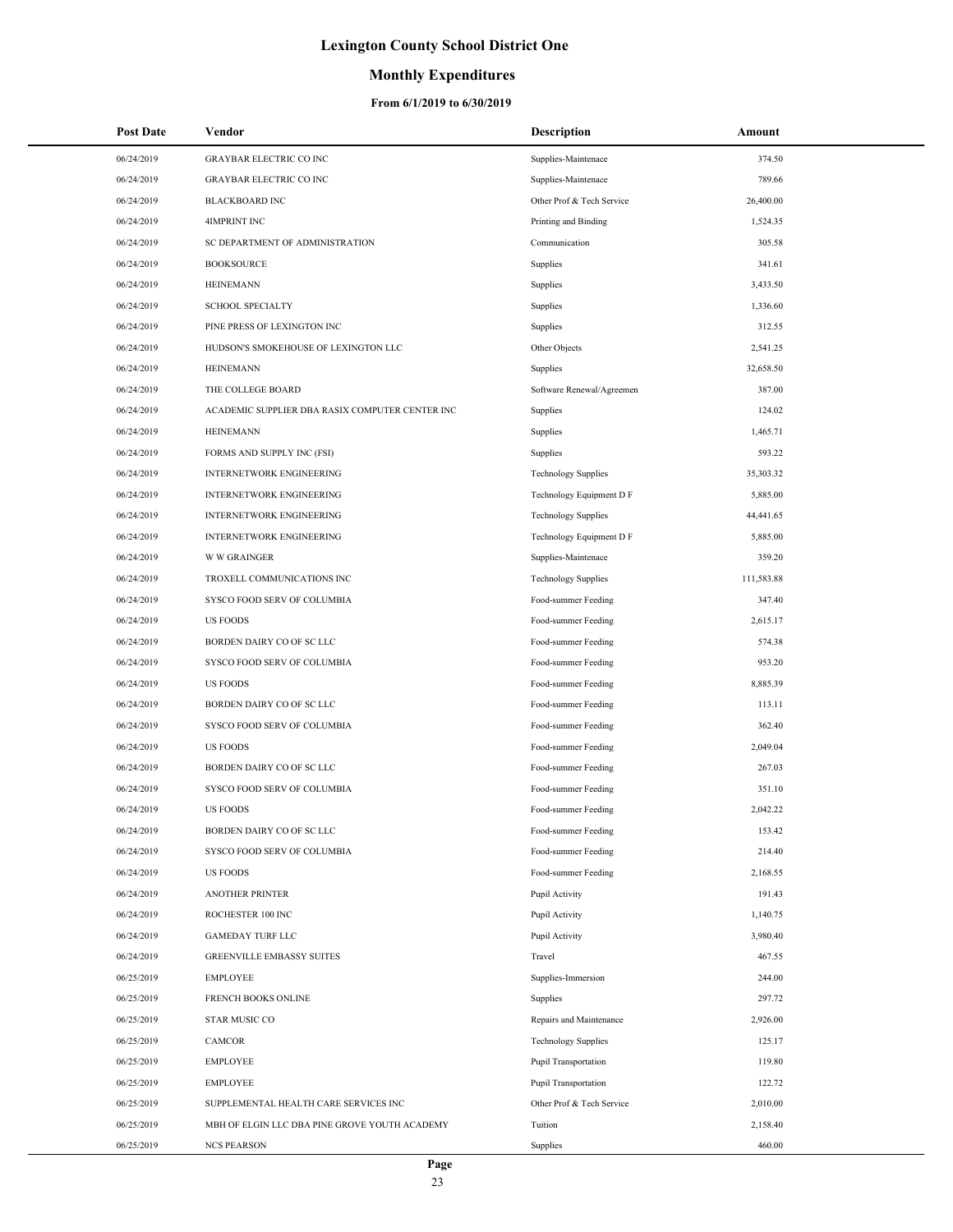## **Monthly Expenditures**

| <b>Post Date</b> | Vendor                                           | <b>Description</b>         | Amount    |
|------------------|--------------------------------------------------|----------------------------|-----------|
| 06/25/2019       | LITTLE JOHNNY LLC                                | Other Prof & Tech Service  | 2,300.00  |
| 06/25/2019       | NEXSEN PRUET LLC                                 | Legal Services             | 910.00    |
| 06/25/2019       | JOINT MUNICIPAL WATER AND SEWER COMMISSION       | <b>Public Utilities</b>    | 141.08    |
| 06/25/2019       | JOINT MUNICIPAL WATER AND SEWER COMMISSION       | <b>Public Utilities</b>    | 2,948.76  |
| 06/25/2019       | <b>GRAYBAR ELECTRIC CO INC</b>                   | Supplies-Maintenace        | 178.90    |
| 06/25/2019       | JOINT MUNICIPAL WATER AND SEWER COMMISSION       | <b>Public Utilities</b>    | 3,208.60  |
| 06/25/2019       | <b>BARNES PROPANE</b>                            | Energy                     | 345.10    |
| 06/25/2019       | JOINT MUNICIPAL WATER AND SEWER COMMISSION       | <b>Public Utilities</b>    | 1,191.51  |
| 06/25/2019       | JOINT MUNICIPAL WATER AND SEWER COMMISSION       | <b>Public Utilities</b>    | 2,523.08  |
| 06/25/2019       | JOINT MUNICIPAL WATER AND SEWER COMMISSION       | <b>Public Utilities</b>    | 2,246.92  |
| 06/25/2019       | JOINT MUNICIPAL WATER AND SEWER COMMISSION       | <b>Public Utilities</b>    | 5,535.71  |
| 06/25/2019       | SHERWIN WILLIAMS CO                              | Supplies-Maintenace        | 282.96    |
| 06/25/2019       | JOINT MUNICIPAL WATER AND SEWER COMMISSION       | <b>Public Utilities</b>    | 780.66    |
| 06/25/2019       | KENDALL ELEVATOR COMPANY                         | Repairs and Maintenance    | 1,050.00  |
| 06/25/2019       | JOINT MUNICIPAL WATER AND SEWER COMMISSION       | <b>Public Utilities</b>    | 612.81    |
| 06/25/2019       | JOINT MUNICIPAL WATER AND SEWER COMMISSION       | <b>Public Utilities</b>    | 650.40    |
| 06/25/2019       | JOHNSON CONTROLS FIRE PROTECTION LP              | Repairs and Maintenance    | 804.00    |
| 06/25/2019       | SOUTHEASTERN EQUIPMENT AND SUPPLY INC            | Supplies                   | 567.25    |
| 06/25/2019       | JOINT MUNICIPAL WATER AND SEWER COMMISSION       | <b>Public Utilities</b>    | 945.75    |
| 06/25/2019       | <b>GRAYBAR ELECTRIC CO INC</b>                   | Supplies-Maintenace        | 140.44    |
| 06/25/2019       | JOINT MUNICIPAL WATER AND SEWER COMMISSION       | <b>Public Utilities</b>    | 2,451.26  |
| 06/25/2019       | GATEWAY SUPPLY CO INC                            | Supplies-Maintenace        | 426.37    |
| 06/25/2019       | JOINT MUNICIPAL WATER AND SEWER COMMISSION       | <b>Public Utilities</b>    | 2,886.43  |
| 06/25/2019       | <b>GRAYBAR ELECTRIC CO INC</b>                   | Supplies-Maintenace        | 187.25    |
| 06/25/2019       | JOINT MUNICIPAL WATER AND SEWER COMMISSION       | <b>Public Utilities</b>    | 805.70    |
| 06/25/2019       | JOINT MUNICIPAL WATER AND SEWER COMMISSION       | <b>Public Utilities</b>    | 709.63    |
| 06/25/2019       | JOINT MUNICIPAL WATER AND SEWER COMMISSION       | <b>Public Utilities</b>    | 215.00    |
| 06/25/2019       | <b>GRAYBAR ELECTRIC CO INC</b>                   | Supplies-Maintenace        | 140.44    |
| 06/25/2019       | TERMINIX COMMERCIAL                              | Repairs and Maintenance    | 670.00    |
| 06/25/2019       | KENDALL ELEVATOR COMPANY                         | Repairs and Maintenance    | 3,150.00  |
| 06/25/2019       | JOINT MUNICIPAL WATER AND SEWER COMMISSION       | <b>Public Utilities</b>    | 1,719.24  |
| 06/25/2019       | CHECKER YELLOW CAB CO INC                        | Pupil Transportation       | 27,126.00 |
| 06/25/2019       | LEXINGTON COUNTY CHRONICLE AND THE DISPATCH NEWS | Advertising                | 157.50    |
| 06/25/2019       | PINE PRESS OF LEXINGTON INC                      | Printing and Binding       | 730.49    |
| 06/25/2019       | <b>FEDEX</b>                                     | Supplies                   | 105.46    |
| 06/25/2019       | EAI (ERIC ARMIN INC)                             | Supplies                   | 111.80    |
| 06/25/2019       | COMPUTER DESIGN CONSULTING SERVICE LLC           | Printing and Binding       | 1,649.94  |
| 06/25/2019       | <b>RIVERBANKS ZOO</b>                            | Other Prof & Tech Service  | 375.00    |
| 06/25/2019       | THE COLLEGE BOARD                                | Software Renewal/Agreemen  | 451.50    |
| 06/25/2019       | POCKET NURSE                                     | Supplies                   | 1,201.20  |
| 06/25/2019       | CAPE FEAR EQUIPMENT                              | Repairs and Maintenance    | 2,392.00  |
| 06/25/2019       | INTERNETWORK ENGINEERING                         | <b>Technology Supplies</b> | 22,845.84 |
| 06/25/2019       | INTERNETWORK ENGINEERING                         | Technology Equipment D F   | 41,174.99 |
| 06/25/2019       | INTERNETWORK ENGINEERING                         | <b>Technology Supplies</b> | 6,176.20  |
| 06/25/2019       | INTERNETWORK ENGINEERING                         | Technology Equipment D F   | 27,449.99 |
| 06/25/2019       | <b>INTERNETWORK ENGINEERING</b>                  | <b>Technology Supplies</b> | 686.24    |
| 06/25/2019       | INTERNETWORK ENGINEERING                         | Technology Equipment D F   | 41,175.00 |
| 06/25/2019       | INTERNETWORK ENGINEERING                         | <b>Technology Supplies</b> | 28,335.80 |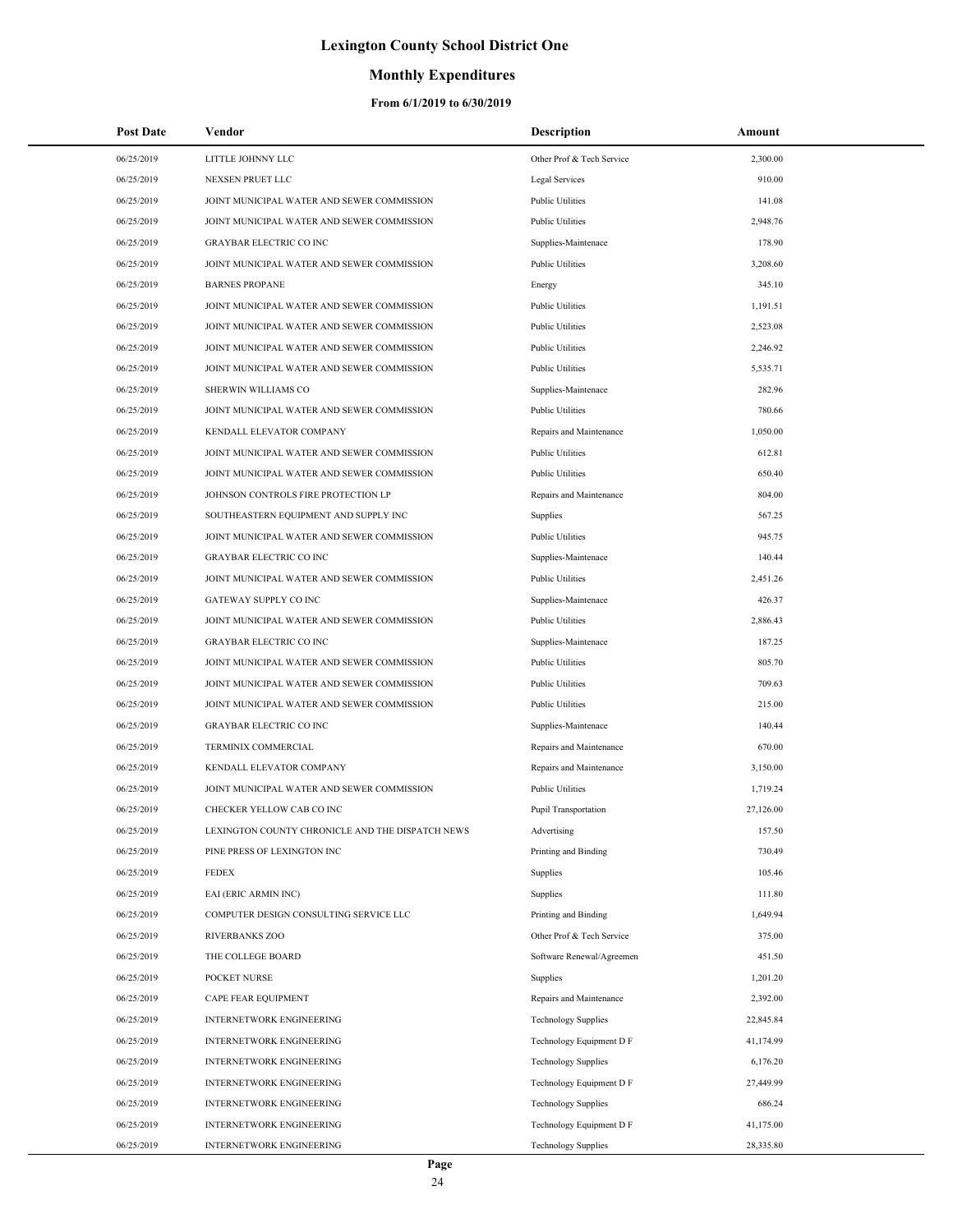### **Monthly Expenditures**

| <b>Post Date</b> | Vendor                               | <b>Description</b>         | Amount     |
|------------------|--------------------------------------|----------------------------|------------|
| 06/25/2019       | <b>INTERNETWORK ENGINEERING</b>      | Technology Equipment D F   | 34,312.49  |
| 06/25/2019       | PRO KITCHEN ONLINE LLC               | Supplies                   | 987.33     |
| 06/25/2019       | FORMS AND SUPPLY INC (FSI)           | Pupil Activity             | 137.14     |
| 06/25/2019       | <b>TAND T SPORTS</b>                 | Pupil Activity             | 444.91     |
| 06/25/2019       | RIDDELL / ALL AMERICAN               | Pupil Activity             | 861.35     |
| 06/25/2019       | PINE PRESS OF LEXINGTON INC          | Supplies                   | 262.96     |
| 06/26/2019       | FORMS AND SUPPLY INC (FSI)           | Supplies                   | 772.32     |
| 06/26/2019       | HP INC                               | <b>Technology Supplies</b> | 166.36     |
| 06/26/2019       | <b>W W GRAINGER</b>                  | Supplies                   | 1,810.26   |
| 06/26/2019       | ENTERPRISE LEASING COMPANY SOUTHEAST | Pupil Transportation       | 467.06     |
| 06/26/2019       | PRECISION FIRE SOLUTIONS             | Repairs and Maintenance    | 1,234.39   |
| 06/26/2019       | PRECISION FIRE SOLUTIONS             | Repairs and Maintenance    | 1,183.11   |
| 06/26/2019       | JOHNSON CONTROLS FIRE PROTECTION LP  | Repairs and Maintenance    | 384.00     |
| 06/26/2019       | JOHNSON CONTROLS FIRE PROTECTION LP  | Repairs and Maintenance    | 624.00     |
| 06/26/2019       | CITY ELECTRIC SUPPLY CO              | Supplies-Maintenace        | 542.49     |
| 06/26/2019       | INTERNETWORK ENGINEERING             | Software Renewal/Agreemen  | 166,637.90 |
| 06/26/2019       | <b>BOOKSOURCE</b>                    | Supplies                   | 120.00     |
| 06/26/2019       | MONOPRICE.COM                        | Supplies                   | 423.72     |
| 06/26/2019       | PRO KITCHEN ONLINE LLC               | Supplies                   | 2,151.46   |
| 06/26/2019       | SYSCO FOOD SERV OF COLUMBIA          | Food                       | 6,728.66   |
| 06/26/2019       | SYSCO FOOD SERV OF COLUMBIA          | Food                       | 3,475.85   |
| 06/26/2019       | SYSCO FOOD SERV OF COLUMBIA          | Food                       | 2,997.06   |
| 06/26/2019       | SYSCO FOOD SERV OF COLUMBIA          | Food                       | 2,670.15   |
| 06/26/2019       | SYSCO FOOD SERV OF COLUMBIA          | Food                       | 828.72     |
| 06/26/2019       | SYSCO FOOD SERV OF COLUMBIA          | Food                       | 2,927.38   |
| 06/26/2019       | SYSCO FOOD SERV OF COLUMBIA          | Food                       | 1,734.69   |
| 06/26/2019       | SYSCO FOOD SERV OF COLUMBIA          | Food                       | 3,679.94   |
| 06/26/2019       | PRO KITCHEN ONLINE LLC               | Supplies                   | 672.01     |
| 06/26/2019       | SYSCO FOOD SERV OF COLUMBIA          | Food                       | 3,054.08   |
| 06/26/2019       | SYSCO FOOD SERV OF COLUMBIA          | Food                       | 6,071.66   |
| 06/26/2019       | PRO KITCHEN ONLINE LLC               | Supplies                   | 259.37     |
| 06/26/2019       | <b>SYSCO FOOD SERV OF COLUMBIA</b>   | Food                       | 1,223.42   |
| 06/26/2019       | SYSCO FOOD SERV OF COLUMBIA          | Food                       | 2,537.57   |
| 06/26/2019       | SYSCO FOOD SERV OF COLUMBIA          | Food                       | 2,625.10   |
| 06/26/2019       | PRO KITCHEN ONLINE LLC               | Supplies                   | 715.47     |
| 06/26/2019       | SYSCO FOOD SERV OF COLUMBIA          | Food                       | 1,566.77   |
| 06/26/2019       | SYSCO FOOD SERV OF COLUMBIA          | Food                       | 2,918.97   |
| 06/26/2019       | SYSCO FOOD SERV OF COLUMBIA          | Food                       | 2,764.15   |
| 06/26/2019       | SYSCO FOOD SERV OF COLUMBIA          | Food                       | 1,871.56   |
| 06/26/2019       | SYSCO FOOD SERV OF COLUMBIA          | Food                       | 3,490.10   |
| 06/26/2019       | SYSCO FOOD SERV OF COLUMBIA          | Food                       | 1,952.68   |
| 06/26/2019       | SYSCO FOOD SERV OF COLUMBIA          | Food                       | 2,531.93   |
| 06/26/2019       | SYSCO FOOD SERV OF COLUMBIA          | Food                       | 1,757.27   |
| 06/26/2019       | SYSCO FOOD SERV OF COLUMBIA          | Food                       | 1,480.52   |
| 06/26/2019       | PRO KITCHEN ONLINE LLC               | Supplies                   | 883.77     |
| 06/26/2019       | SYSCO FOOD SERV OF COLUMBIA          | Food                       | 1,944.05   |
| 06/26/2019       | SYSCO FOOD SERV OF COLUMBIA          | Food                       | 3,013.21   |
| 06/26/2019       | SYSCO FOOD SERV OF COLUMBIA          | Food                       | 7,013.07   |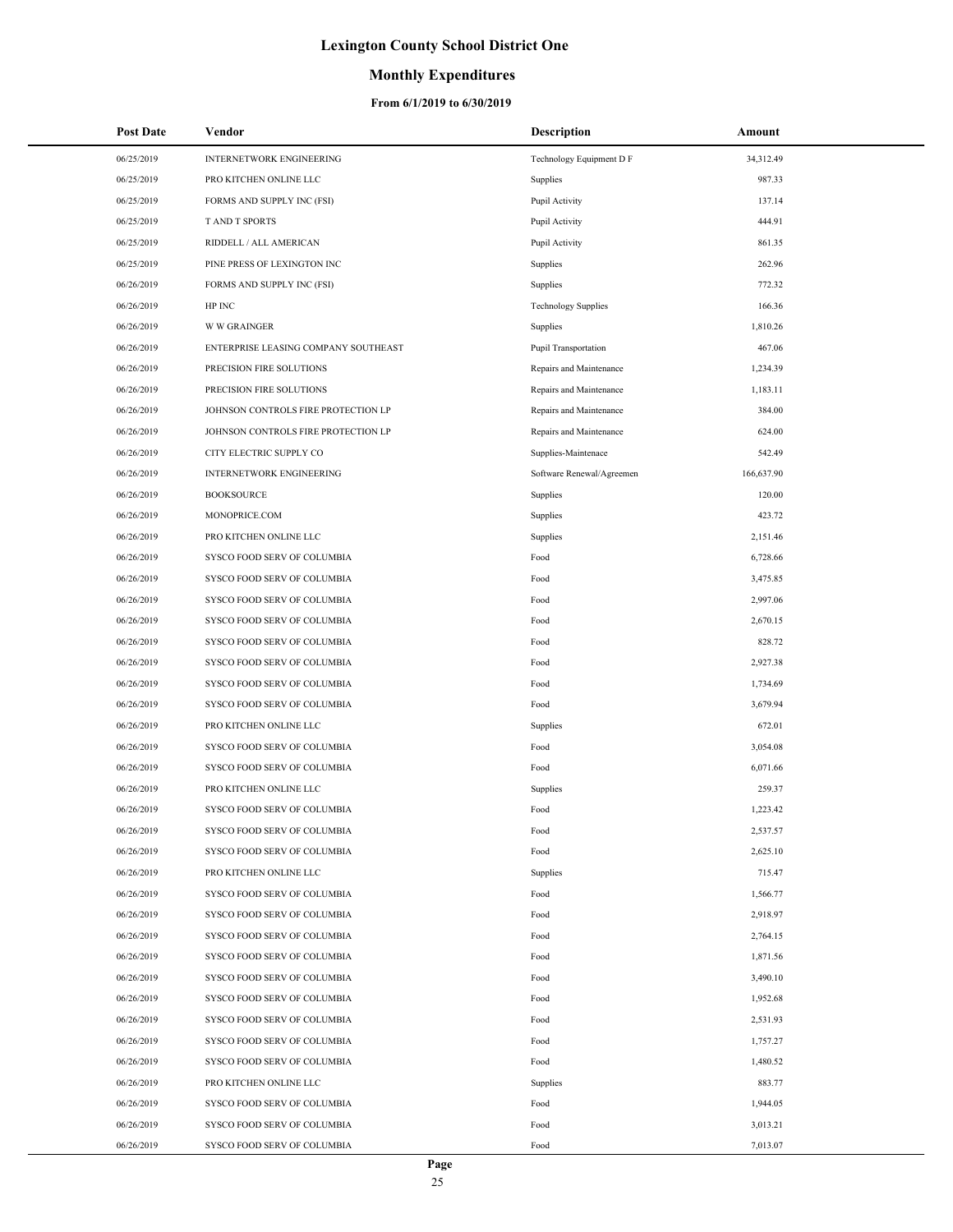### **Monthly Expenditures**

| <b>Post Date</b> | Vendor                                       | <b>Description</b>         | Amount     |
|------------------|----------------------------------------------|----------------------------|------------|
| 06/26/2019       | SYSCO FOOD SERV OF COLUMBIA                  | Food                       | 2,476.69   |
| 06/26/2019       | <b>SCHOOL SPECIALTY</b>                      | Pupil Activity             | 375.24     |
| 06/26/2019       | T AND T SPORTS                               | Pupil Activity             | 963.00     |
| 06/27/2019       | <b>EMPLOYEE</b>                              | Other Objects              | 200.00     |
| 06/27/2019       | <b>EMPLOYEE</b>                              | Travel                     | 285.22     |
| 06/27/2019       | <b>EMPLOYEE</b>                              | Travel                     | 619.60     |
| 06/27/2019       | <b>EMPLOYEE</b>                              | Pupil Transportation       | 363.00     |
| 06/27/2019       | <b>EMPLOYEE</b>                              | Travel                     | 363.00     |
| 06/27/2019       | <b>EMPLOYEE</b>                              | Travel                     | 363.00     |
| 06/27/2019       | OKAPI EDUCATIONAL PUBLISHING INC             | Supplies                   | 4,535.10   |
| 06/27/2019       | <b>EMPLOYEE</b>                              | Travel                     | 127.60     |
| 06/27/2019       | <b>EMPLOYEE</b>                              | Travel                     | 499.76     |
| 06/27/2019       | <b>EMPLOYEE</b>                              | Travel                     | 231.00     |
| 06/27/2019       | <b>EMPLOYEE</b>                              | Travel                     | 231.00     |
| 06/27/2019       | <b>EMPLOYEE</b>                              | Travel                     | 231.00     |
| 06/27/2019       | JONES SCHOOL SUPPLY CO INC                   | Supplies                   | 178.50     |
| 06/27/2019       | <b>EMPLOYEE</b>                              | Travel                     | 129.28     |
| 06/27/2019       | LEXINGTON CO COMMUNITY MENTAL HEALTH CENTER  | Other Prof & Tech Service  | 105,000.00 |
| 06/27/2019       | <b>EMPLOYEE</b>                              | Travel                     | 348.54     |
| 06/27/2019       | <b>EMPLOYEE</b>                              | Travel                     | 155.15     |
| 06/27/2019       | <b>EMPLOYEE</b>                              | Travel                     | 369.30     |
| 06/27/2019       | <b>EMPLOYEE</b>                              | Travel                     | 148.50     |
| 06/27/2019       | <b>EMPLOYEE</b>                              | Travel                     | 318.01     |
| 06/27/2019       | <b>EMPLOYEE</b>                              | Travel                     | 149.50     |
| 06/27/2019       | <b>EMPLOYEE</b>                              | Other Objects              | 309.01     |
| 06/27/2019       | <b>EMPLOYEE</b>                              | Other Objects              | 313.59     |
| 06/27/2019       | <b>EMPLOYEE</b>                              | Travel-MMGW/HSTW Staff Dev | 670.23     |
| 06/27/2019       | <b>EMPLOYEE</b>                              | Travel-MMGW/HSTW Staff Dev | 258.96     |
| 06/27/2019       | <b>EMPLOYEE</b>                              | Travel-Teacher Staff Dev   | 494.90     |
| 06/27/2019       | <b>EMPLOYEE</b>                              | Travel                     | 226.20     |
| 06/27/2019       | <b>EMPLOYEE</b>                              | Travel-MMGW/HSTW Staff Dev | 308.50     |
| 06/27/2019       | <b>EMPLOYEE</b>                              | Travel-Teacher Staff Dev   | 285.22     |
| 06/27/2019       | <b>EMPLOYEE</b>                              | Travel-Teacher Staff Dev   | 285.22     |
| 06/27/2019       | SC SCHOOL BOARD ASSOCIATION                  | Dues and Fees              | 50,400.00  |
| 06/27/2019       | <b>EMPLOYEE</b>                              | Travel                     | 1,024.18   |
| 06/27/2019       | <b>EMPLOYEE</b>                              | Travel                     | 629.46     |
| 06/27/2019       | <b>EMPLOYEE</b>                              | Travel                     | 175.30     |
| 06/27/2019       | <b>EMPLOYEE</b>                              | Travel                     | 153.70     |
| 06/27/2019       | <b>EMPLOYEE</b>                              | Travel                     | 396.78     |
| 06/27/2019       | <b>EMPLOYEE</b>                              | Travel                     | 413.02     |
| 06/27/2019       | SUNBELT RENTALS INC                          | Supplies-Maintenace        | 731.88     |
| 06/27/2019       | SC SCHOOL BOARDS ASSOCIATION INSURANCE TRUST | Property Insurance         | 702,788.00 |
| 06/27/2019       | SC SCHOOL BOARDS ASSOCIATION INSURANCE TRUST | Insurance and Judgments    | 625.00     |
| 06/27/2019       | BONITZ FLOORING GROUP INC                    | Repairs and Maintenance    | 37,334.34  |
| 06/27/2019       | R AND R ASSOCIATES ENVIRONMENTAL CO INC      | Repairs and Maintenance    | 1,800.00   |
| 06/27/2019       | COOK & BOARDMAN LLC                          | Supplies-Maintenace        | 1,337.50   |
| 06/27/2019       | <b>BLANCHARD MACHINERY</b>                   | Repairs and Maintenance    | 985.25     |
| 06/27/2019       | CULLUM SERVICES INC                          | Repairs and Maintenance    | 195.00     |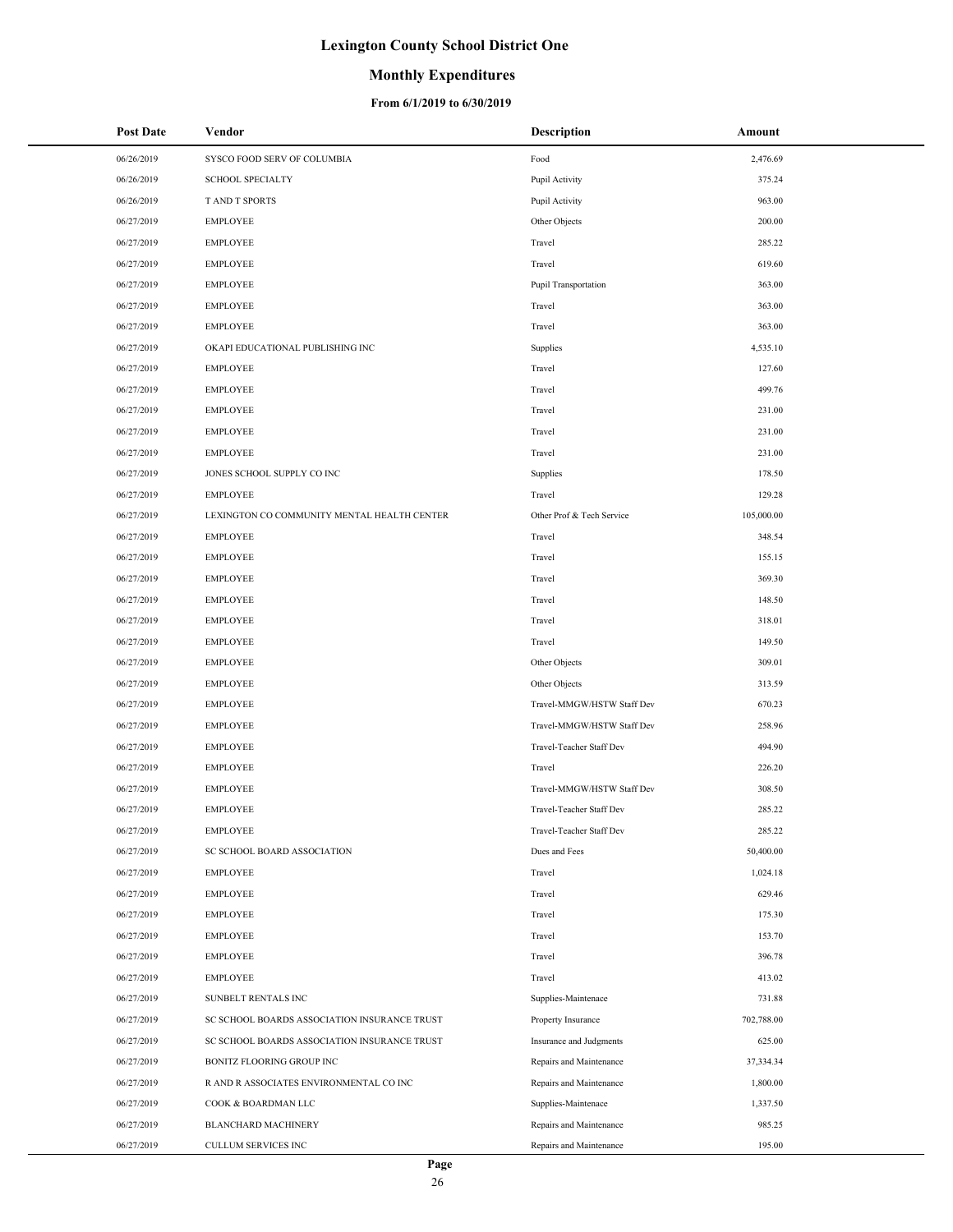## **Monthly Expenditures**

| Post Date  | Vendor                                       | <b>Description</b>            | Amount     |
|------------|----------------------------------------------|-------------------------------|------------|
| 06/27/2019 | COOK & BOARDMAN LLC                          | Supplies-Maintenace           | 1,337.50   |
| 06/27/2019 | CULLUM SERVICES INC                          | Repairs and Maintenance       | 195.00     |
| 06/27/2019 | TRITEK FIRE AND SECURITY LLC                 | Repairs and Maintenance       | 1,000.00   |
| 06/27/2019 | COOK & BOARDMAN LLC                          | Supplies-Maintenace           | 1,337.50   |
| 06/27/2019 | CULLUM SERVICES INC                          | Repairs and Maintenance       | 307.84     |
| 06/27/2019 | BONITZ FLOORING GROUP INC                    | Repairs and Maintenance       | 2,399.80   |
| 06/27/2019 | CULLUM SERVICES INC                          | Repairs and Maintenance       | 857.36     |
| 06/27/2019 | COOK & BOARDMAN LLC                          | Supplies-Maintenace           | 1,337.50   |
| 06/27/2019 | TRITEK FIRE AND SECURITY LLC                 | Repairs and Maintenance       | 700.00     |
| 06/27/2019 | BONITZ FLOORING GROUP INC                    | Repairs and Maintenance       | 52,538.25  |
| 06/27/2019 | TRITEK FIRE AND SECURITY LLC                 | Repairs and Maintenance       | 400.00     |
| 06/27/2019 | COOK & BOARDMAN LLC                          | Supplies-Maintenace           | 1,337.50   |
| 06/27/2019 | CULLUM SERVICES INC                          | Repairs and Maintenance       | 419.70     |
| 06/27/2019 | COOK & BOARDMAN LLC                          | Supplies-Maintenace           | 1,337.50   |
| 06/27/2019 | TRITEK FIRE AND SECURITY LLC                 | Repairs and Maintenance       | 550.00     |
| 06/27/2019 | JOHNSON CONTROLS FIRE PROTECTION LP          | Repairs and Maintenance       | 648.00     |
| 06/27/2019 | KIRK COMMERCIAL CONSTRUCTION LLC             | Repairs and Maintenance       | 20,909.14  |
| 06/27/2019 | PETE'S WELDING AND METAL WORKS               | Repairs and Maintenance       | 2,175.00   |
| 06/27/2019 | PARKER, LACIE                                | <b>Pupil Transportation</b>   | 367.36     |
| 06/27/2019 | DOZIER BODY SHOP INC                         | Other Prof & Tech Service     | 409.45     |
| 06/27/2019 | SC SCHOOL BOARDS ASSOCIATION INSURANCE TRUST | Insurance and Judgments       | 496,092.00 |
| 06/27/2019 | <b>EMPLOYEE</b>                              | Travel                        | 272.84     |
| 06/27/2019 | <b>EMPLOYEE</b>                              | Travel                        | 861.60     |
| 06/27/2019 | <b>EMPLOYEE</b>                              | Travel                        | 138.97     |
| 06/27/2019 | <b>EMPLOYEE</b>                              | Travel                        | 182.41     |
| 06/27/2019 | <b>EMPLOYEE</b>                              | Travel                        | 229.39     |
| 06/27/2019 | <b>EMPLOYEE</b>                              | Travel                        | 216.34     |
| 06/27/2019 | <b>EMPLOYEE</b>                              | Travel                        | 145.00     |
| 06/27/2019 | <b>EMPLOYEE</b>                              | Travel                        | 112.81     |
| 06/27/2019 | <b>EMPLOYEE</b>                              | Travel                        | 233.16     |
| 06/27/2019 | <b>HEINEMANN</b>                             | Inst Prog Improvement         | 5,625.00   |
| 06/27/2019 | <b>EMPLOYEE</b>                              | Travel                        | 169.48     |
| 06/27/2019 | <b>EMPLOYEE</b>                              | Travel                        | 237.58     |
| 06/27/2019 | CAMCOR                                       | <b>Technology Supplies</b>    | 5,880.00   |
| 06/27/2019 | CAMCOR                                       | <b>Technology Supplies</b>    | 5,600.00   |
| 06/27/2019 | CAMCOR                                       | <b>Technology Supplies</b>    | 3,920.00   |
| 06/27/2019 | CAMCOR                                       | <b>Technology Supplies</b>    | 7,560.00   |
| 06/27/2019 | CAMCOR                                       | <b>Technology Supplies</b>    | 8,400.00   |
| 06/27/2019 | CAMCOR                                       | <b>Technology Supplies</b>    | 7,280.00   |
| 06/27/2019 | SC SCHOOL BOARDS ASSOCIATION INSURANCE TRUST | <b>Building</b>               | 2,236.00   |
| 06/27/2019 | SC SCHOOL BOARDS ASSOCIATION INSURANCE TRUST | <b>Building</b>               | 814.00     |
| 06/27/2019 | SEON SYSTEM SALES INC                        | Technology Equipment D F      | 620,750.99 |
| 06/27/2019 | <b>EMPLOYEE</b>                              | Travel                        | 291.16     |
| 06/27/2019 | NUIDEA SCHOOL SUPPLY CO                      | Supplies                      | 3,204.65   |
| 06/30/2019 | <b>EMPLOYEE</b>                              | Supplies-Immersion            | 172.73     |
| 06/30/2019 | <b>EMPLOYEE</b>                              | Technology Supplies-Immersion | 321.15     |
| 06/30/2019 | MUSICIAN SUPPLY                              | Repairs and Maintenance       | 3,095.00   |
| 06/30/2019 | <b>EMPLOYEE</b>                              | Travel                        | 707.53     |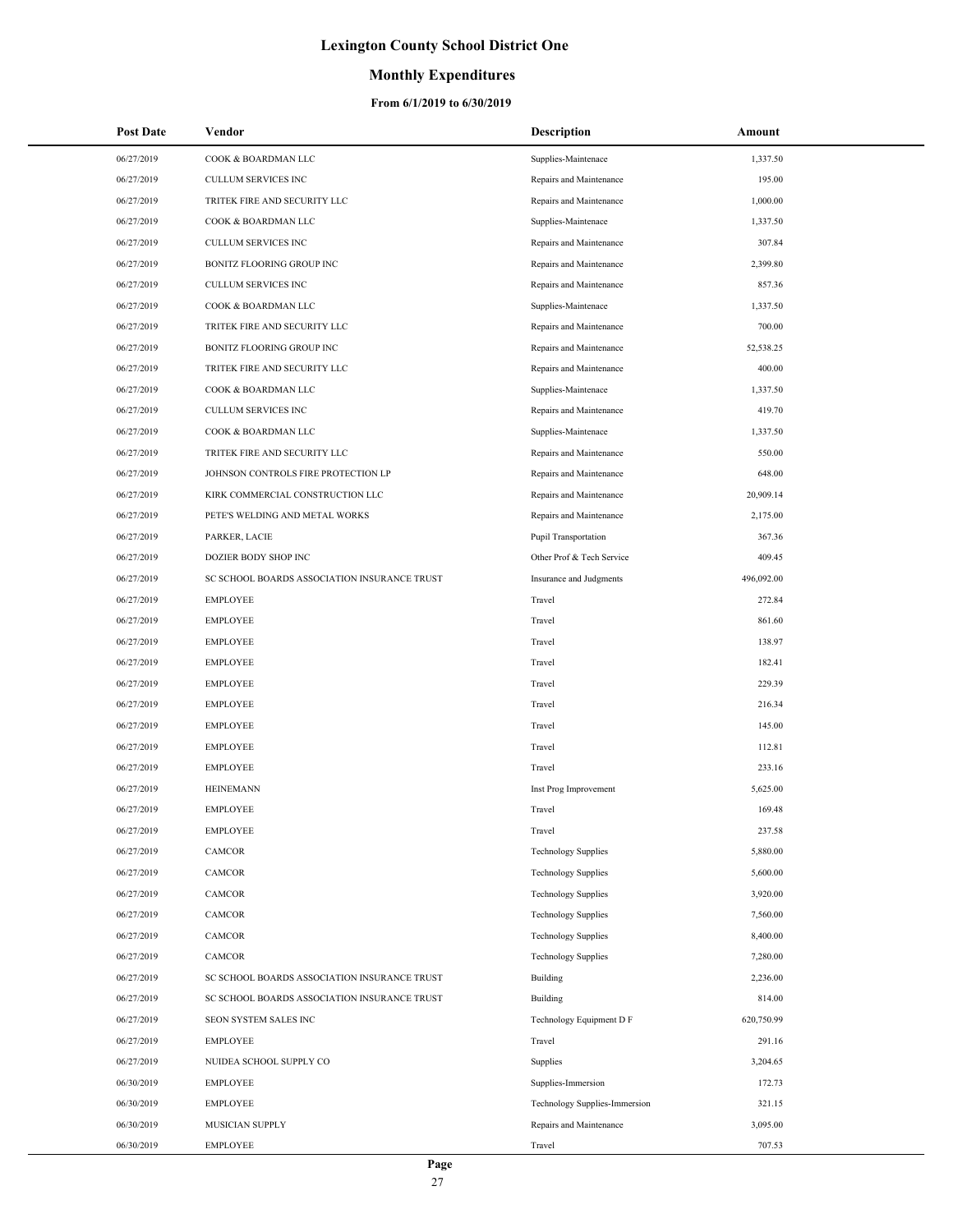### **Monthly Expenditures**

| <b>Post Date</b> | Vendor                                       | <b>Description</b>         | Amount     |
|------------------|----------------------------------------------|----------------------------|------------|
| 06/30/2019       | TOTAL STRENGTH AND SPEED                     | Supplies                   | 2,218.10   |
| 06/30/2019       | OXFORD UNIVERSITY PRESS                      | Supplies                   | 2,339.70   |
| 06/30/2019       | PINE PRESS OF LEXINGTON INC                  | Supplies                   | 859.81     |
| 06/30/2019       | <b>EMPLOYEE</b>                              | Travel                     | 231.00     |
| 06/30/2019       | <b>EMPLOYEE</b>                              | Travel                     | 231.00     |
| 06/30/2019       | <b>EMPLOYEE</b>                              | Travel                     | 499.76     |
| 06/30/2019       | <b>EMPLOYEE</b>                              | Supplies                   | 317.24     |
| 06/30/2019       | <b>EMPLOYEE</b>                              | Travel                     | 139.20     |
| 06/30/2019       | LITTLE JOHNNY LLC                            | Other Prof & Tech Service  | 2,156.25   |
| 06/30/2019       | MACKIN LIBRARY MEDIA                         | <b>Library Books</b>       | 476.80     |
| 06/30/2019       | <b>EMPLOYEE</b>                              | Travel                     | 314.30     |
| 06/30/2019       | <b>EMPLOYEE</b>                              | Travel                     | 107.88     |
| 06/30/2019       | <b>EMPLOYEE</b>                              | Travel                     | 104.98     |
| 06/30/2019       | SWEET MAGNOLIAS CATERING                     | Other Objects              | 298.53     |
| 06/30/2019       | <b>EMPLOYEE</b>                              | Travel                     | 109.04     |
| 06/30/2019       | <b>EMPLOYEE</b>                              | Travel                     | 407.22     |
| 06/30/2019       | <b>EMPLOYEE</b>                              | Other Objects              | 175.40     |
| 06/30/2019       | JOHNSON CONTROLS FIRE PROTECTION LP          | Repairs and Maintenance    | 180.00     |
| 06/30/2019       | JACKSONVILLE SOUND AND COMMUNICATIONS        | Repairs and Maintenance    | 720.00     |
| 06/30/2019       | JOHNSON CONTROLS FIRE PROTECTION LP          | Repairs and Maintenance    | 2,832.00   |
| 06/30/2019       | <b>BLANCHARD MACHINERY</b>                   | Repairs and Maintenance    | 2,504.77   |
| 06/30/2019       | KMB ELECTRIC CO INC                          | Repairs and Maintenance    | 1,640.00   |
| 06/30/2019       | KMB ELECTRIC CO INC                          | Repairs and Maintenance    | 1,630.00   |
| 06/30/2019       | JOHNSON CONTROLS FIRE PROTECTION LP          | Repairs and Maintenance    | 504.00     |
| 06/30/2019       | JOHNSON CONTROLS FIRE PROTECTION LP          | Repairs and Maintenance    | 780.00     |
| 06/30/2019       | JOHNSON CONTROLS FIRE PROTECTION LP          | Repairs and Maintenance    | 348.00     |
| 06/30/2019       | JOHNSON CONTROLS FIRE PROTECTION LP          | Repairs and Maintenance    | 612.00     |
| 06/30/2019       | JOHNSON CONTROLS FIRE PROTECTION LP          | Repairs and Maintenance    | 336.00     |
| 06/30/2019       | JOHNSON CONTROLS FIRE PROTECTION LP          | Repairs and Maintenance    | 696.00     |
| 06/30/2019       | JOHNSON CONTROLS FIRE PROTECTION LP          | Repairs and Maintenance    | 552.00     |
| 06/30/2019       | <b>BUGMAN PEST ELIMINATION</b>               | Repairs and Maintenance    | 200.00     |
| 06/30/2019       | JOHNSON CONTROLS FIRE PROTECTION LP          | Repairs and Maintenance    | 552.00     |
| 06/30/2019       | JOHNSON CONTROLS FIRE PROTECTION LP          | Repairs and Maintenance    | 2,652.00   |
| 06/30/2019       | JOHNSON CONTROLS FIRE PROTECTION LP          | Repairs and Maintenance    | 300.00     |
| 06/30/2019       | CHANNING BETE COMPANY                        | Supplies                   | 689.08     |
| 06/30/2019       | AZURA INVESTIGATIONS LLC                     | Other Prof & Tech Service  | 758.00     |
| 06/30/2019       | <b>APPLE INC</b>                             | <b>Technology Supplies</b> | 66,682.40  |
| 06/30/2019       | <b>EMPLOYEE</b>                              | Travel                     | 107.59     |
| 06/30/2019       | <b>EMPLOYEE</b>                              | Travel                     | 305.66     |
| 06/30/2019       | HOUGHTON MIFFLIN HARCOURT PUBLISHING CO      | Inst Prog Improvement      | 6,130.31   |
| 06/30/2019       | PIONEER VALLEY BOOKS                         | Supplies                   | 98,960.00  |
| 06/30/2019       | <b>EMPLOYEE</b>                              | Travel                     | 322.42     |
| 06/30/2019       | <b>EMPLOYEE</b>                              | Travel                     | 316.62     |
| 06/30/2019       | <b>EMPLOYEE</b>                              | Travel                     | 301.54     |
| 06/30/2019       | <b>EMPLOYEE</b>                              | Travel                     | 330.54     |
| 06/30/2019       | TEACHERS COLLEGE READING AND WRITING PROJECT | Travel                     | 850.00     |
| 06/30/2019       | <b>GS2 ENGINEERING INC</b>                   | Building                   | 18,600.38  |
| 06/30/2019       | H G REYNOLDS COMPANY INC                     | Building                   | 705,967.94 |